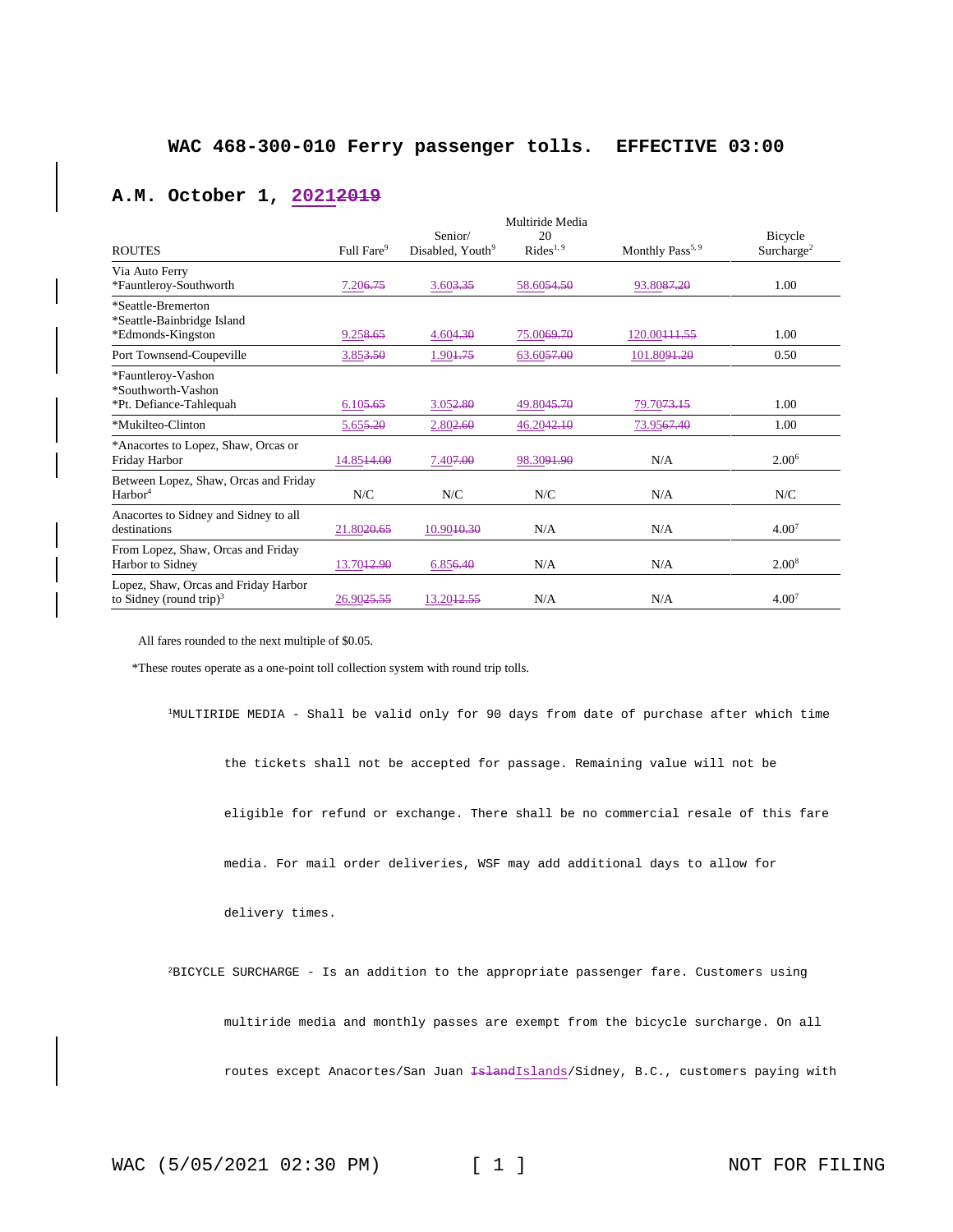the ePurse or the ORCA card are exempt from the bicycle surcharge. For the purposespurpose of WSF faresfare determination, the bicycle fare category shall include both bicycles as defined by RCW 46.04.071 and electric-assisted bicycles as defined byin RCW 46.04.169. Bicycles towing a kayak or canoe are to be charged the motorcycle/driver (stowage) rate in WAC 468-300-020. This rate includes the fare for the walk on passenger with the bicycle, and the kayak or canoe being towed by the bicycle. This requirement shall not apply to interisland travel in the San Juan Islands. All other bicycles towing trailers are charged the applicable bicycle surcharge.

<sup>3</sup>ROUND TRIP - Round trip passage for international travel available for trips beginning or ending on one of the Islands served.

<sup>4</sup>INTER-ISLAND FARES - Passenger fares included in Anacortes tolls.

<sup>5</sup>PASSES - Passenger passes are available for all routes except Anacortes/San Juan Island/Sidney. Passes are valid for the period printed on the pass and will be presented to Washington state ferries staff or scanned through an automated turnstile whenever a passenger fare is collected. This pass is based on 16 days of passenger travel with a 20% discount. A \$1.00 retail/shipping and handling fee will be added to the price of the pass.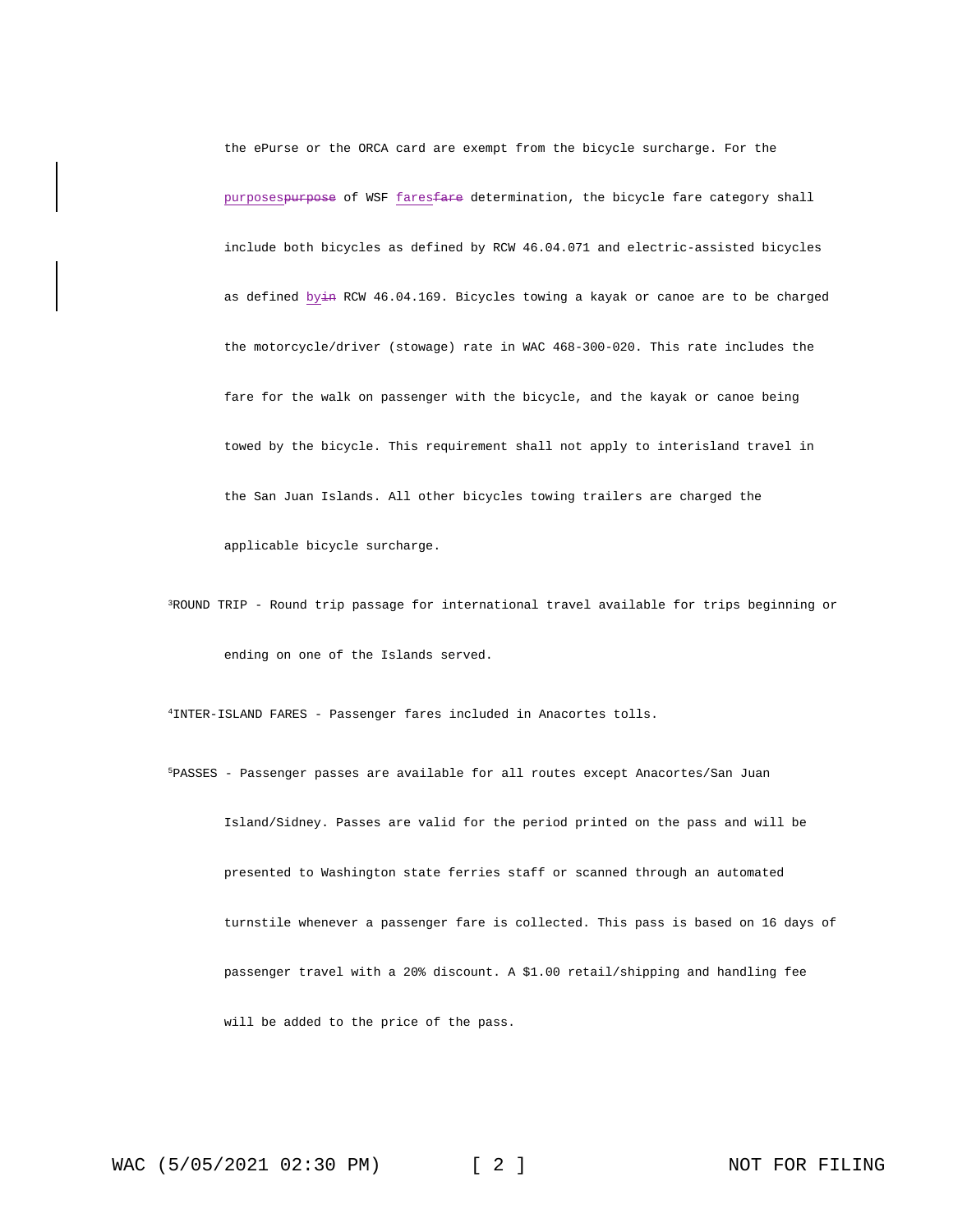A combination ferry-transit pass may be available for a particular route when determined by Washington state ferries and a local public transit agency to be a viable fare instrument. The WSF portion of the fare is based on 16 days of passenger travel per month at a 20% discount.

nontransferable, is nonreproducible, and is intended for a single user. Monthly passes purchased through the regional SmartCard program are also nontransferable and intended for a single user, but allow for unlimited usage.

The monthly pass is valid for a maximum of 31 round trips per month, is

<sup>6</sup>BICYCLE SURCHARGE - This becomes \$4.00 during peak season (May 1 through September 30).

<sup>7</sup>BICYCLE SURCHARGE - This becomes \$6.00 during peak season.

<sup>8</sup>BICYCLE SURCHARGE - This becomes \$3.00 during peak season.

 $9$ CAPITAL SURCHARGE - Included is a  $$0.50$+0.25$  capital surcharge on each single passenger

fare collected. On all multiride cards except for Port Townsend/Coupeville,

thethere is included a capital surcharge isof \$5.00\$2.50. For Port Townsend/Coupeville, the included capital surcharge is \$10.00\$5.00 on multiride cards. On all monthly passes except Port Townsend/Coupeville, there is included a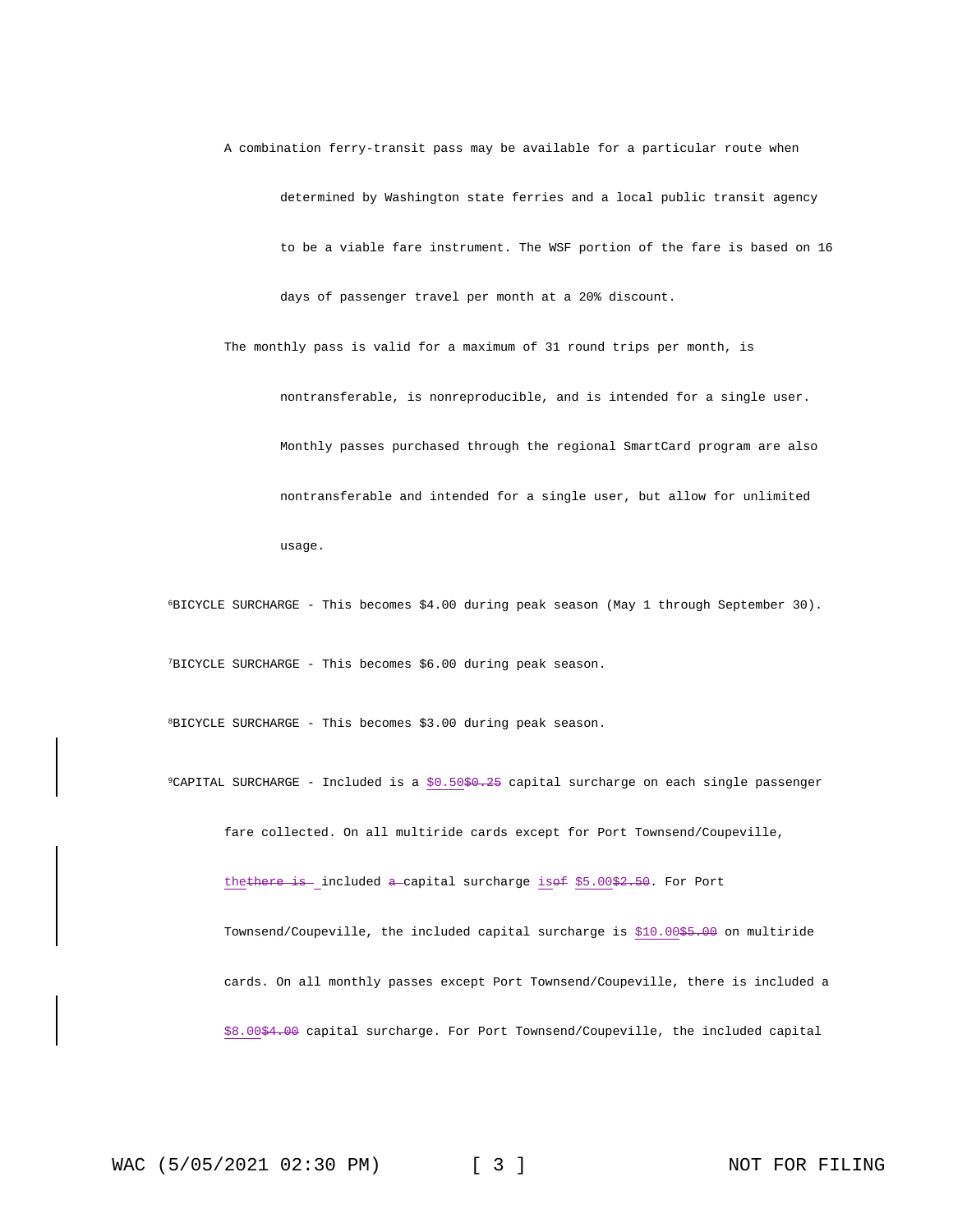surcharge is \$16.00<del>\$8.00</del> on monthly passes. For passenger half fare on Port Townsend/Coupeville the capital surcharge is \$0.40.

- CHILDREN/YOUTH Children under six years of age will be carried free when accompanied by parent or guardian. Children/youths six through eighteen years of age will be charged the youth fare, which will be 50% of full fare rounded to the next multiple of \$0.05.
- SENIOR CITIZENS Passengers age 65 and over, with proper identification establishing proof of age, may travel at half-fare passenger tolls on any route where passenger fares are collected.
- PEOPLE WITH DISABILITIES Any person who has a physical or mental impairment that substantially limits one or more major life activity, upon presentation of a WSF Disability Travel Permit, Regional Reduced Fare Permit, or other identification which establishes a disability may travel at half-fare passenger tolls on any route where passenger fares are collected. In addition, people with disabilities who require attendant care while traveling on the ferries, and are so certified by their physician, may obtain an endorsement on their WSF Disability Travel Permit and such endorsement shall allow the attendant to travel free as a passenger.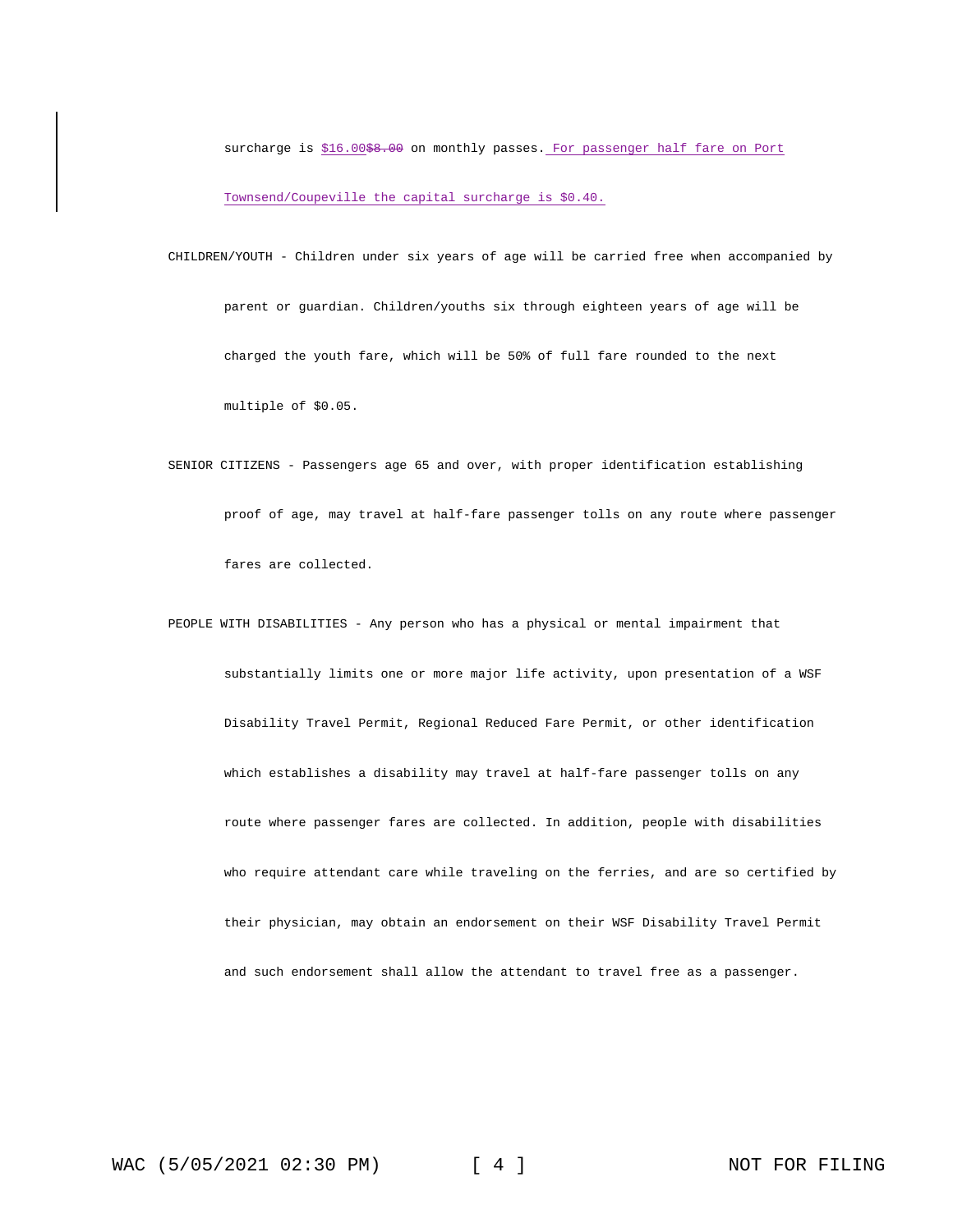BUS PASSENGERS - Passengers traveling on public transit buses pay the applicable fare. Passengers traveling in private or commercial buses will be charged the half-fare rate.

MEDICARE CARD HOLDERS - Any person holding a medicare card duly issued to that person pursuant to Title II or Title XVIII of the Social Security Act may travel at halffare passenger tolls on any route upon presentation of a WSF Disability Travel Permit or a Regional Reduced Fare Permit at time of travel.

IN-NEED ORGANIZATIONS - For qualified organizations serving in-need clients by providing tickets for transportation on WSF at no cost to clients, program would offer a monthly discount to approximate appropriate multiride media discount rates. Appointing bodies (those that appoint Ferry Advisory Committees) will nominate to the Washington State Transportation Commission those organizations that meet the criteria of the program. The Commission will review such nominations and certify those organizations that qualify. The following criteria will be used for nominating and certifying in-need organizations: Nongovernmental and not-forprofit organizations whose primary purpose is one or more of the following: Help clients with medical issues; provide clients with low-income social services; help clients suffering from domestic violence; provide clients with employment-seeking services; and/or help clients with Social Security. Travel will be initially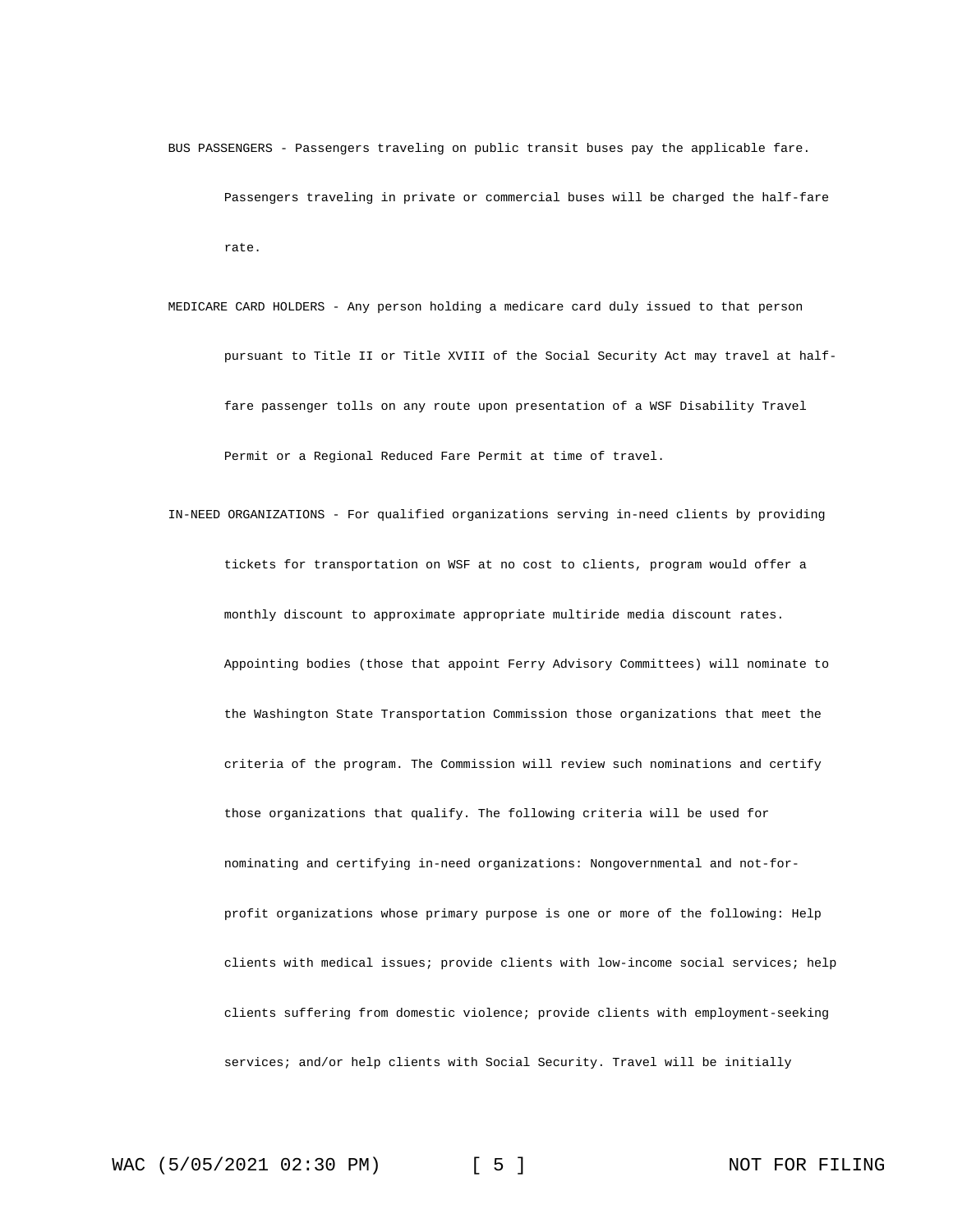charged based on full fare and billed monthly. The credits will be approximately based on the discount rates offered to multiride media users applicable on the date of travel.

PROMOTIONAL TOLLS - A promotional rate may be established at the discretion of the WSF Assistant Secretary, Executive Director for a specific discount in order to enhance total revenue and effective only at designated times on designated routes. A promotional fare product may also be established to support tourism or other special events. The promotional fare or product may be bundled and sold as part of a multiparty promotional program.

Special passenger fare rate(s) may be established for a pilot program in conjunction with the Central Puget Sound Regional Fare Integration project on ferry route(s) serving King, Pierce, Snohomish and Kitsap counties. The rate(s) may be established at the discretion of the WSF Assistant Secretary, Executive Director for a specific discount not to exceed fifty percent of full fare.

SCHOOL GROUPS - Passengers traveling in authorized school groups, including home-school groups, for institution-sponsored activities will be charged a flat rate of \$5\$1 per walk-on group or per vehicle of students and/or advisors and staff. All school groups require a letter of authorization and prior notification. In the case of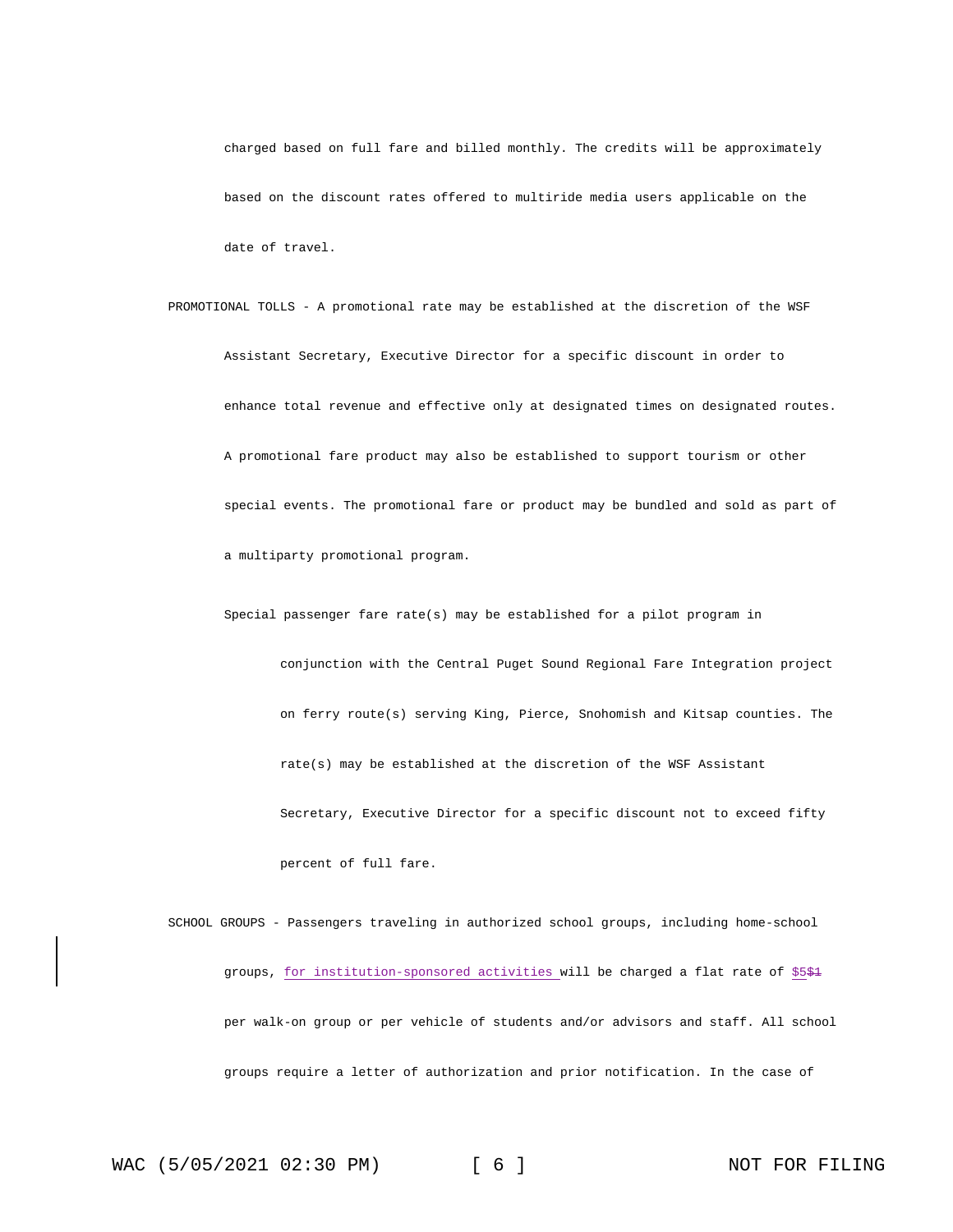home-school groups, in addition to prior notification, a copy of the filed Declaration of Intent (as outlined in RCW 28A.200.010) shall be submitted to the tollbooth at the time of travel. Notification shall be made no less than 72 hours before the scheduled departure and will include the expected number of school-age children and adults that will be traveling to ensure WSF can satisfy U.S. Coast Guard lifesaving equipment requirements. Failure to provide adequate notification may result in delayed travel. Vehicles and drivers will be charged the fare applicable to vehicle size. The special school rate is \$10\$2 on routes where onepoint toll systems are in effect.

BUNDLED SINGLE FARE BOOKS - WSF may bundle single fare types into multiride media as a customer convenience. Remaining value will not be eligible for refund or exchange. For mail order deliveries, WSF may add additional days for delivery times.

FIRE DEPARTMENT AND FIRE DISTRICT FARE CONSIDERATION - At the discretion of the WSF Assistant Secretary, WSF may authorize no-fare or discounted fare passage on scheduled and/or special ferry sailings for fire departments and fire districts that provide contracted fire protection services for WSF ferry terminals and/or other WSF facilities within their jurisdiction. Such passage shall be considered full and complete consideration for such fire protection services, in lieu of annual payments for such services, to be so noted in such fire protection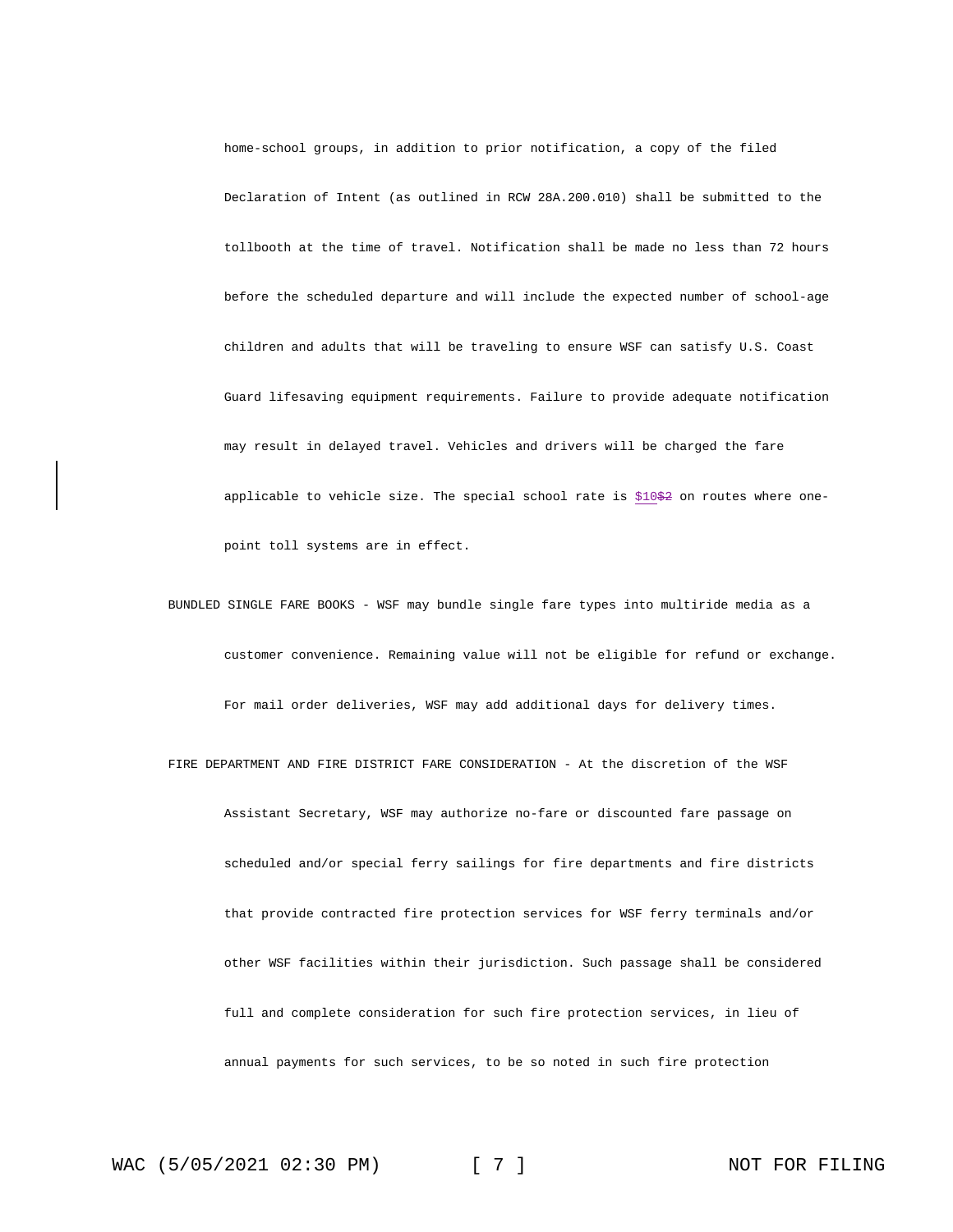agreements. The scope of such authorization includes designated fire department and fire district vehicles (see below), drivers and passengers en route to and from an emergency call, on ferry routes with a WSF terminal and/or other WSF facility served by a fire department or fire district pursuant to a WSF fire protection service agreement. Authorized vehicles may include public fire department and fire district medical aid units, fire trucks, incident command and/or other vehicles dispatched to and returning from an emergency call.

GROUP OR VOLUME SALES - In order to increase total revenues, WSF may develop full fare or discounted customer packages or bundle single fare types into multiride media or offer passes for high volume or group users. In pricing these packages, WSF will have discretion to set appropriate volume discounts based on a case-by-case basis. SPECIAL EVENTS - In order to increase total revenues, WSF may develop, create or

participate in special events that may include, but not be limited to, contributing or packaging discounted fares in exchange for the opportunity to participate in the income generated by the event.

LOW-INCOME FARE PILOT - Starting no earlier than January 1, 2020, special passenger fare rate(s) may be established for a pilot program offering a low-income fare on any ferry route for riders made eligible through an existing transit agency's lowincome fare program. Enactment of this program is dependent upon legislative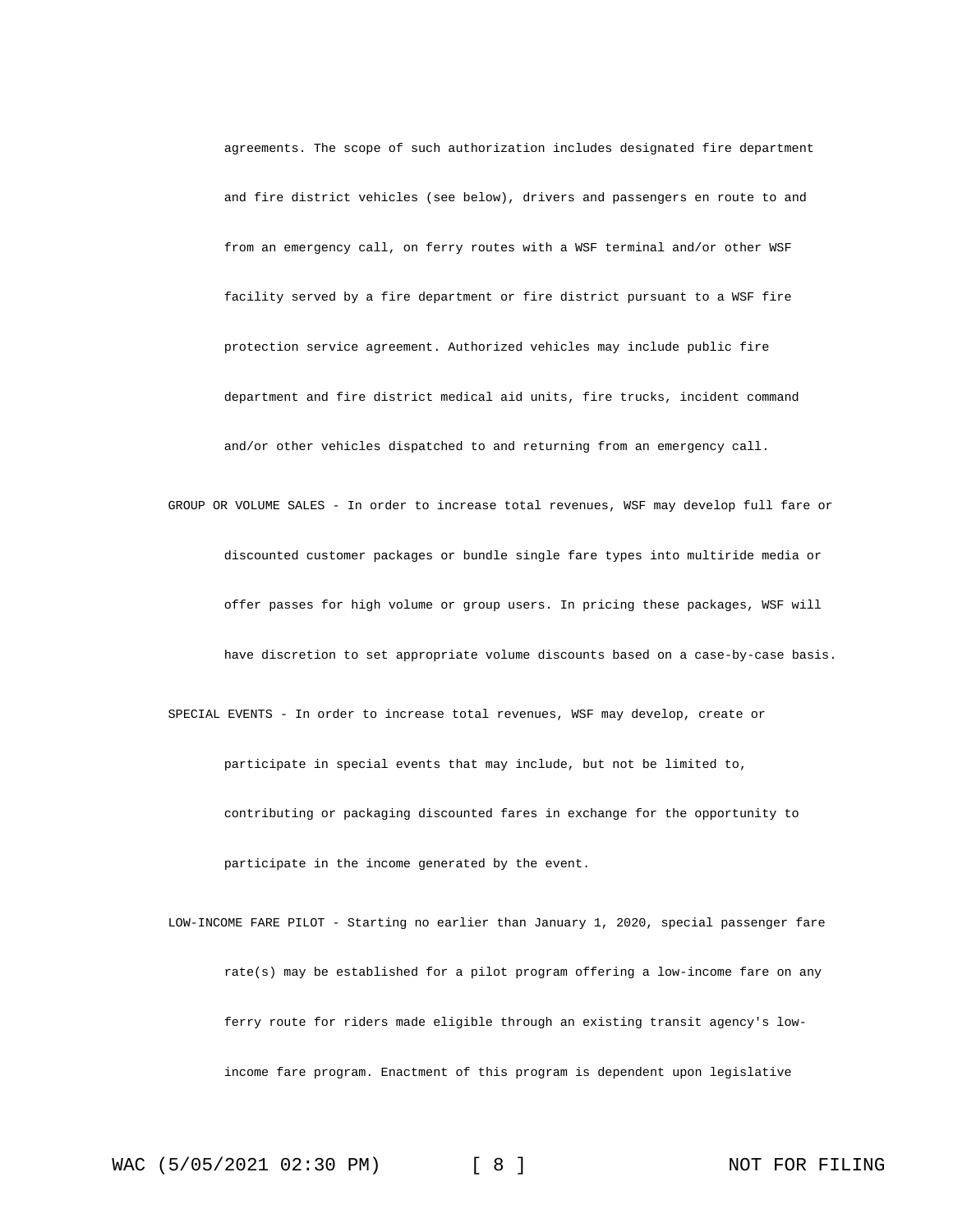funding for the pilot project. If funded, Washington State Ferries' Assistant Secretary shall submit a proposal to carry out this pilot program and the Washington State Transportation Commission must approve both the program and the fare schedule before it is implemented. Once implemented, WSF shall provide, at a minimum, updates to the Commission every six months on the pilot. The pilot will conclude no longer than three years from its implementation.

GOOD TO GO! PILOT - Special ferry toll rate(s) may be established for a pilot program of Good to Go! or similar fare collection infrastructure, technology, or ORCA replacement system on any ferry route. Washington State Ferries Assistant Secretary shall design the program and submit a proposed program and fare schedule to the Washington State Transportation Commission. The Commission shall review, modify and approve the proposed fare schedule and fare policies before it is implemented. Once implemented, WSF shall provide, at a minimum, updates to the Commission every six months on the pilot. The pilot will conclude no longer than three years from its implementation.

|                                                                       |                        |                                         | Multiride Media             |                              |                                   |
|-----------------------------------------------------------------------|------------------------|-----------------------------------------|-----------------------------|------------------------------|-----------------------------------|
| <b>ROUTES</b>                                                         | Full Fare <sup>8</sup> | Senior/<br>Disabled, Youth <sup>8</sup> | 20<br>Rides <sup>1, 8</sup> | Monthly Pass <sup>5, 8</sup> | Bicycle<br>Surcharge <sup>2</sup> |
| Via Auto Ferry<br>*Fauntleroy-Southworth                              | 7.40 <del>7.10</del>   | 3.703.55                                | 60.2057.80                  | 96.3592.50                   | 1.00                              |
| *Seattle-Bremerton<br>*Seattle-Bainbridge Island<br>*Edmonds-Kingston | 9.459.05               | 4.704.50                                | 76.6073.40                  | 122.60 <del>117.45</del>     | 1.00                              |
| Port Townsend-Coupeville                                              | 3.953.80               | 1.95 <del>1.80</del>                    | 65.2062.80                  | 104.35100.50                 | 0.50                              |
| *Fauntleroy-Vashon<br>*Southworth-Vashon                              | 6.255.95               | 3.102.95                                | 51.0048.60                  | 81.6077.80                   | 1.00                              |

### **EFFECTIVE 03:00 A.M. October 1, 2022May 1, 2020**

WAC (5/05/2021 02:30 PM) [ 9 ] NOT FOR FILING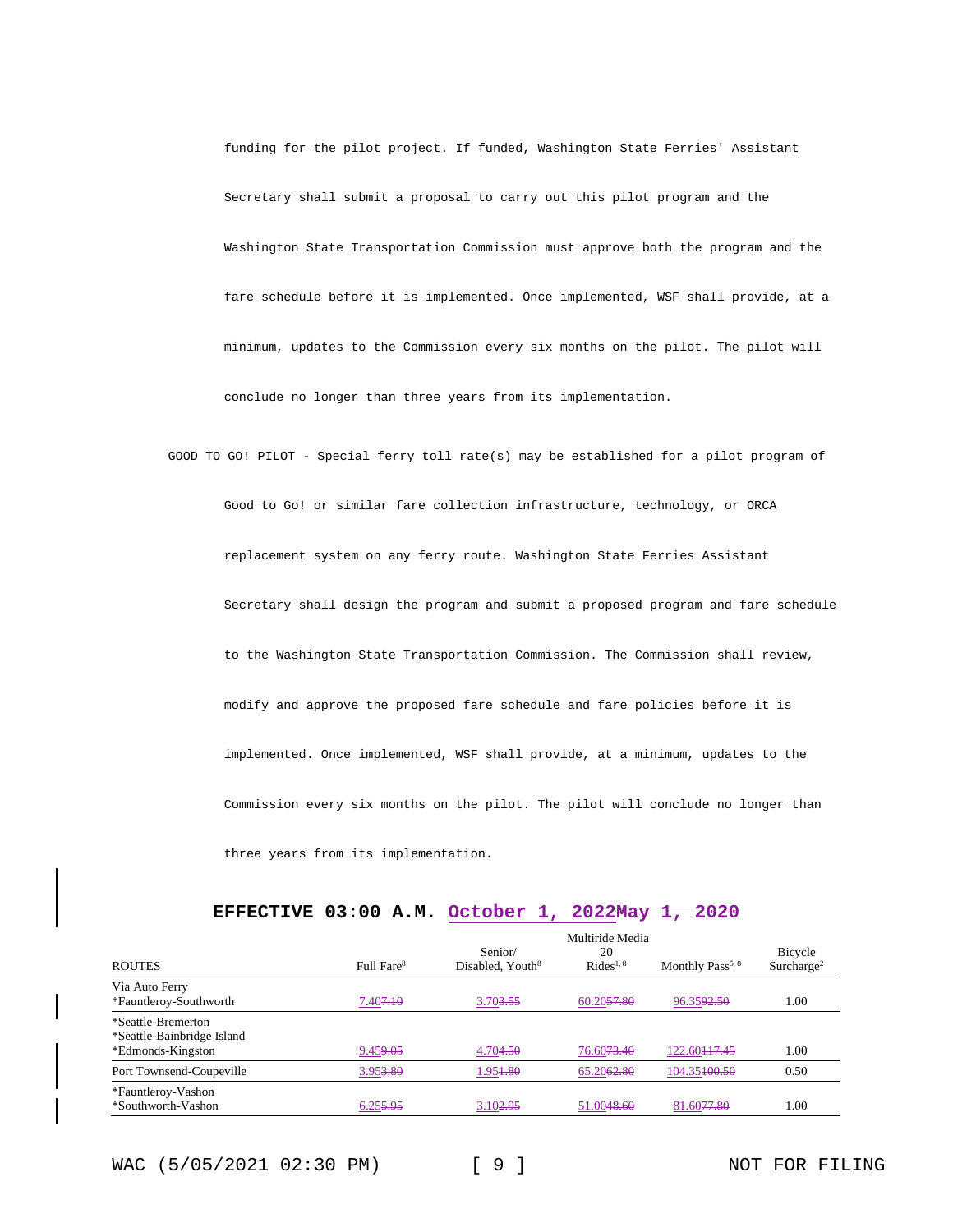| <b>ROUTES</b>                                                               | Full Fare <sup>8</sup> | Senior/<br>Disabled, Youth <sup>8</sup> | Multiride Media<br>20<br>Rides <sup>1, 8</sup> | Monthly Pass <sup>5, 8</sup> | <b>Bicycle</b><br>Surcharge <sup>2</sup> |
|-----------------------------------------------------------------------------|------------------------|-----------------------------------------|------------------------------------------------|------------------------------|------------------------------------------|
| *Pt. Defiance-Tahlequah                                                     |                        |                                         |                                                |                              |                                          |
| *Mukilteo-Clinton                                                           | 5.805.55               | 2.902.75                                | 47.4045.40                                     | 75.8572.65                   | 1.00                                     |
| *Anacortes to Lopez, Shaw, Orcas or<br>Friday Harbor                        | 15.20 <del>14.50</del> | 7.60 <del>7.25</del>                    | 100.5596.00                                    | N/A                          | 2.00 <sup>6</sup>                        |
| Between Lopez, Shaw, Orcas and Friday<br>Harbor <sup>4</sup>                | N/C                    | N/C                                     | N/C                                            | N/A                          | N/C                                      |
| Anacortes to Sidney and Sidney to all<br>destinations                       | 22.3521.30             | 11.15 <del>10.65</del>                  | N/A                                            | N/A                          | 4.00 <sup>7</sup>                        |
| From Lopez, Shaw, Orcas and Friday<br>Harbor to Sidney                      | 14.05 <del>13.40</del> | 7.00 <del>6.65</del>                    | N/A                                            | N/A                          | $2.00^8$                                 |
| Lopez, Shaw, Orcas and Friday Harbor to<br>Sidney (round trip) <sup>3</sup> | 27.60 <del>26.30</del> | 13.50 <del>12.80</del>                  | N/A                                            | N/A                          | $4.00^{7}$                               |

All fares rounded to the next multiple of \$0.05.

\*These routes operate as a one-point toll collection system with round trip tolls.

<sup>1</sup>MULTIRIDE MEDIA - Shall be valid only for 90 days from date of purchase after which time the tickets shall not be accepted for passage. Remaining value will not be eligible for refund or exchange. There shall be no commercial resale of this fare media. For mail order deliveries, WSF may add additional days to allow for delivery times.  ${}^{2}$ BICYCLE SURCHARGE - Is an addition to the appropriate passenger fare. Customers using multiride media and monthly passes are exempt from the bicycle surcharge. On all routes except Anacortes/San Juan Islands/Sidney, B.C., customers paying with the ePurse oron the ORCA card are exempt from the bicycle surcharge. For the purposes of WSF fares determination, the bicycle fare category shall include both bicycles as defined by RCW 46.04.071 and electric-assisted bicycles as defined by RCW 46.04.169. Bicycles towing a kayak or canoe are to be charged the motorcycle/driver (stowage) rate in WAC 468-300-020. This rate includes the fare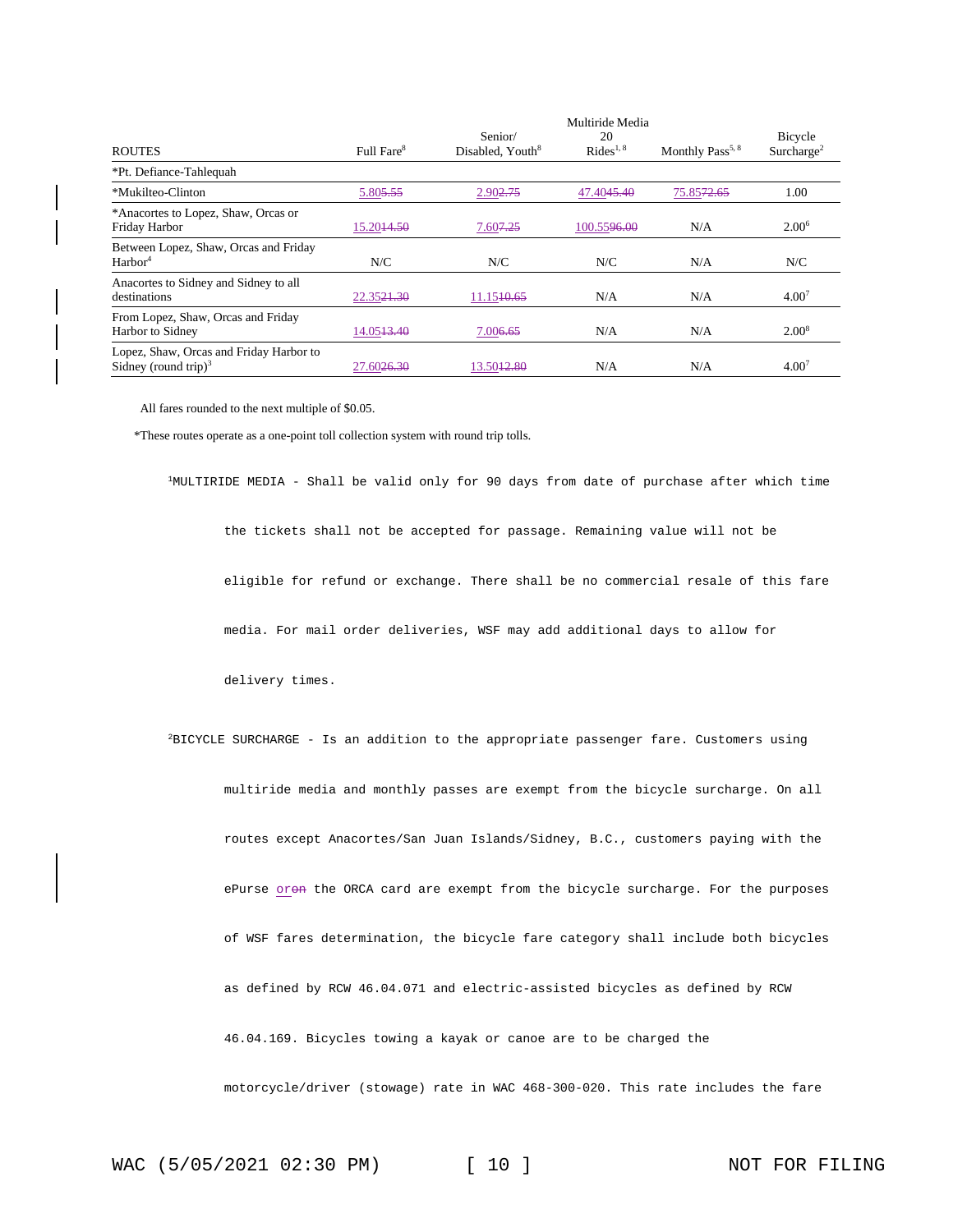for the walk on passenger with the bicycle, and the kayak or canoe being towed by the bicycle. This requirement shall not apply to interisland travel in the San Juan Islands. All other bicycles towing trailers are charged the applicable bicycle surcharge.

<sup>3</sup>ROUND TRIP - Round trip passage for international travel available for trips beginning or ending on one of the Islands served.

<sup>4</sup>INTER-ISLAND FARES - Passenger fares included in Anacortes tolls.

<sup>5</sup>PASSES - Passenger passes are available for all routes except Anacortes/San Juan Island/Sidney. Passes are valid for the period printed on the pass and will be presented to Washington state ferries staff or scanned through an automated turnstile whenever a passenger fare is collected. This pass is based on 16 days of passenger travel with a 20% discount. A \$1.00 retail/shipping and handling fee will be added to the price of the pass.

A combination ferry-transit pass may be available for a particular route when

determined by Washington state ferries and a local public transit agency to be a viable fare instrument. The WSF portion of the fare is based on 16 days of passenger travel per month at a 20% discount.

The monthly pass is valid for a maximum of 31 round trips per month, is

nontransferable, is nonreproducible, and is intended for a single user.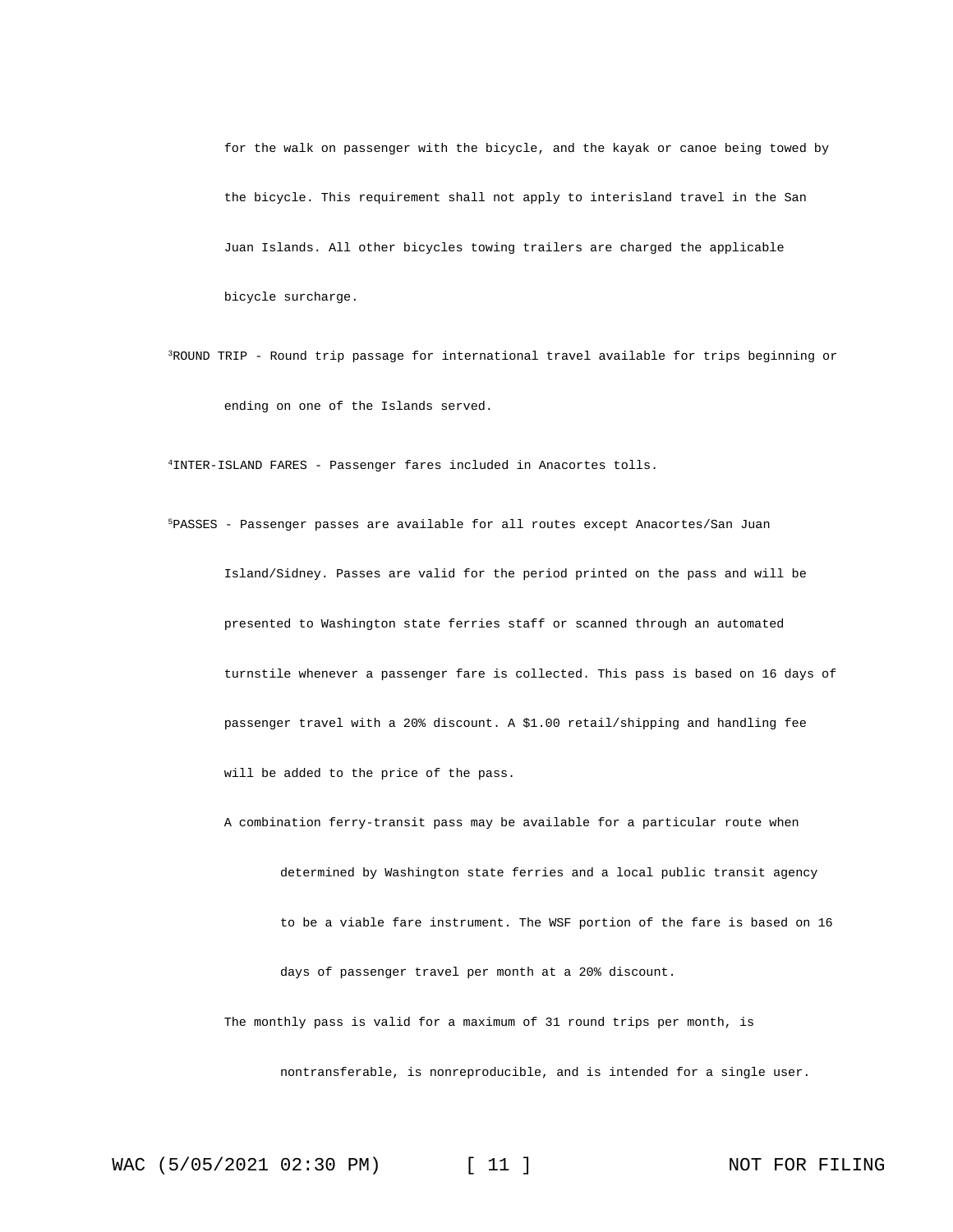Monthly passes purchased through the regional SmartCard program are also nontransferable and intended for a single user, but allow for unlimited usage.

<sup>6</sup>BICYCLE SURCHARGE - This becomes \$4.00 during peak season (May 1 through September 30).

<sup>7</sup>BICYCLE SURCHARGE - This becomes \$6.00 during peak season.

<sup>8</sup>BICYCLE SURCHARGE - This becomes \$3.00 during peak season.

 $9$ CAPITAL SURCHARGE<del>SURCHARGES</del> - Included is a  $$0.50$$ \$0.25 capital surcharge on each single passenger fare collected. On all multiride cards except for Port Townsend/Coupeville, thethere is an included capital surcharge isof %5.00\$2.50. For Port Townsend/Coupeville, the included capital surcharge is \$10\$5.00 on multiride cards. On all monthly passes except Port Townsend/Coupeville, there is an included \$8.00\$4.00 capital surcharge. For Port Townsend/Coupeville, the included capital surcharge is \$16.00<del>\$8.00</del> on monthly passes. For passenger half fare on Port Townsend/Coupeville the capital surcharge is \$0.40. Beginning May 1, 2020, an additional \$0.25 capital surcharge for new vessel construction is included on each single passenger fare collected. On all multiride cards except for Port Townsend/Coupeville, there is an included vessel capital surcharge of \$2.50. For Port Townsend/Coupeville, the included new vessel capital surcharge is \$5.00 on multiride cards. On all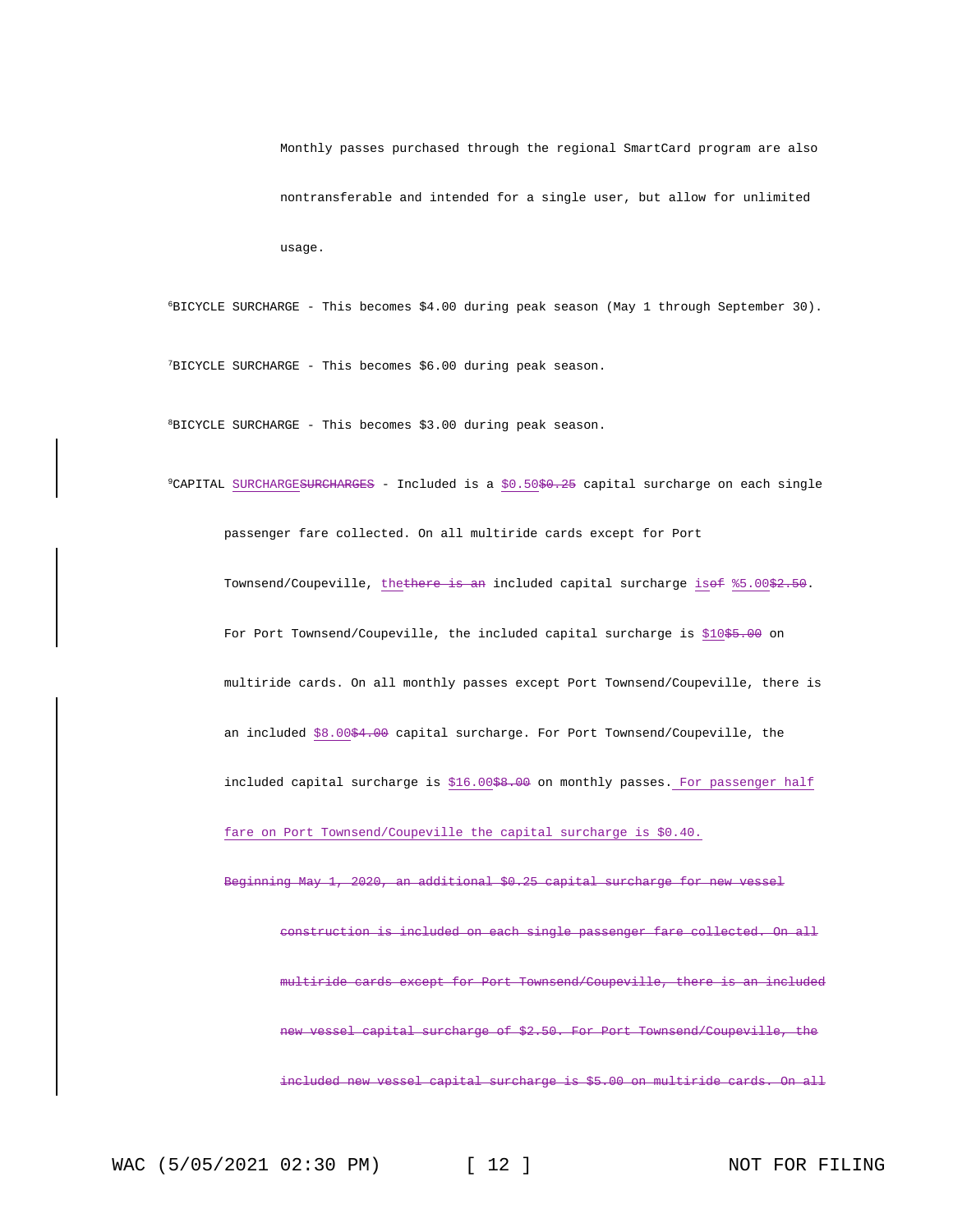monthly passes except Port Townsend/Coupeville, there is included a \$4.00 vessel capital surcharge. For Port Townsend/Coupeville, the included vessel capital surcharge is \$8.00 on monthly passes. For passenger Port Townsend/Coupeville the new vessel capital surcharge \$0.15.

- CHILDREN/YOUTH Children under six years of age will be carried free when accompanied by parent or guardian. Children/youths six through eighteen years of age will be charged the youth fare, which will be 50% of full fare rounded to the next multiple of \$0.05.
- SENIOR CITIZENS Passengers age 65 and over, with proper identification establishing proof of age, may travel at half-fare passenger tolls on any route where passenger fares are collected.

PEOPLE WITH DISABILITIES - Any person who has a physical or mental impairment that substantially limits one or more major life activity, upon presentation of a WSF Disability Travel Permit, Regional Reduced Fare Permit, or other identification which establishes a disability may travel at half-fare passenger tolls on any route where passenger fares are collected. In addition, people with disabilities who require attendant care while traveling on the ferries, and are so certified by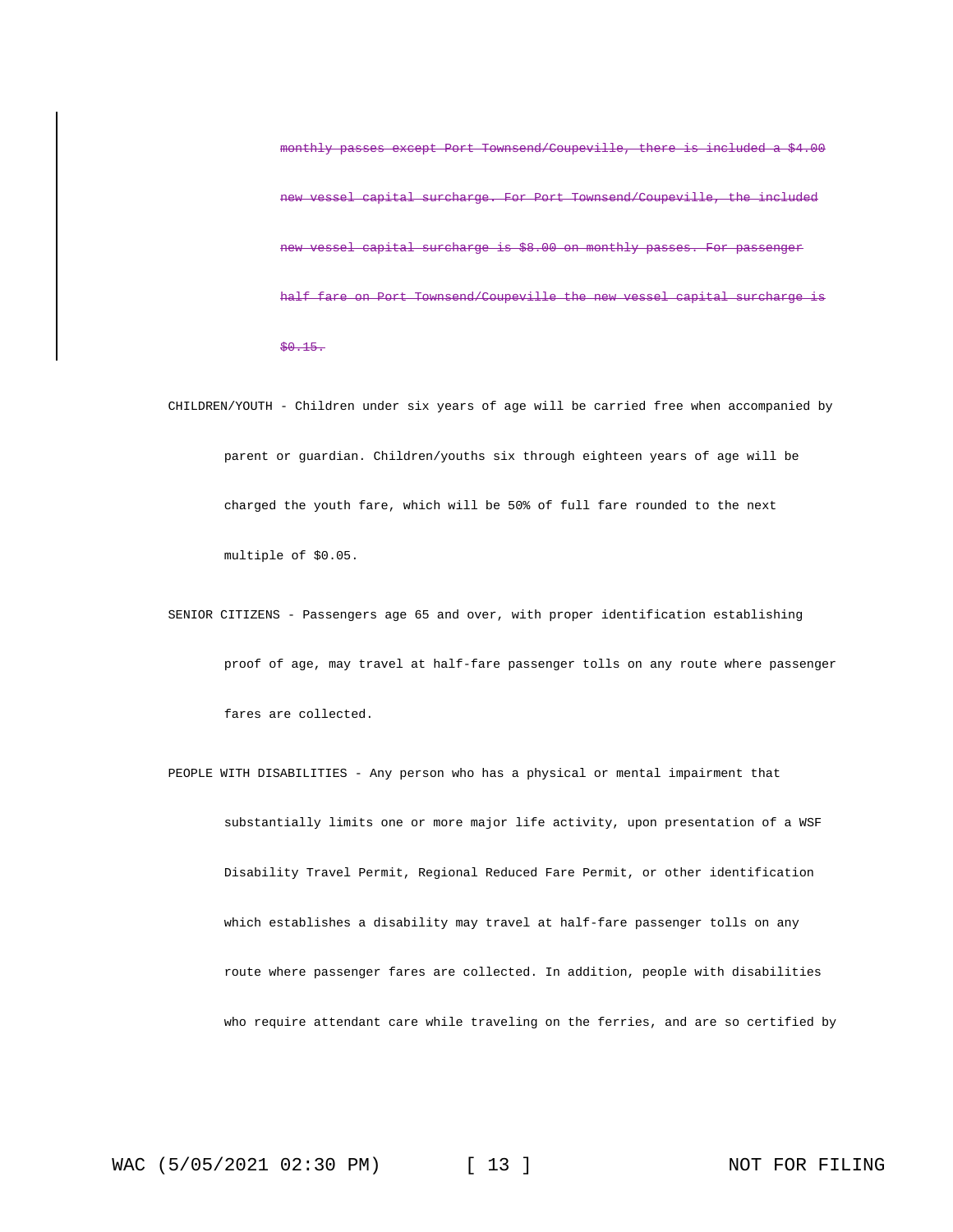their physician, may obtain an endorsement on their WSF Disability Travel Permit and such endorsement shall allow the attendant to travel free as a passenger.

BUS PASSENGERS - Passengers traveling on public transit buses pay the applicable fare. Passengers traveling in private or commercial buses will be charged the half-fare rate.

MEDICARE CARD HOLDERS - Any person holding a medicare card duly issued to that person pursuant to Title II or Title XVIII of the Social Security Act may travel at halffare passenger tolls on any route upon presentation of a WSF Disability Travel Permit or a Regional Reduced Fare Permit at time of travel.

IN-NEED ORGANIZATIONS - For qualified organizations serving in-need clients by providing tickets for transportation on WSF at no cost to clients, program would offer a monthly discount to approximate appropriate multiride media discount rates. Appointing bodies (those that appoint Ferry Advisory Committees) will nominate to the Washington State Transportation Commission those organizations that meet the criteria of the program. The Commission will review such nominations and certify those organizations that qualify. The following criteria will be used for nominating and certifying in-need organizations: Nongovernmental and not-forprofit organizations whose primary purpose is one or more of the following: Help clients with medical issues; provide clients with low-income social services; help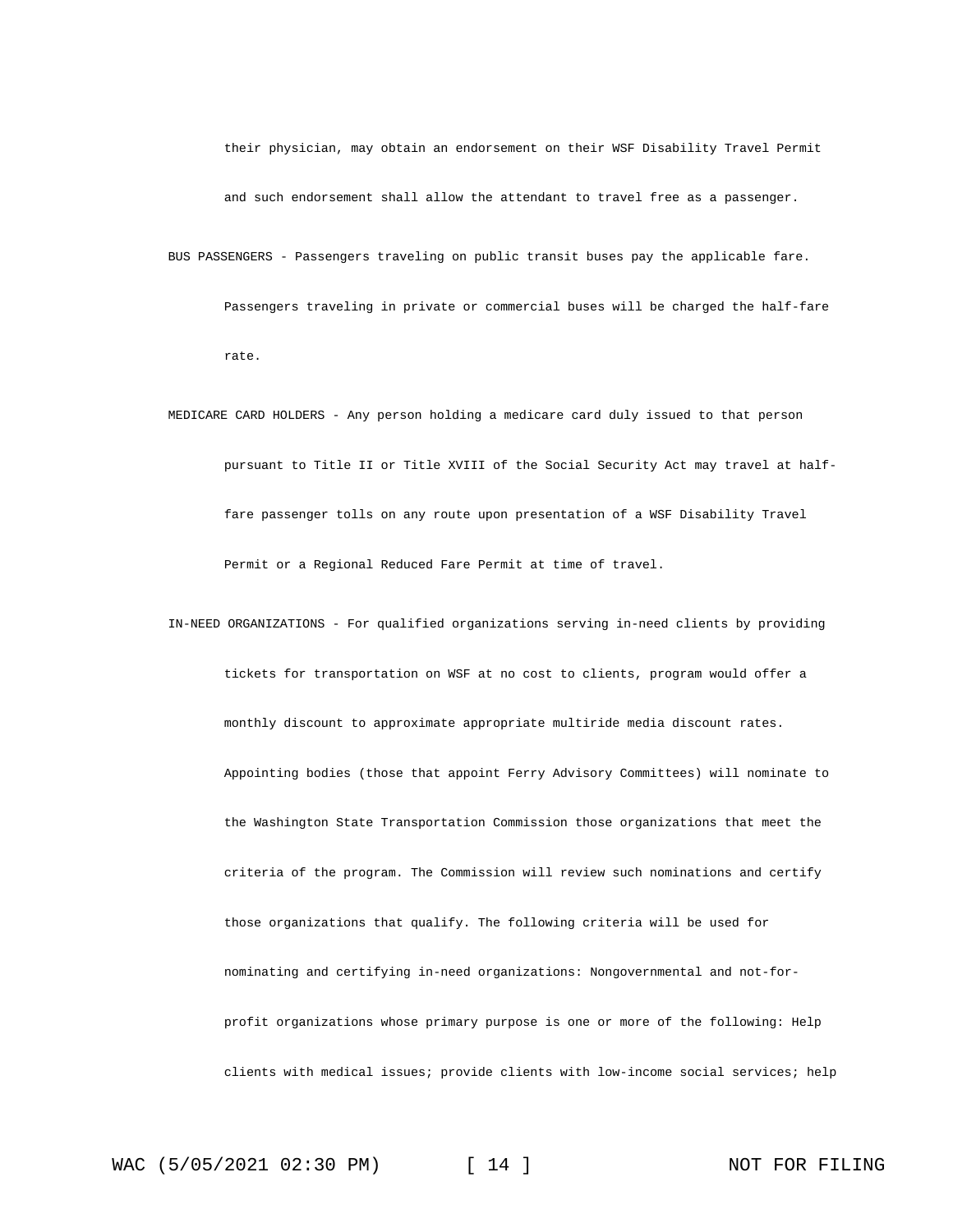clients suffering from domestic violence; provide clients with employment-seeking services; and/or help clients with Social Security. Travel will be initially charged based on full fare and billed monthly. The credits will be approximately based on the discount rates offered to multiride media users applicable on the date of travel.

PROMOTIONAL TOLLS - A promotional rate may be established at the discretion of the WSF Assistant Secretary, Executive Director for a specific discount in order to enhance total revenue and effective only at designated times on designated routes. A promotional fare product may also be established to support tourism or other special events. The promotional fare or product may be bundled and sold as part of a multiparty promotional program.

Special passenger fare rate(s) may be established for a pilot program in conjunction with the Central Puget Sound Regional Fare Integration project on ferry route(s) serving King, Pierce, Snohomish and Kitsap counties. The rate(s) may be established at the discretion of the WSF Assistant Secretary, Executive Director for a specific discount not to exceed fifty percent of full fare.

SCHOOL GROUPS - Passengers traveling in authorized school groups, including home-school groups, for institution sponsored activities will be charged a flat rate of \$5 per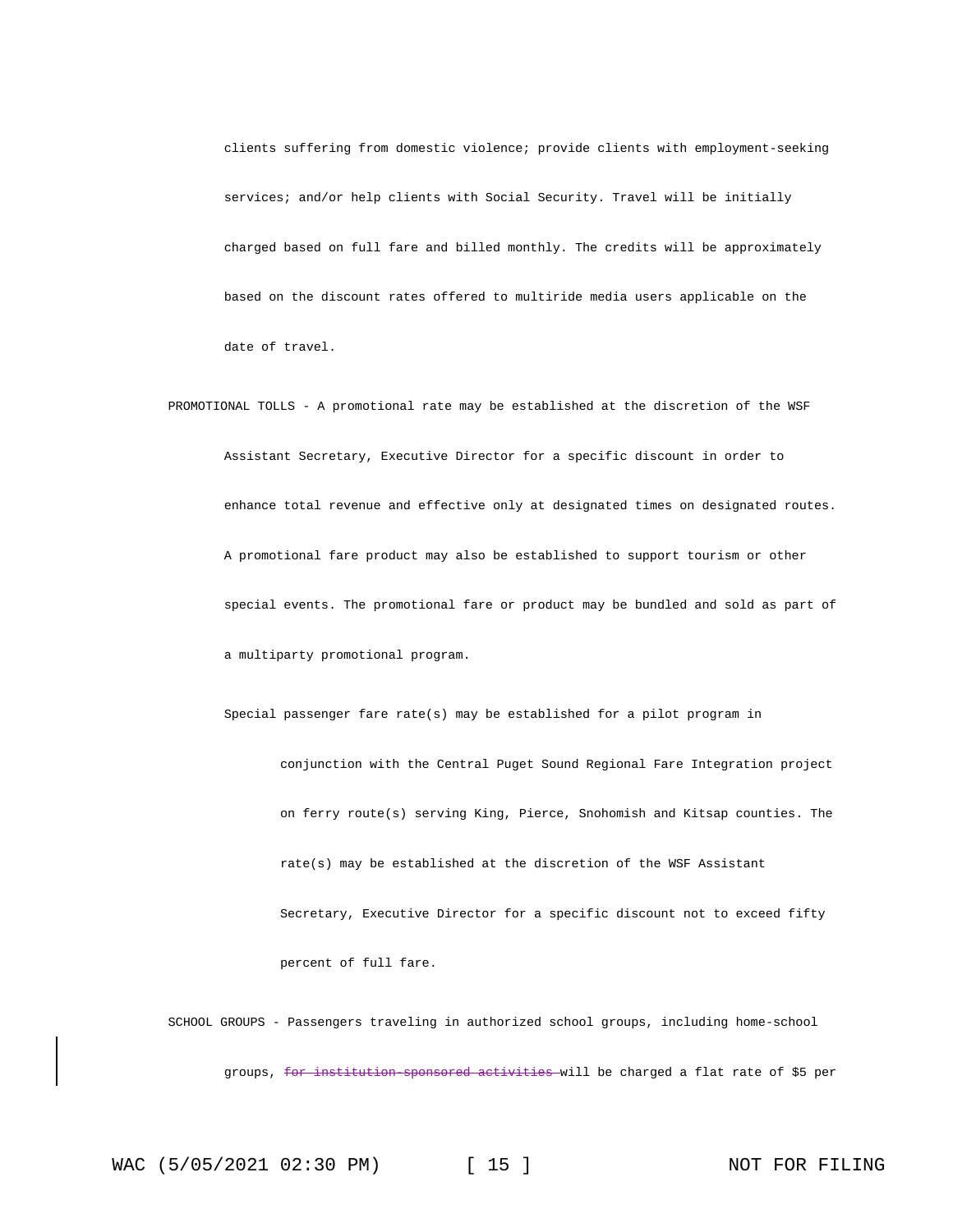walk-on group or per vehicle of students and/or advisors and staff. All school groups require a letter of authorization and prior notification. In the case of home-school groups, in addition to prior notification, a copy of the filed Declaration of Intent (as outlined in RCW 28A.200.010) shall be submitted to the tollbooth at the time of travel. Notification shall be made no less than 72 hours before the scheduled departure and will include the expected number of school-age children and adults that will be traveling to ensure WSF can satisfy U.S. Coast Guard lifesaving equipment requirements. Failure to provide adequate notification may result in delayed travel. Vehicles and drivers will be charged the fare applicable to vehicle size. The special school rate is \$10 on routes where onepoint toll systems are in effect.

BUNDLED SINGLE FARE BOOKS - WSF may bundle single fare types into multiride media as a customer convenience. Remaining value will not be eligible for refund or exchange. For mail order deliveries, WSF may add additional days for delivery times.

FIRE DEPARTMENT AND FIRE DISTRICT FARE CONSIDERATION - At the discretion of the WSF Assistant Secretary, WSF may authorize no-fare or discounted fare passage on scheduled and/or special ferry sailings for fire departments and fire districts that provide contracted fire protection services for WSF ferry terminals and/or other WSF facilities within their jurisdiction. Such passage shall be considered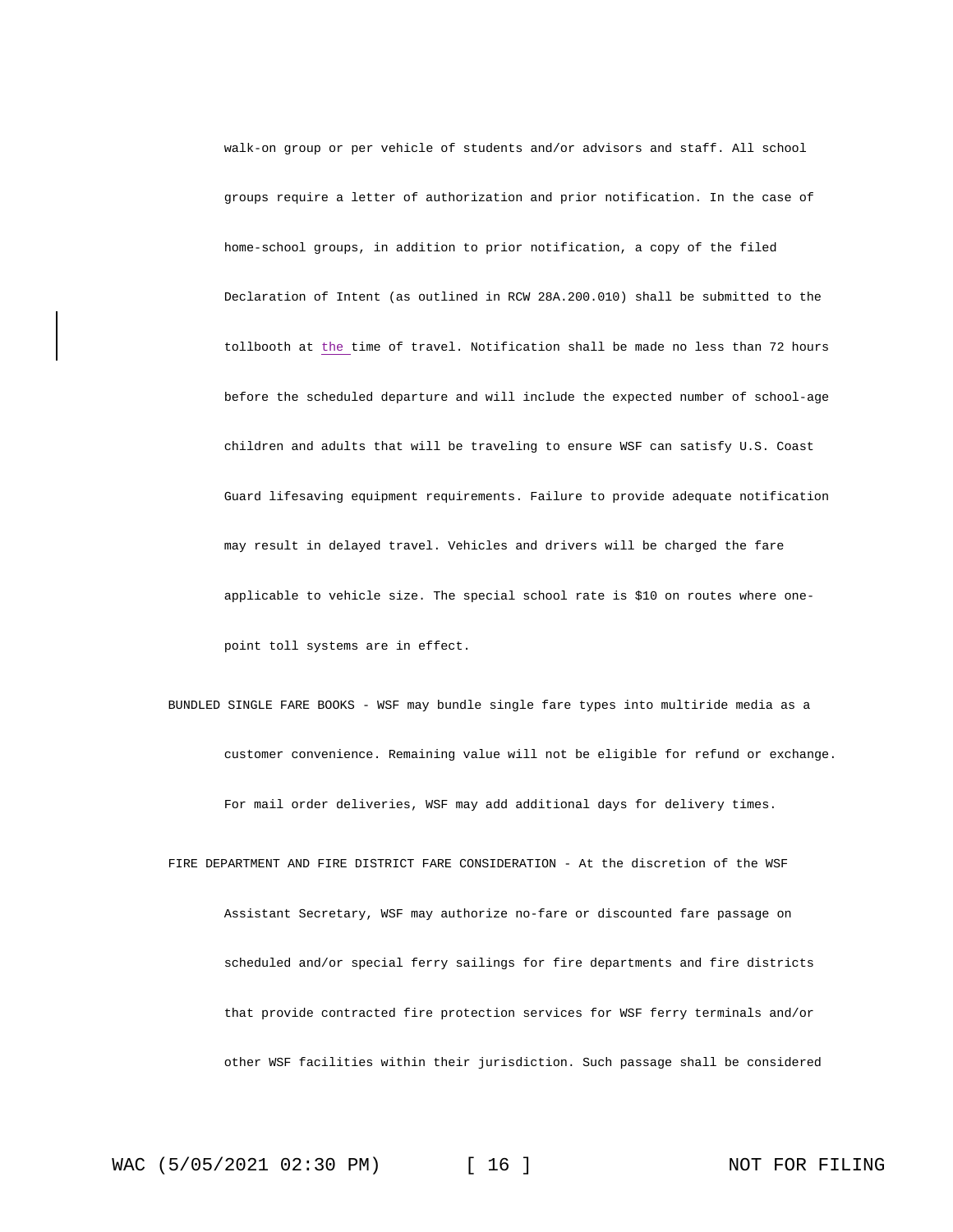full and complete consideration for such fire protection services, in lieu of annual payments for such services, to be so noted in such fire protection agreements. The scope of such authorization includes designated fire department and fire district vehicles (see below), drivers and passengers en route to and from an emergency call, on ferry routes with a WSF terminal and/or other WSF facility served by a fire department or fire district pursuant to a WSF fire protection service agreement. Authorized vehicles may include public fire department and fire district medical aid units, fire trucks, incident command and/or other vehicles dispatched to and returning from an emergency call.

GROUP OR VOLUME SALES - In order to increase total revenues, WSF may develop full fare or discounted customer packages or bundle single fare types into multiride media or offer passes for high volume or group users. In pricing these packages, WSF will have discretion to set appropriate volume discounts based on a case-by-case basis.

SPECIAL EVENTS - In order to increase total revenues, WSF may develop, create or participate in special events that may include, but not be limited to, contributing or packaging discounted fares in exchange for the opportunity to participate in the income generated by the event.

LOW-INCOME FARE PILOT - Starting no earlier than January 1, 2020, special passenger fare rate(s) may be established for a pilot program offering a low-income fare on any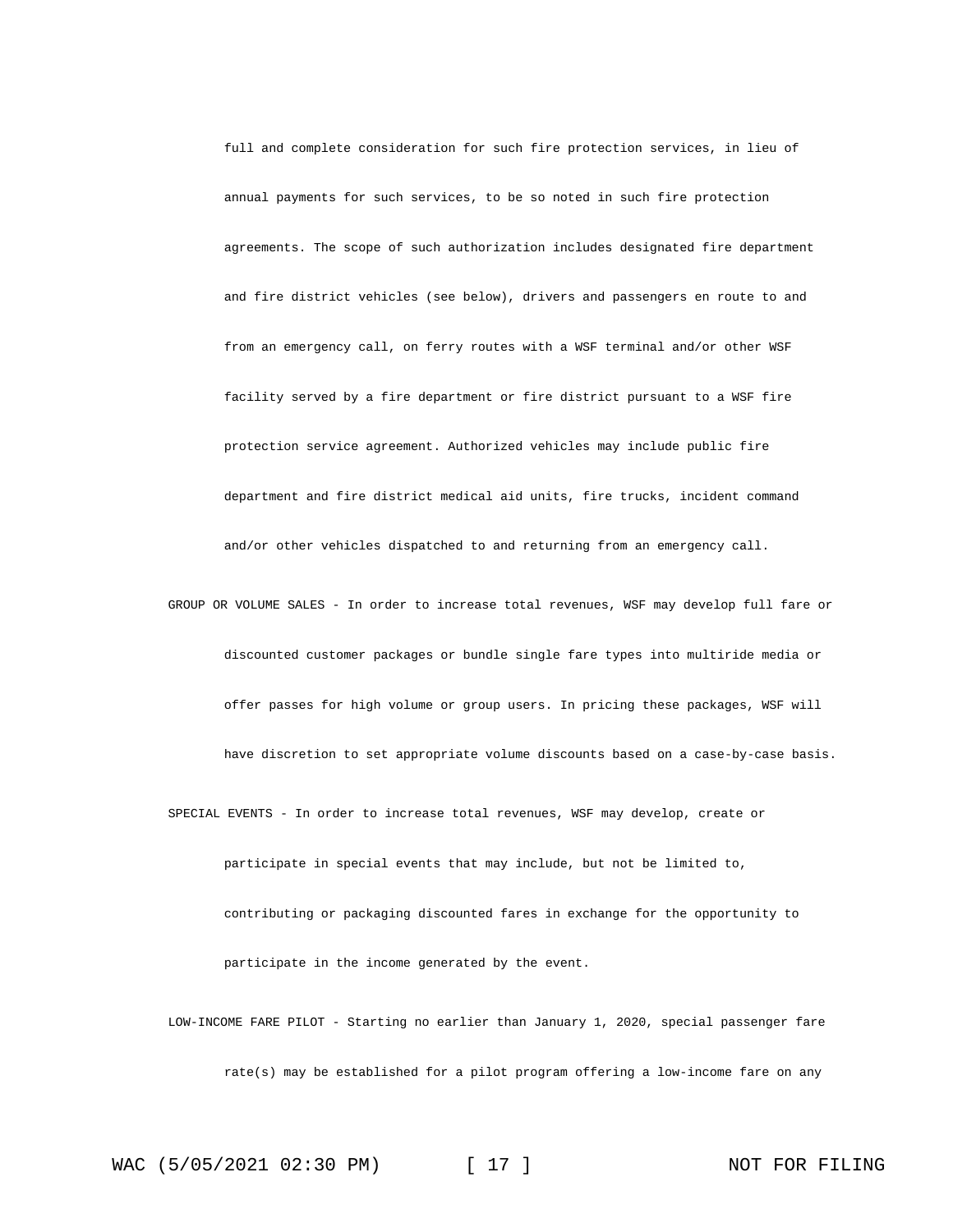ferry route for riders made eligible through an existing transit agency's lowincome fare program. Enactment of this program is dependent upon legislative funding for the pilot project. If funded, Washington State Ferries' Assistant Secretary shall submit a proposal to carry out this pilot program and the Washington State Transportation Commission must approve both the program and the fare schedule before it is implemented. Once implemented, WSF shall provide, at a minimum, updates to the Commission every six months on the pilot. The pilot will conclude no longer than three years from its implementation.

GOOD TO GO! PILOT - Special ferry toll rate(s) may be established for a pilot program of Good to Go! or similar fare collection infrastructure, technology, or ORCA replacement system on any ferry route. Washington State Ferries Assistant Secretary shall design the program and submit a proposed program and fare schedule to the Washington State Transportation Commission. The Commission shall review, modify and approve the proposed fare schedule and fare policies before it is implemented. Once implemented, WSF shall provide, at a minimum, updates to the Commission every six months on the pilot. The pilot will conclude no longer than

three years from its implementation.

[Statutory Authority: RCW 47.56.030, 47.60.315, and 2019 c 431. WSR 19-18-004, § 468-300-010, filed 8/22/19, effective 9/22/19. Statutory Authority: RCW 47.56.030 and 47.60.315. WSR 17-18-018, § 468-300-010, filed 8/25/17, effective 9/25/17; WSR 15-18-002,

WAC (5/05/2021 02:30 PM) [ 18 ] NOT FOR FILING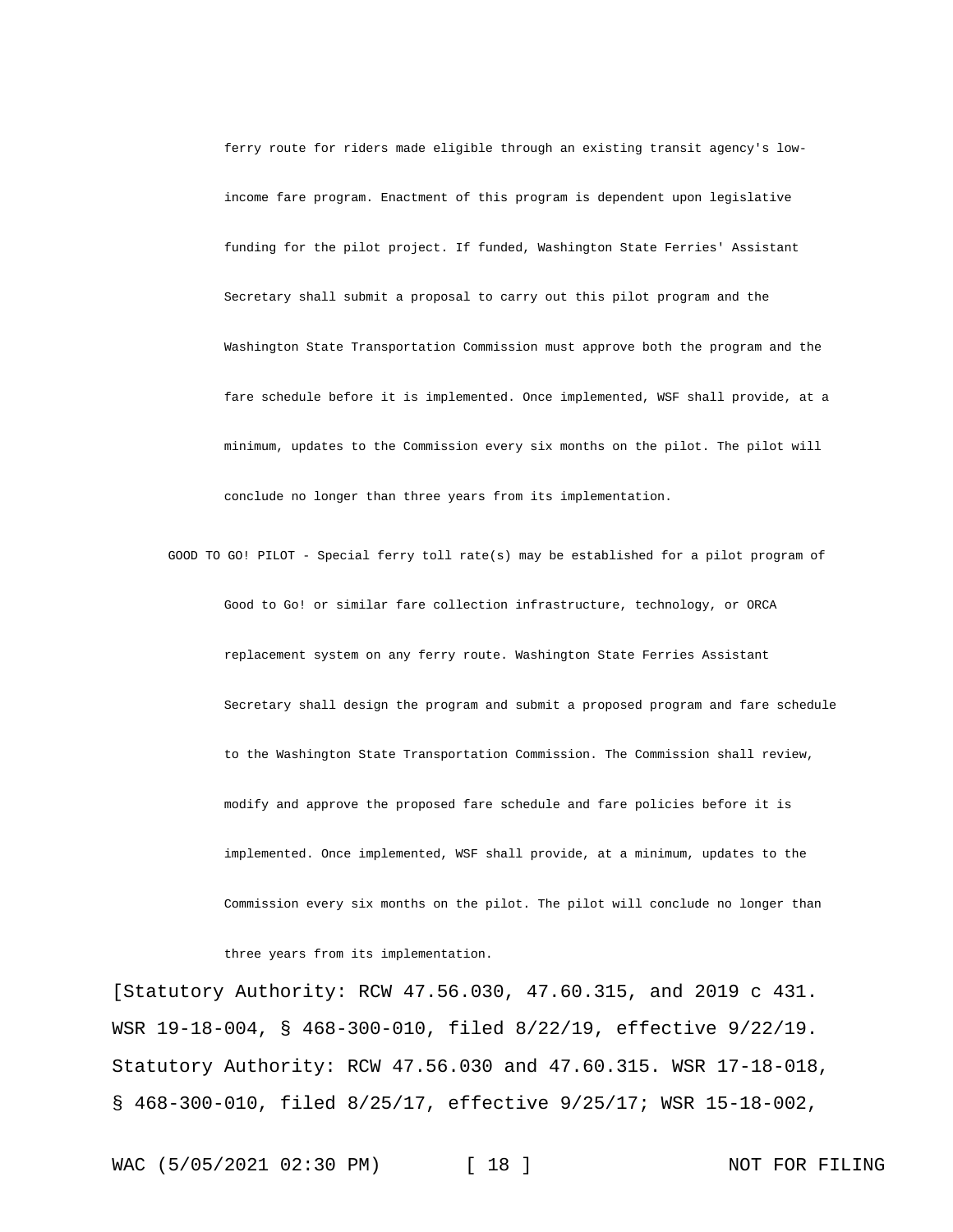§ 468-300-010, filed 8/19/15, effective 10/1/15; WSR 13-18-019, § 468-300-010, filed 8/26/13, effective 9/26/13; WSR 11-18-034, § 468-300-010, filed 8/30/11, effective 10/1/11 and 5/1/12. Statutory Authority: RCW 47.56.030, 47.60.326. WSR 10-24-028, § 468-300-010, filed 11/19/10, effective 1/1/11; WSR 09-19-044, § 468-300-010, filed 9/10/09, effective 10/11/09; WSR 08-08-070, § 468-300-010, filed 3/31/08, effective 5/1/08; WSR 07-08-064, § 468-300-010, filed 3/29/07, effective 5/1/07; WSR 06-08-036, § 468-300-010, filed 3/29/06, effective 5/1/06; WSR 05-10-041, § 468-300-010, filed 4/28/05, effective 6/1/05; WSR 03-08-072, § 468-300-010, filed 4/1/03, effective 5/2/03; WSR 02-09-010, § 468-300-010, filed 4/5/02, effective 5/6/02; WSR 01-11-010, § 468-300-010, filed 5/3/01, effective 6/3/01; WSR 00-24-050, § 468-300-010, filed 11/30/00, effective 12/31/00; WSR 99-08-066, § 468-300-010, filed 4/5/99, effective 5/6/99; WSR 98-08-051, § 468-300-010, filed 3/27/98, effective 4/27/98; WSR 96-05-046 and 96-05-047 (Orders 79 and 80), § 468-300-010, filed 2/16/96, effective 3/19/96; WSR 94-18-014 (Order 77), § 468-300-010, filed 8/25/94, effective 9/25/94; WSR 94-07-104 (Order 75), § 468-300-010, filed 3/18/94, effective 4/18/94; WSR 93-18-005, § 468-300-010, filed 8/19/93, effective 9/19/93; WSR 92-18-005, § 468-300-010, filed 8/20/92, effective 9/20/92; WSR 91-18-022 (Order 72), § 468-300-010, filed 8/27/91, effective 9/27/91; WSR 89-14-052 (Order 67, Resolution No. 354), § 468-300-010, filed 6/30/89; WSR 89-04-014 (Order 66, Resolution No. 343), § 468- 300-010, filed 1/23/89, effective 7/1/89; WSR 87-12-005 (Order 61, Resolution No. 298), § 468-300-010, filed 5/21/87. Statutory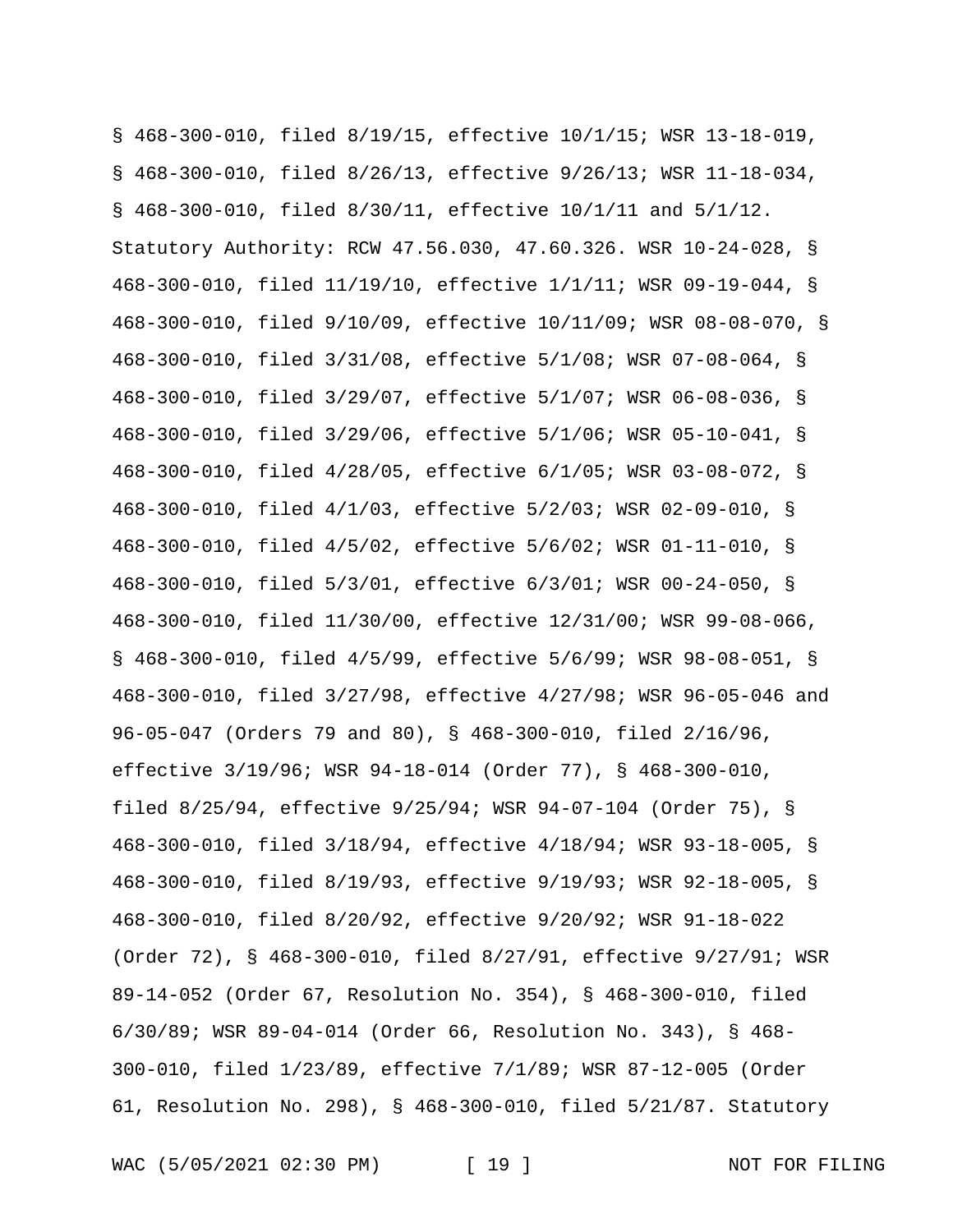Authority: RCW 47.60.290, 47.60.300 and 47.60.326. WSR 86-24-009 (Order 59, Resolution No. 287), § 468-300-010, filed 11/21/86. Statutory Authority: RCW 47.60.326. WSR 86-06-010 (Order 54, Resolution No. 263), § 468-300-010, filed 2/21/86; WSR 85-11-007 (Order 44, Resolution No. 241), § 468-300-010, filed 5/3/85; WSR 84-11-052 (Order 42, Resolution Nos. 221 and 222), § 468-300- 010, filed 5/17/84; WSR 84-10-002 (Order 41, Resolution No. 218), § 468-300-010, filed 4/20/84; WSR 83-07-062 (Order 33, Resolution No. 175), § 468-300-010, filed 3/22/83; WSR 82-07-063 (Order 28, Resolution No. 143), § 468-300-010, filed 3/22/82. Statutory Authority: RCW 47.60.325 and 47.56.030. WSR 81-15-099 (Order 23, Resolution No. 117), § 468-300-010, filed 7/22/81. Statutory Authority: RCW 47.60.325. WSR 81-08-044 (Order 17, Resolution No. 104), § 468-300-010, filed 3/31/81; WSR 80-16-012 (Order 16, Resolution No. 90), § 468-300-010, filed 10/27/80; WSR 80-04-104 (Order 15, Resolution No. 72), § 468-300-010, filed 4/1/80; WSR 79-09-136 (Order 11, Resolution No. 57), § 468-300-010, filed 9/5/79; WSR 79-04-047 (Order 6, Resolution No. 44), § 468-300-010, filed 3/27/79; WSR 78-06-040 (Order 2, Resolution No. 21), § 468-300-010, filed 5/19/78.]

**WAC 468-300-020 Vehicle under 22', motorcycle, and stowage** 

#### **ferry tolls. EFFECTIVE 03:00 A.M. October 1, 20212019**

| <b>ROUTES</b>                                                       | Vehicle Under 14' Incl.<br>Driver One Way <sup>7</sup> | Vehicle Under 14'<br>w/Sr Citizen or<br>Disabled Driver <sup>4, 7</sup> | Vehicle under 14'<br>Multiride Media<br>20 Rides <sup>2, 7</sup> |
|---------------------------------------------------------------------|--------------------------------------------------------|-------------------------------------------------------------------------|------------------------------------------------------------------|
| Fauntleroy-Southworth Port Townsend/Coupeville                      | 10.309,60                                              | 8.50 <del>7.90</del>                                                    | 166.80 <del>154.60</del>                                         |
| Seattle-Bainbridge Island Seattle-Bremerton<br>Edmonds-Kingston     | 13.20 <del>12.35</del>                                 | 10.8540.15                                                              | 213.20 <del>198.60</del>                                         |
| *Fauntleroy-Vashon<br>*Southworth-Vashon<br>*Pt. Defiance-Tahlequah | 16.75 <del>15.75</del>                                 | 13.70 <del>12.90</del>                                                  | 135.00 <del>126.50</del>                                         |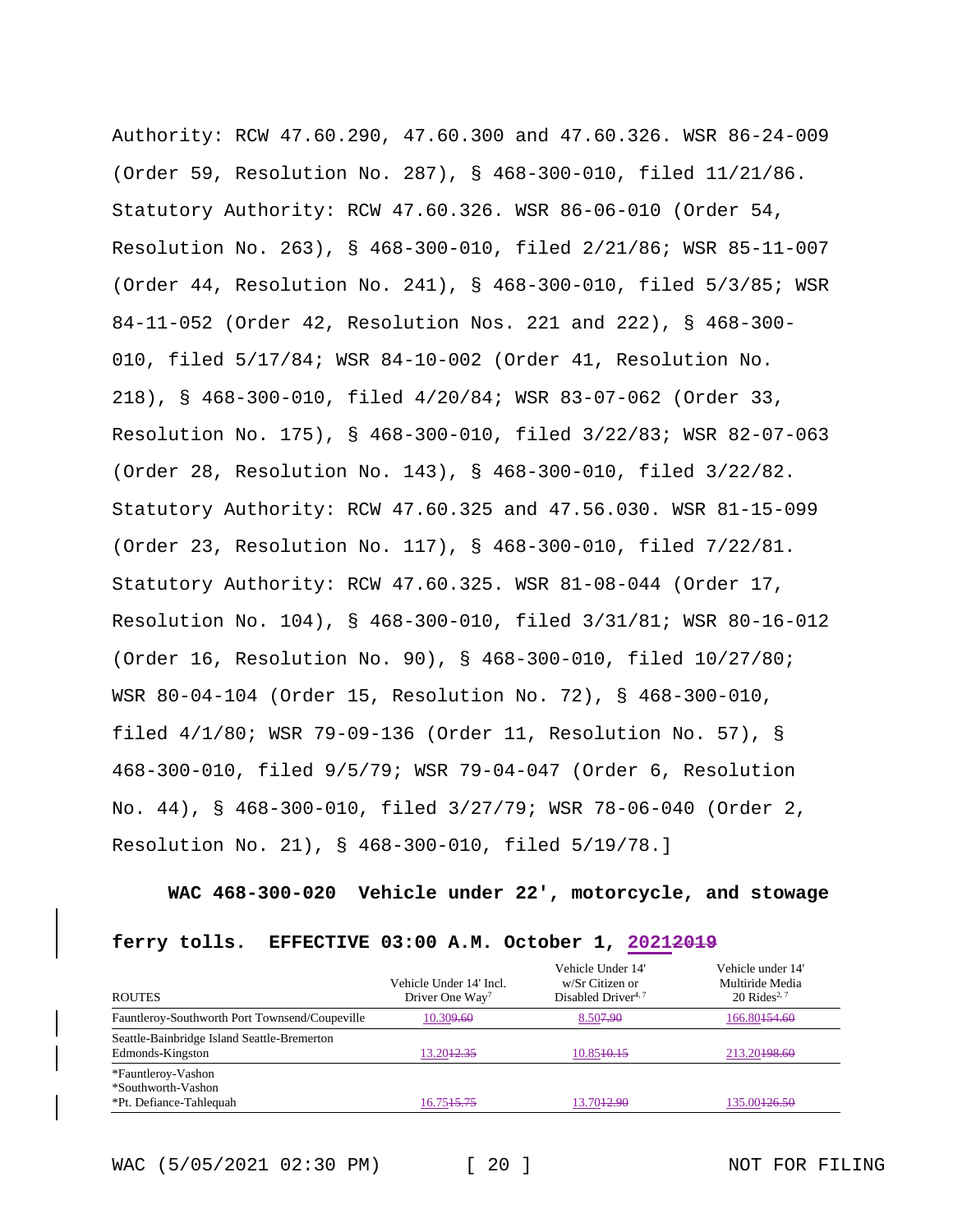| <b>ROUTES</b>                                                       | Vehicle Under 14' Incl.<br>Driver One Way <sup>7</sup>        | Vehicle Under 14'<br>w/Sr Citizen or<br>Disabled Driver <sup>4,7</sup>         | Vehicle under 14'<br>Multiride Media<br>$20$ Rides <sup>2, 7</sup>      |
|---------------------------------------------------------------------|---------------------------------------------------------------|--------------------------------------------------------------------------------|-------------------------------------------------------------------------|
| Mukilteo-Clinton                                                    | 8.007.40                                                      | 6.556.10                                                                       | 130.00 <del>119.40</del>                                                |
|                                                                     | 10 Rides - 5 Round Trips                                      |                                                                                |                                                                         |
| *Anacortes to Lopez                                                 | 30.2528.60                                                    | 22.8021.60                                                                     | 114.05107.55                                                            |
| *Shaw, Orcas                                                        | 36.3034.35                                                    | 28.8527.35                                                                     | 136.75129.15                                                            |
| *Friday Harbor                                                      | 43.0040.70                                                    | 35.5533.70                                                                     | 161.90 <del>152.95</del>                                                |
| Between Lopez, Shaw, Orcas and Friday Harbor <sup>3</sup>           | 18.05 <del>16.95</del>                                        | 18.05 <del>16.95</del>                                                         | 72.7068.05                                                              |
| <b>International Travel</b>                                         |                                                               |                                                                                |                                                                         |
| Anacortes to Sidney and Sidney to all destinations                  | 49.3546.75                                                    | 38.4536.40                                                                     | N/A                                                                     |
| Lopez, Shaw, Orcas and Friday Harbor to Sidney                      | 30.7529.05                                                    | 23.9022.55                                                                     | N/A                                                                     |
| Lopez, Shaw, Orcas and Friday Harbor to Sidney<br>(round trip) $5$  | 61.0057.85                                                    | 47.3044.85                                                                     | N/A                                                                     |
| <b>ROUTES</b>                                                       | Vehicle 14' to Under 22' Incl.<br>Driver One Way <sup>7</sup> | Vehicle 14' to Under 22'<br>w/Sr Citizen or<br>Disabled Driver <sup>4, 7</sup> | Vehicle 14' to Under 22'<br>Multiride Media<br>20 Rides <sup>2, 7</sup> |
| Fauntleroy-Southworth Port Townsend/Coupeville                      | 13.0542.20                                                    | 11.25+0.50                                                                     | 210.80 <del>196.20</del>                                                |
| Seattle-Bainbridge Island Seattle-Bremerton<br>Edmonds-Kingston     | 16.8045.75                                                    | 14.45 <del>13.55</del>                                                         | 270.85 <del>253.00</del>                                                |
| *Fauntleroy-Vashon<br>*Southworth-Vashon<br>*Pt. Defiance-Tahlequah | 21.3520.10                                                    | 18.30 <del>17.25</del>                                                         | 171.80 <del>161.30</del>                                                |
| Mukilteo-Clinton                                                    | 10.109.40                                                     | 8.658.10                                                                       | 163.60451.40                                                            |
|                                                                     | 10 Rides - 5 Round Trips                                      |                                                                                |                                                                         |
| *Anacortes to Lopez                                                 | 38.0035.90                                                    | 30.5528.90                                                                     | 143.15434.95                                                            |
| *Shaw, Orcas                                                        | 45.5043.05                                                    | 38.05 <del>36.05</del>                                                         | 171.25461.75                                                            |
| *Friday Harbor                                                      | 53.95 <del>51.10</del>                                        | 46.5044.10                                                                     | 202.95 <del>191.95</del>                                                |
| Between Lopez, Shaw, Orcas and Friday Harbor <sup>3</sup>           | 25.6024.10                                                    | 25.6024.10                                                                     | 102.9096.65                                                             |
| <b>International Travel</b>                                         |                                                               |                                                                                |                                                                         |
| Anacortes to Sidney and Sidney to all destinations                  | 61.1557.95                                                    | 50.2547.60                                                                     | N/A                                                                     |
| Lopez, Shaw, Orcas and Friday Harbor to Sidney                      | 38.05 <del>36.00</del>                                        | 31.20 <del>29.50</del>                                                         | N/A                                                                     |
| Lopez, Shaw, Orcas and Friday Harbor to Sidney<br>(round trip) $5$  | 75.60 <del>71.75</del>                                        | 61.9058.75                                                                     | N/A                                                                     |

# **EFFECTIVE 03:00 A.M. October 1, 20212019**

| <b>ROUTES</b>                                                       | Motorcycle <sup>5</sup> Incl.<br>Driver Stowage <sup>1,7</sup><br>One Way | Motorcycle w/Sr Citizen<br>or Disabled Driver<br>Stowage <sup>1, 7</sup> One Way | Motorcycle Frequent<br>User Commuter<br>20 Rides <sup>2, 7</sup> |
|---------------------------------------------------------------------|---------------------------------------------------------------------------|----------------------------------------------------------------------------------|------------------------------------------------------------------|
| Fauntleroy-Southworth Port Townsend/Coupeville                      | 5.705.25                                                                  | 3.903.55                                                                         | 93.2085.00                                                       |
| Seattle-Bainbridge Island Seattle-Bremerton Edmonds-<br>Kingston    | 7.306.75                                                                  | 4.954.55                                                                         | 118.80 <del>109.00</del>                                         |
| *Fauntleroy-Vashon<br>*Southworth-Vashon<br>*Pt. Defiance-Tahlequah | 9.158.55                                                                  | 6.105.70                                                                         | 74.2068.90                                                       |
| Mukilteo-Clinton                                                    | 4.554.10                                                                  | 3.102.80                                                                         | 74.8066.60                                                       |
| *Anacortes to Lopez                                                 | 19.50 <del>18.40</del>                                                    | 12.05++.40                                                                       | 147.50 <del>138.65</del>                                         |
| *Shaw, Orcas                                                        | 21.0049.85                                                                | 13.5542.85                                                                       | 158.75149.50                                                     |
| *Friday Harbor                                                      | 22.70 <del>21.45</del>                                                    | 15.2544.45                                                                       | 171.50 <del>161.50</del>                                         |
| Between Lopez, Shaw, Orcas and Friday Harbor <sup>3</sup>           | 7.356.80                                                                  | 7.356.80                                                                         | N/A                                                              |
| Anacortes to Sidney and Sidney to all destinations                  | 29.70 <del>28.15</del>                                                    | 18.8047.80                                                                       | N/A                                                              |
| Lopez, Shaw, Orcas and Friday Harbor to Sidney                      | 18.55 <del>17.50</del>                                                    | 11.70 <del>11.00</del>                                                           | N/A                                                              |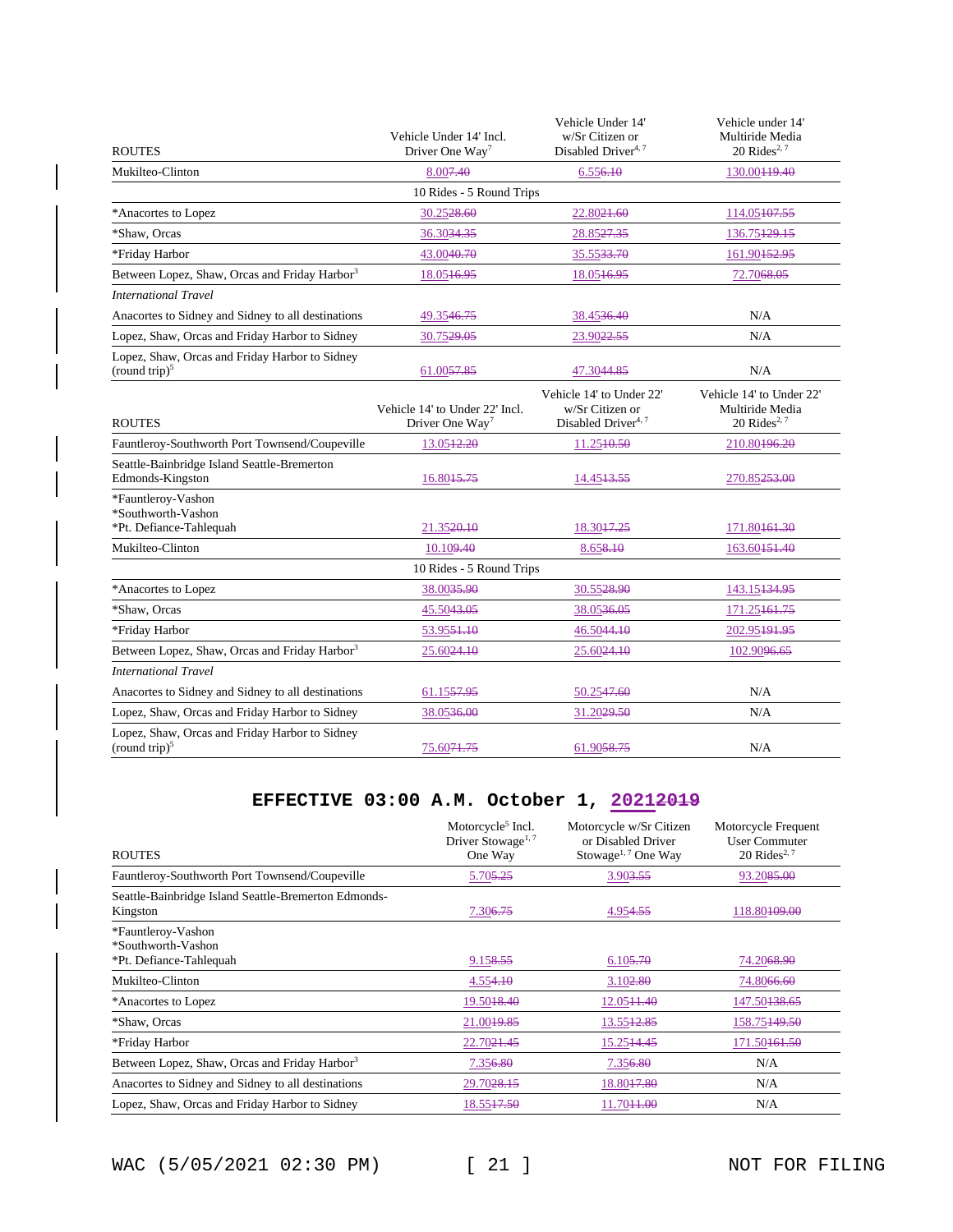|                                                        | Motorcycle <sup>5</sup> Incl.<br>Driver Stowage <sup>1, 7</sup> | Motorcycle w/Sr Citizen<br>or Disabled Driver | Motorcycle Frequent<br>User Commuter |
|--------------------------------------------------------|-----------------------------------------------------------------|-----------------------------------------------|--------------------------------------|
| <b>ROUTES</b>                                          | One Way                                                         | Stowage <sup>1, 7</sup> One Way               | $20$ Rides <sup>2, 7</sup>           |
| Lopez, Shaw, Orcas and Friday Harbor to Sidney (round) |                                                                 |                                               |                                      |
| $trip)^5$                                              | 36.6034.75                                                      | 22.9021.75                                    | N/A                                  |

All fares rounded to the next multiple of \$0.05.

\*These routes operate as a one-point toll collection system with round trip tolls.

<sup>1</sup>SIZE - Vehicles under 14' in length shall pay the vehicle under 14' toll. Customers may be required to provide documentation, digitally or on paper, at the tollbooth to prove vehicle length. Documentation may include an owner's manual, materials from an auto research web site, or similar reference material that clearly lists the relevant vehicle specifications. VehiclesAll vehicles from 14' to under 22' in length shall pay the 14' to under 22' toll. Motorcycles towing a trailer and vehicles licensed as motorcycles with three or more wheels that are 8'0" or longer shall pay the appropriate length-based vehicle fare. Motorcycles include both mopeds and motorcycles as defined by RCW 46.04.304 and 46.04.330. Both are considered vehicles for the purposes of vehicle registration, license plate display, and WSF fare determination.

<sup>2</sup>MULTIRIDE MEDIA - Shall be valid only for 90 days from date of purchase after which time the media shall not be accepted for passage. Remaining value will not be eligible for refund or exchange. There shall be no commercial resale of this fare media. For mail order deliveries, WSF may add additional days to allow for delivery time.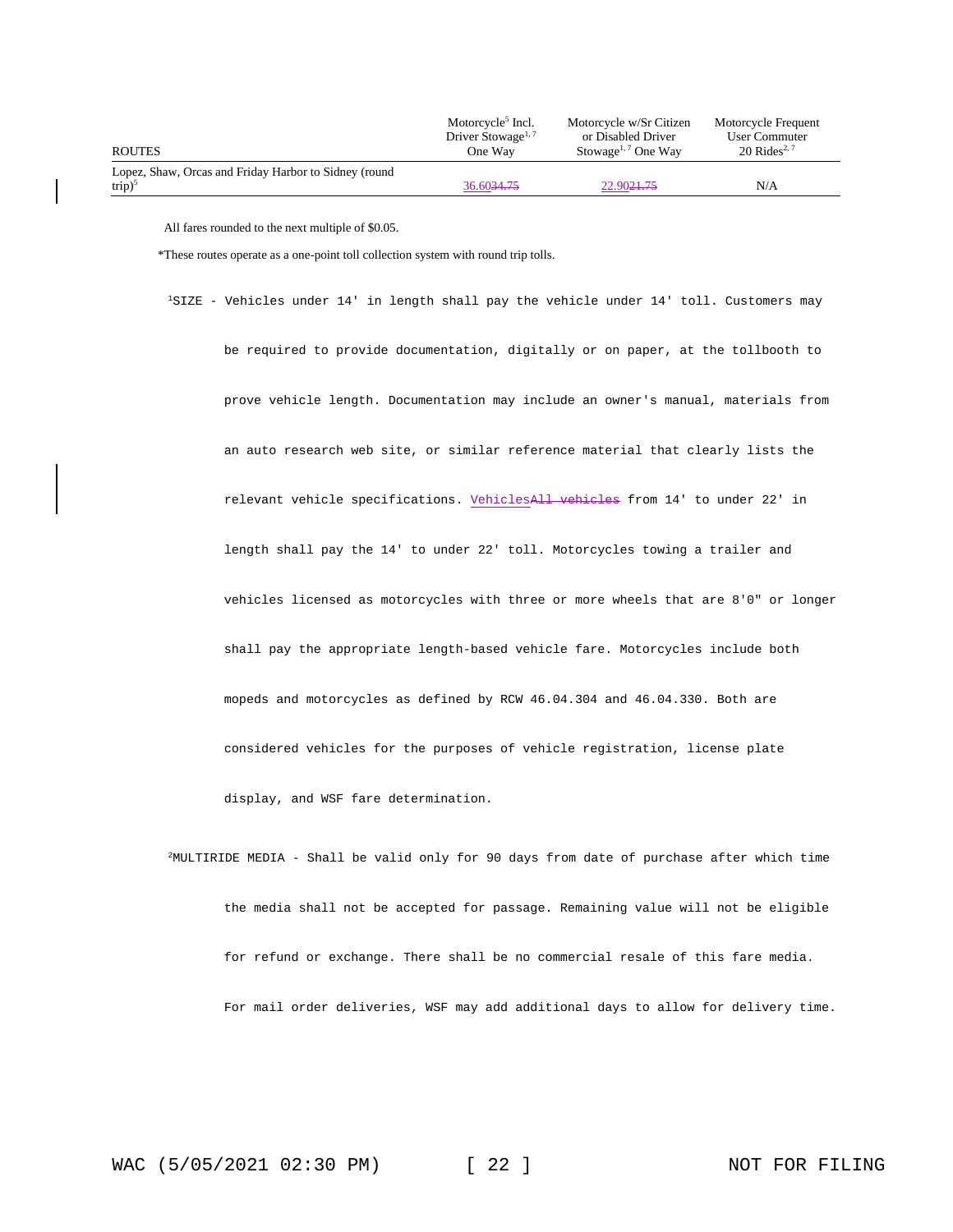The vehicle/driver multiride card may be used for passage for an attendant driver plus one disabled passengerdriver.

- <sup>3</sup>INTER-ISLAND FARES Tolls collected westbound only. Vehicles traveling between islands may request a single transfer ticket good for one transfer at an intermediate island. The transfer may only be obtained when purchasing the appropriate vehicle fare for inter-island travel (westbound at Lopez, Shaw, or Orcas) and is free of charge. Transfers shall be valid until the end of the service day on the day of purchase.
- <sup>4</sup>SENIOR CITIZENS Passengers age 65 and over, with proper identification establishing proof of age, may travel at half-fare passenger tolls on any route where passenger fares are collected. The half-fare discount applies to the driver portion of the vehicle-driver fare. The vehicle portion of the vehicle-driver fare is never further discounted.
- PEOPLE WITH DISABILITIES Any person who has a physical or mental impairment that substantially limits one or more major life activity, upon presentation of a WSF Disability Travel Permit, Reduced Fare Permit, or other identification which establishes a disability, may travel at half-fare passenger tolls on any route where passenger fares are collected. The half-fare discount applies to driver portion of the vehicle-driver fare. The vehicle portion of the vehicle-driver fare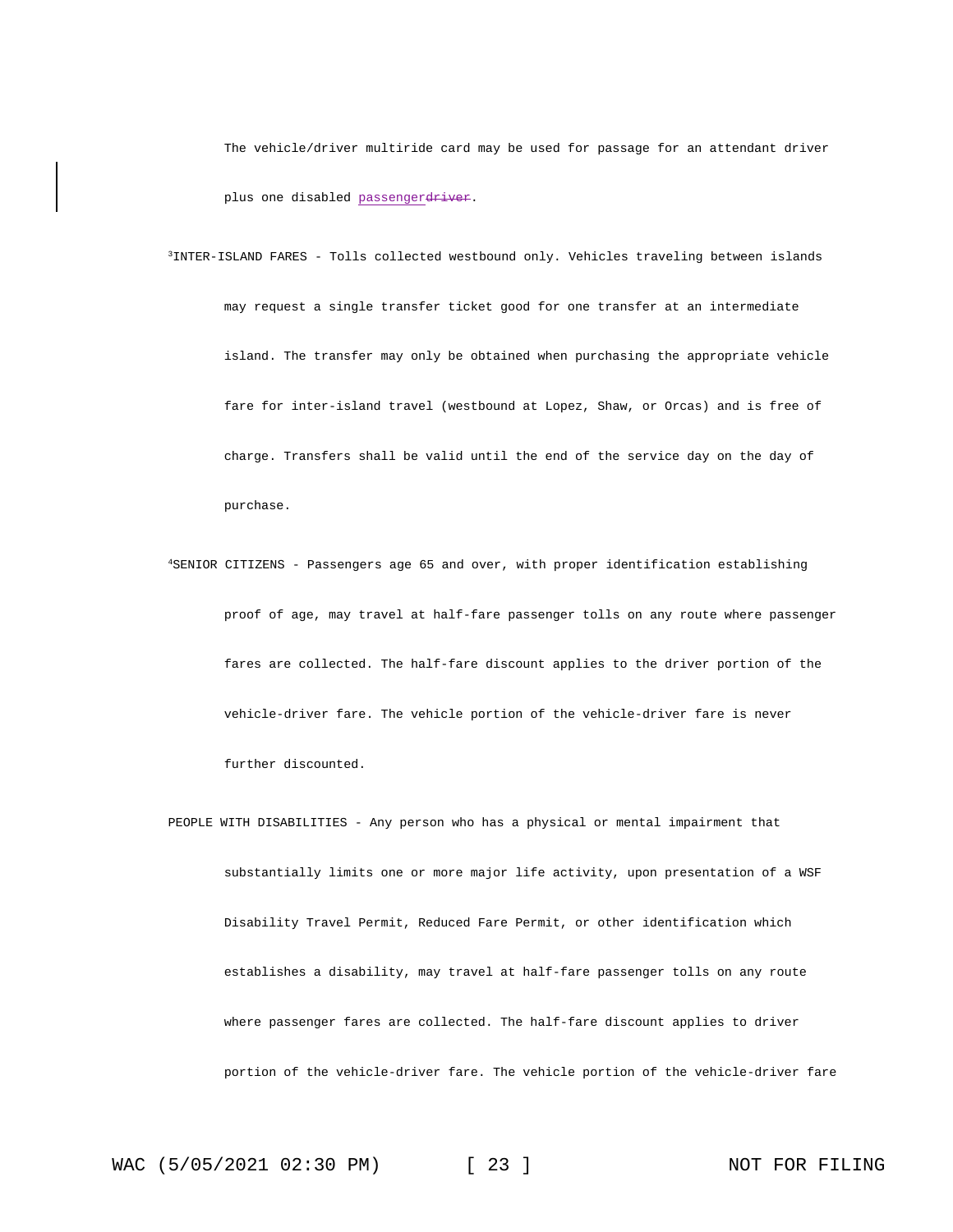is never discounted. In addition, people with disabilities who require attendant care while traveling on the ferries, and are so certified by their physician, may obtain an endorsement on their WSF Disability Travel Permit and such endorsement shall allow the attendant to travel free.

<sup>5</sup>ROUND TRIP - Round trip passage for international travel available for trips beginning or ending on one of the islands served.

<sup>6</sup>VEHICLE RESERVATION DEPOSIT - Nonrefundable deposits for advance vehicle reservations may be established at a level of from 25 to 100 percent of the applicable 14' to under 22' standard vehicle one way fare. This is a deposit toward the fare and not an additional fee and applies only to those routes where the legislature has approved the use of a reservation system. Where it is operationally necessary (routes where vehicle fares are collected in only one direction or to increase operational efficiency at the terminal) a reservation no-show fee may be used in lieu of a deposit. The no-show fee will be limited to 25 to 100 percent of the applicable one way 14' to under 22' standard vehicle fare and will be charged if the customer does not travel within the same service day as their reserved sailing, provided there are no service disruptions.

<sup>7</sup>CAPITAL SURCHARGE - Included is a \$0.50\$0.25 capital surcharge on each single vehicle/driver fare collected. On all multiride cards except for routes serving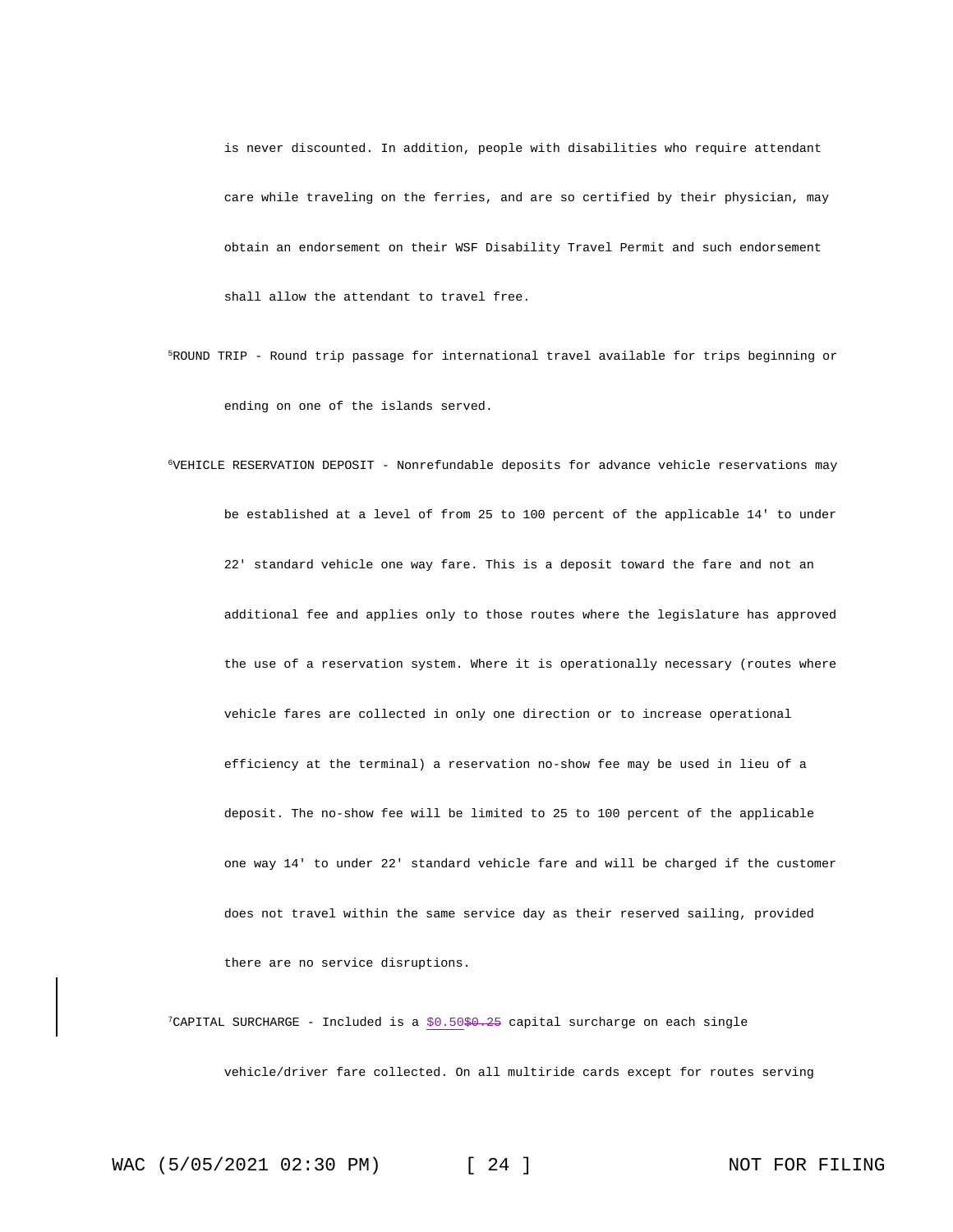Vashon Island and the San Juan Islands, there is an included capital surcharge of \$10.00\$5.00. For Vashon Island routes, the included capital surcharge is %5.00\$2.50 on multiride cards. For motorcycles in the San Juan Islands, the included capital surcharge on multiride cards is \$5.00\$2.50. For vehicles under 22' in the San Juan Islands, the included capital surcharge on multiride cards is  $$2.50$1.25.$ 

RIDE SHARE VEHICLES - A commuter ride share vehicle which carries threefive or more persons on a regular and expense-sharing basis for the purpose of travel to and from work or school and which is certified as such by a local organization approved by the Washington state ferry system, may purchase for a \$20 fee, a permit valid for one year valid only during the hours shown on the permit. The \$20.00 fee shall include the driver. Remaining passengers shall pay the applicable passenger fare. Except that the minimum total paid for all passengers in the van shall not be less than twofour times the applicable passenger fare. Carpools of three or more registered in WSF's preferential loading program must also pay a \$20.00 yearly permit fee.

STOWAGE - Stowage carry-on items including kayaks, canoes and other items of comparable size which are typically stowed on the vehicle deck of the vessel shall be charged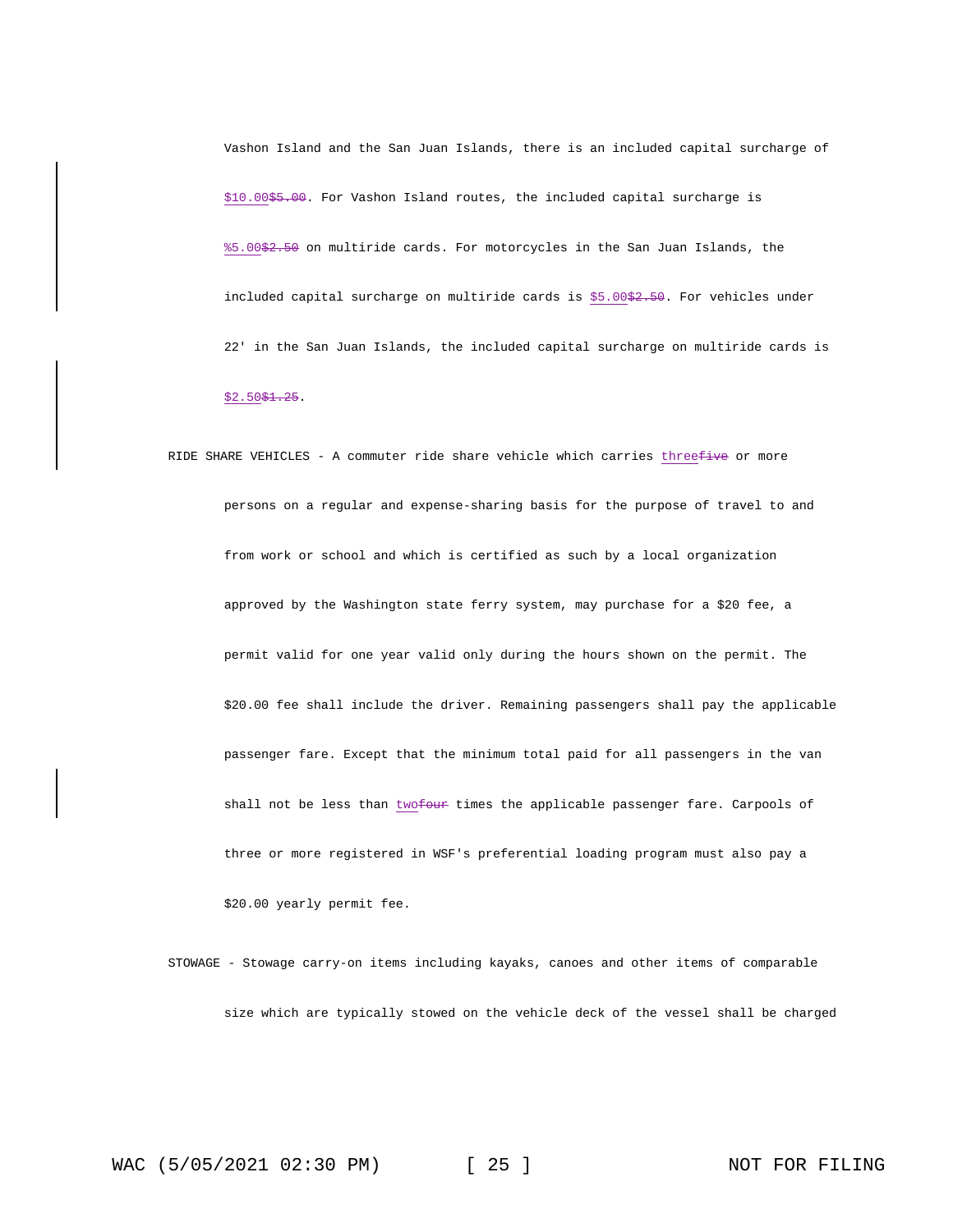at the motorcycle rate. This rate includes the walk-on passenger carrying on the item to be stowed.

- PEAK SEASON SURCHARGE A 25% surcharge shall be applied to vehicles from May 1 through September 30 except those using multiride media. A 35% surcharge shall be applied on vehicle fares from Anacortes to Lopez, Shaw, Orcas and Friday Harbor, except those using multiride media. The resulting fare is rounded to the nearest \$0.05 if required.
- FIRE DEPARTMENT AND FIRE DISTRICT FARE CONSIDERATION At the discretion of the WSF Assistant Secretary, WSF may authorize no-fare or discounted fare passage on scheduled and/or special ferry sailings for fire departments and fire districts that provide contracted fire protection services for WSF ferry terminals and/or other WSF facilities within their jurisdiction. Such passage shall be considered full and complete consideration for such fire protection services, in lieu of annual payments for such services, to be so noted in such fire protection agreements. The scope of such authorization includes designated fire department and fire district vehicles (see below), drivers and passengers en route to and from an emergency call, on ferry routes with a WSF terminal and/or other WSF facility served by a fire department or fire district pursuant to a WSF fire protection service agreement. Authorized vehicles may include public fire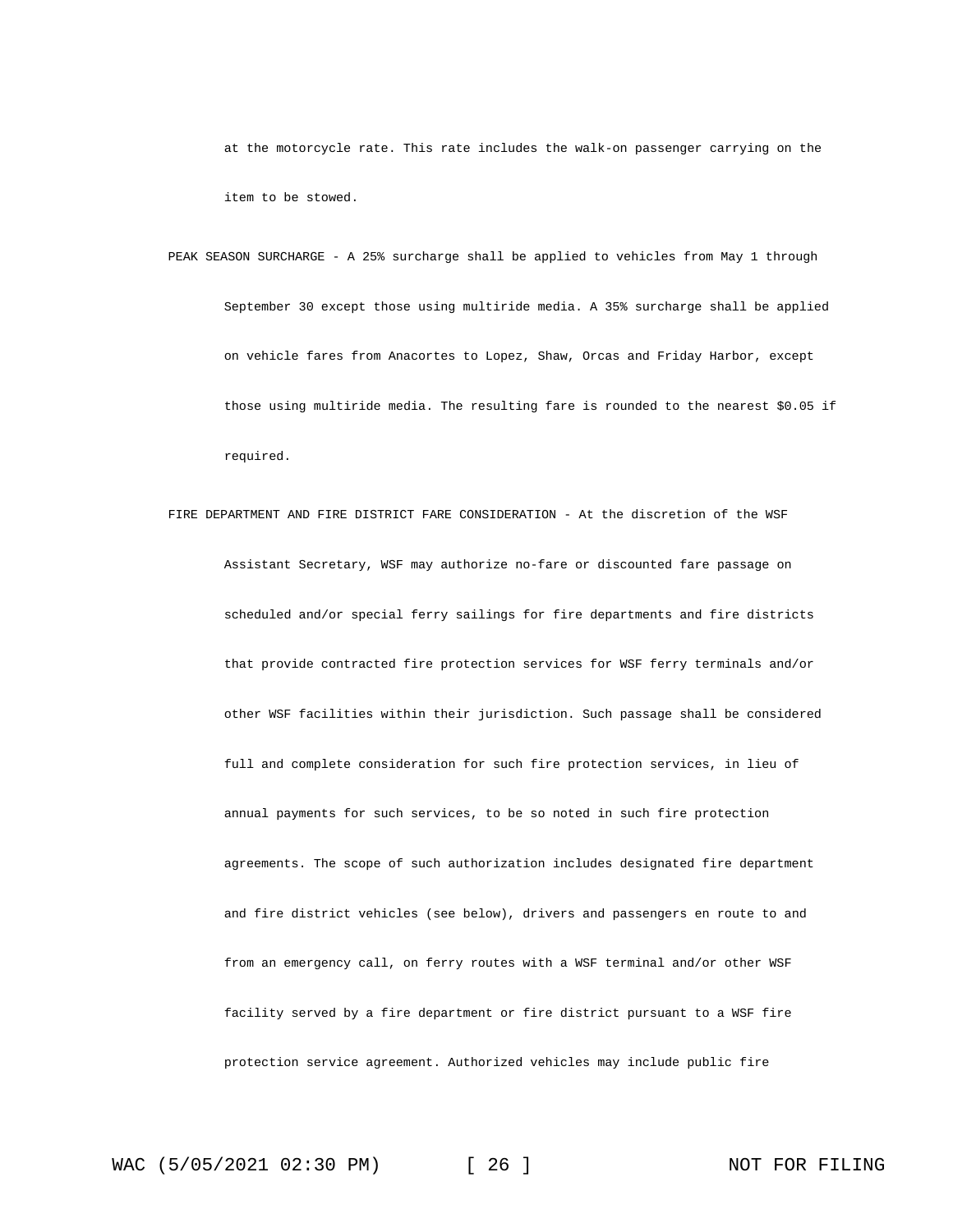department and fire district medical aid units, fire trucks, incident command and/or other vehicles dispatched to and returning from an emergency call.

IN-NEED ORGANIZATIONS - For qualified organizations serving in-need clients by providing tickets for transportation on WSF at no cost to clients, program would offer a monthly discount to approximate appropriate multiride media discount rates (20% off base season rates, except for Anacortes to San Juan Islands where it is 35% off base season end of week rates). Appointing bodies (those that appoint Ferry Advisory Committees) will nominate to the Washington State Transportation Commission those organizations that meet the criteria of the program. The Commission will review such nominations and certify those organizations that qualify. The following criteria will be used for nominating and certifying in-need organizations: Nongovernmental and not-for-profit organizations whose primary purpose is one or more of the following: Help clients with medical issues; provide clients with low-income social services; help clients suffering from domestic violence; provide clients with employment-seeking services; and/or help clients with Social Security. Travel will be initially charged based on full fare and billed monthly. The credits will be approximate based on the discount rates offered to multiride media users applicable on the date of travel.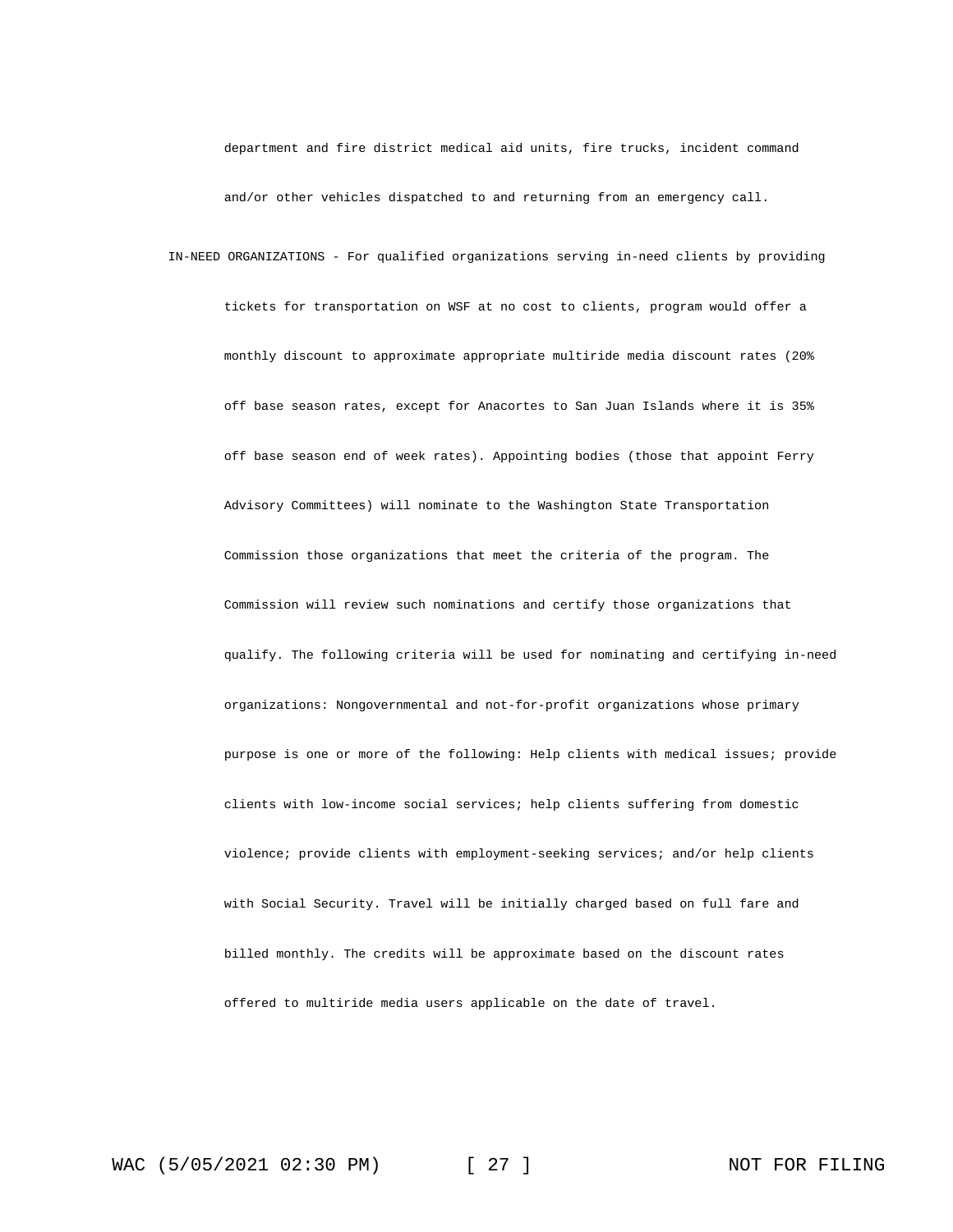PENALTY CHARGES - Owner of vehicle without driver will be assessed a \$100.00 penalty charge.

PROMOTIONAL TOLLS - A promotional rate may be established at the discretion of the WSF Assistant Secretary, Executive Director for a specified discount in order to enhance total revenue and effective only at designated times on designated routes. A promotional fare product may also be established to support tourism or other special events. The promotional fare or product may be bundled and sold as part of a multiparty promotional program.

GROUP OR VOLUME SALES - In order to increase total revenues, WSF may develop full fare or discounted customer packages or bundle single fare types into multiride media or offer passes for high volume or group users. In pricing these packages, WSF will have discretion to set appropriate volume discounts based on a case-by-case basis. SPECIAL EVENTS - In order to increase total revenues, WSF may develop, create or participate in special events that may include, but not be limited to,

contributing or packaging discounted fares in exchange for the opportunity to participate in the income generated by the event.

BUNDLED SINGLE FARE MEDIA - WSF may bundle single fare types into multiple trip books as a customer convenience. Remaining value will not be eligible for refund or

WAC (5/05/2021 02:30 PM) [ 28 ] NOT FOR FILING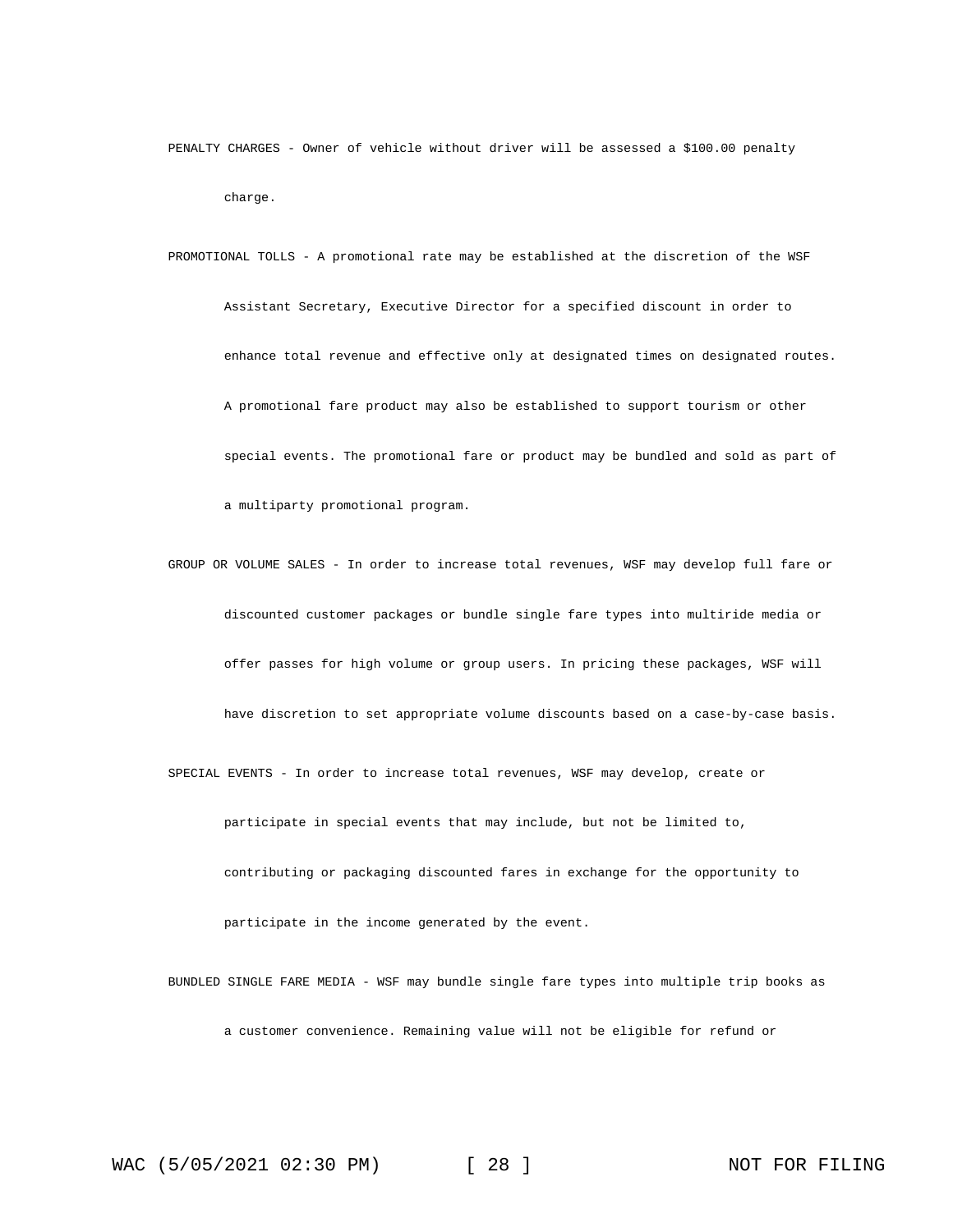exchange. For mail order deliveries, WSF may add additional days to allow for delivery time.

GOOD TO GO! PILOT - Special ferry toll rate(s) may be established for a pilot program of Good to Go! or similar fare collection infrastructure, technology, or ORCA replacement system on any ferry route. Washington State Ferries Assistant Secretary shall design the program and submit a proposed program and fare schedule to the Washington State Transportation Commission. The Commission shall review, modify and approve the proposed fare schedule and fare policies before it is implemented. Once implemented, WSF shall provide, at a minimum, updates to the Commission every six months on the pilot. The pilot will conclude no longer than three years from its implementation.

| EFFECTIVE 03:00 A.M. October 1, 2022May 1, 2020 |  |  |  |  |  |
|-------------------------------------------------|--|--|--|--|--|
|-------------------------------------------------|--|--|--|--|--|

|                                                                    | Vehicle Under 14' Incl.     | Vehicle Under 14'<br>w/Sr Citizen or | Vehicle Under 14'<br>Multiride Media |
|--------------------------------------------------------------------|-----------------------------|--------------------------------------|--------------------------------------|
| <b>ROUTES</b>                                                      | Driver One Way <sup>7</sup> | Disabled Driver <sup>4,7</sup>       | 20 Rides <sup>2, 7</sup>             |
| Fauntleroy-Southworth Port Townsend/Coupeville                     | 10.5540.05                  | 8.708.25                             | 170.80162.80                         |
| Seattle-Bainbridge Island Seattle-Bremerton<br>Edmonds-Kingston    | 13.5542.90                  | 11.1540.60                           | 218.80208.40                         |
| *Fauntleroy-Vashon<br>*Southworth-Vashon                           |                             |                                      |                                      |
| *Pt. Defiance-Tahlequah                                            | 17.20 <del>16.40</del>      | 14.05 <del>13.40</del>               | 138.60 <del>132.20</del>             |
| Mukilteo-Clinton                                                   | 8.207.85                    | 6.756.45                             | 133.20 <del>127.60</del>             |
|                                                                    | 10 Rides - 5 Round Trips    |                                      |                                      |
| *Anacortes to Lopez                                                | 31.0029.55                  | 23.40 <del>22.30</del>               | 116.90 <del>111.45</del>             |
| *Shaw, Orcas                                                       | 37.20 <del>35.45</del>      | 29.60 <del>28.20</del>               | 140.15 <del>133.55</del>             |
| *Friday Harbor                                                     | 44.0541.95                  | 36.4534.70                           | 165.80457.95                         |
| Between Lopez, Shaw, Orcas and Friday Harbor <sup>3</sup>          | 18.5047.65                  | 18.5047.65                           | 74.5071.10                           |
| <b>International Travel</b>                                        |                             |                                      |                                      |
| Anacortes to Sidney and Sidney to all destinations                 | 50.5548.15                  | 39.3537.50                           | N/A                                  |
| Lopez, Shaw, Orcas and Friday Harbor to Sidney                     | 31.50 <del>30.00</del>      | 24.4523.25                           | N/A                                  |
| Lopez, Shaw, Orcas and Friday Harbor to Sidney<br>(round trip) $5$ | 62.5059.50                  | 48.4046.00                           | N/A                                  |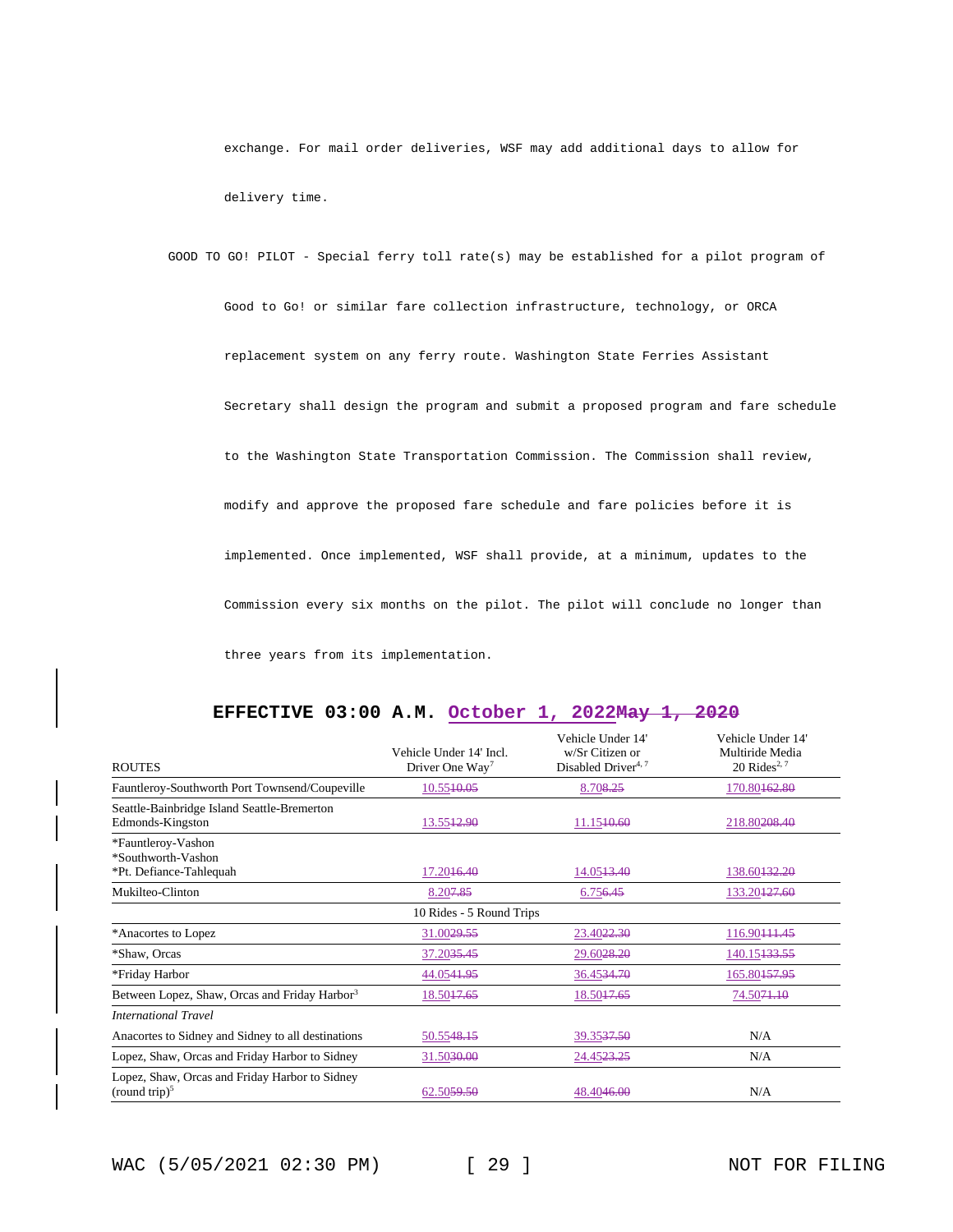| <b>ROUTES</b>                                                       | Vehicle 14' to Under 22' Incl.<br>Driver One Way <sup>7</sup> | Vehicle 14' to Under 22'<br>w/Sr Citizen or<br>Disabled Driver <sup>4,7</sup> | Vehicle 14' to Under 22'<br>Multiride Media<br>$20$ Rides <sup>2, 7</sup> |
|---------------------------------------------------------------------|---------------------------------------------------------------|-------------------------------------------------------------------------------|---------------------------------------------------------------------------|
| Fauntleroy-Southworth Port Townsend/Coupeville <sup>6</sup>         | 13.35 <del>12.75</del>                                        | 11.50 <del>10.95</del>                                                        | 215.60 <del>206.00</del>                                                  |
| Seattle-Bainbridge Island Seattle-Bremerton<br>Edmonds-Kingston     | 17.20 <del>16.40</del>                                        | 14.8044.10                                                                    | 277.20 <del>264.40</del>                                                  |
| *Fauntleroy-Vashon<br>*Southworth-Vashon<br>*Pt. Defiance-Tahlequah | 21.90 <del>20.85</del>                                        | 18.7547.85                                                                    | 176.20 <del>167.80</del>                                                  |
| Mukilteo-Clinton                                                    | 10.359.90                                                     | 8.908.50                                                                      | 167.60460.40                                                              |
|                                                                     | 10 Rides - 5 Round Trips                                      |                                                                               |                                                                           |
| *Anacortes to Lopez <sup>6</sup>                                    | 38.90 <del>37.05</del>                                        | 31.30 <del>29.80</del>                                                        | 146.50 <del>139.55</del>                                                  |
| *Shaw, Orcas <sup>6</sup>                                           | 46.6044.40                                                    | 39.00 <del>37.15</del>                                                        | 175.40 <del>167.15</del>                                                  |
| *Friday Harbor <sup>6</sup>                                         | 55.3052.65                                                    | 47.7045.40                                                                    | 208.00198.05                                                              |
| Between Lopez, Shaw, Orcas and Friday Harbor <sup>3</sup>           | 26.2025.00                                                    | 26.2025.00                                                                    | 105.30400.50                                                              |
| <b>International Travel</b>                                         |                                                               |                                                                               |                                                                           |
| Anacortes to Sidney and Sidney to all destinations <sup>6</sup>     | 62.6559.65                                                    | 51.4549.00                                                                    | N/A                                                                       |
| Lopez, Shaw, Orcas and Friday Harbor to Sidney                      | 39.00 <del>37.15</del>                                        | 31.95 <del>30.40</del>                                                        | N/A                                                                       |
| Lopez, Shaw, Orcas and Friday Harbor to Sidney<br>(round trip) $6$  | 77.50 <del>73.80</del>                                        | 63.4060.30                                                                    | N/A                                                                       |

## **EFFECTIVE 03:00 A.M. October 1, 2022May 1, 2020**

## **EFFECTIVE 03:00 A.M. October 1, 2022May 1, 2020**

| <b>ROUTES</b>                                                       | Motorcycle <sup>5</sup> Incl.<br>Driver Stowage <sup>1,7</sup><br>One Way | Motorcycle w/Sr Citizen or Motorcycle Frequent User<br>Disabled Driver Stowage <sup>1,</sup><br>$7$ One Way | Commuter<br>20 Rides <sup>2, 7</sup> |
|---------------------------------------------------------------------|---------------------------------------------------------------------------|-------------------------------------------------------------------------------------------------------------|--------------------------------------|
| Fauntleroy-Southworth Port Townsend/Coupeville <sup>6</sup>         | 5.85 <del>5.60</del>                                                      | 4.003.80                                                                                                    | 95.60 <del>91.60</del>               |
| Seattle-Bainbridge Island Seattle-Bremerton Edmonds-<br>Kingston    | 7.45 <del>7.15</del>                                                      | 5.054.85                                                                                                    | 121.20 <del>116.40</del>             |
| *Fauntleroy-Vashon<br>*Southworth-Vashon<br>*Pt. Defiance-Tahlequah | 9.408.95                                                                  | 6.255.95                                                                                                    | 76.20 <del>72.60</del>               |
| Mukilteo-Clinton                                                    | 4.604.45                                                                  | 3.153.05                                                                                                    | 75.60 <del>73.20</del>               |
| *Anacortes to Lopez <sup>6</sup>                                    | 19.95 <del>19.05</del>                                                    | 12.35+1.80                                                                                                  | 150.90 <del>144.15</del>             |
| *Shaw, Orcas <sup>6</sup>                                           | 21.5020.50                                                                | 13.9043.25                                                                                                  | 162.50455.00                         |
| *Friday Harbor <sup>6</sup>                                         | 23.2522.15                                                                | 15.6544.90                                                                                                  | 175.65167.40                         |
| Between Lopez, Shaw, Orcas and Friday Harbor <sup>3</sup>           | 7.50 <del>7.20</del>                                                      | 7.507.20                                                                                                    | N/A                                  |
| Anacortes to Sidney and Sidney to all destinations <sup>6</sup>     | 30.45 <del>29.00</del>                                                    | 19.2548.35                                                                                                  | N/A                                  |
| Lopez, Shaw, Orcas and Friday Harbor to Sidney                      | 19.05 <del>18.15</del>                                                    | 12.00 <del>11.40</del>                                                                                      | N/A                                  |
| Lopez, Shaw, Orcas and Friday Harbor to Sidney (round<br>$trip)^6$  | 37.60 <del>35.80</del>                                                    | 23.50 <del>22.30</del>                                                                                      | N/A                                  |

All fares rounded to the next multiple of \$0.05.

\*These routes operate as a one-point toll collection system with round trip tolls.

<sup>1</sup>SIZE - Vehicles under 14' in length shall pay the vehicle under 14' toll. Customers may

be required to provide documentation, digitally or on paper, at the tollbooth to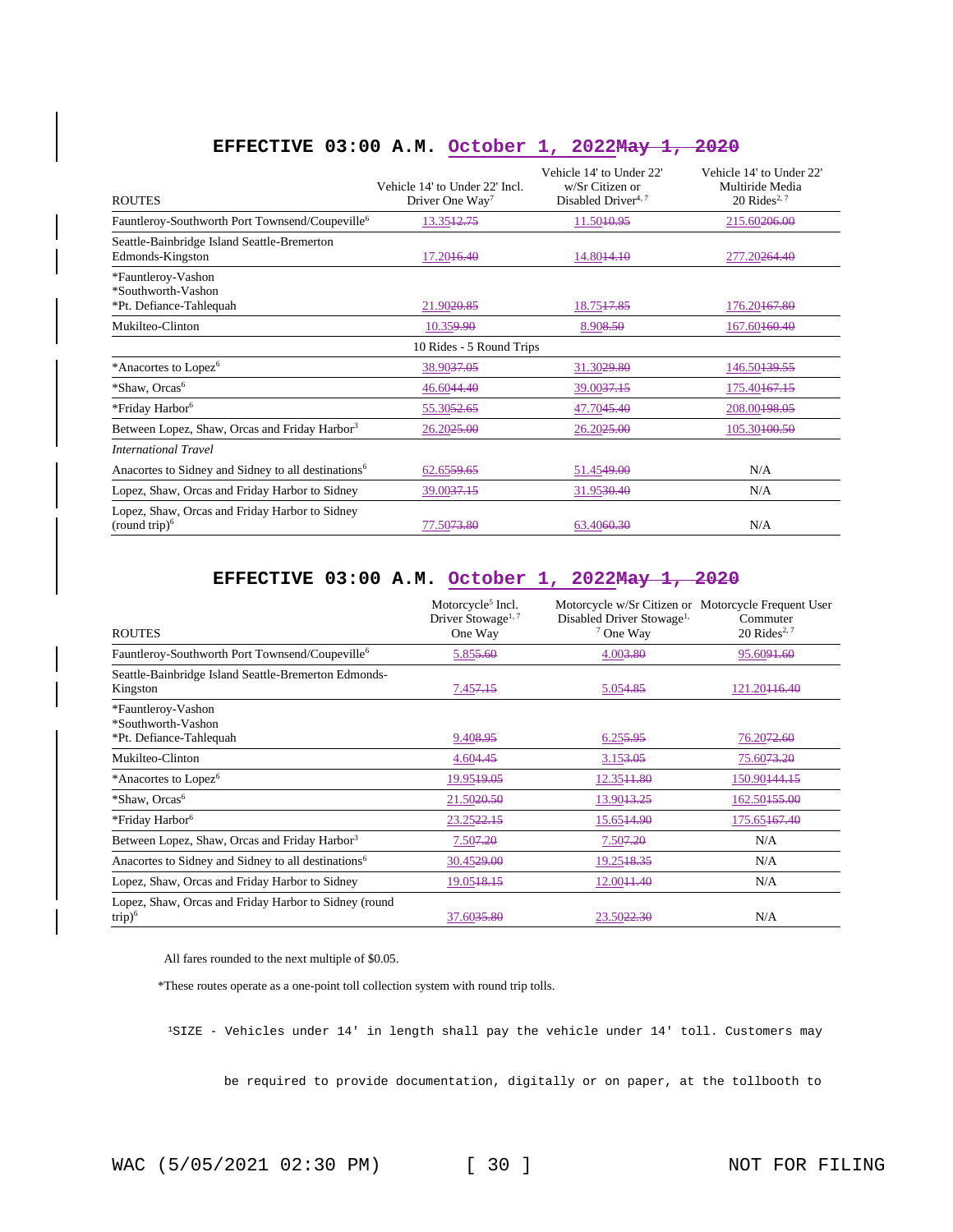prove vehicle length. Documentation may include an owner's manual, materials from an auto research web site, or similar reference material that clearly lists the relevant vehicle specifications. Vehicles from 14' to under 22' in length shall pay the 14' to under 22' toll. Motorcycles towing a trailer and vehicles licensed as motorcycles with three or more wheels that are 8'0" or longer shall pay the appropriate length-based vehicle fare. Motorcycles include both mopeds and motorcycles as defined by RCW 46.04.304 and 46.04.330. Both are considered vehicles for the purposes of vehicle registration, license plate display, and WSF fare determination.

- <sup>2</sup>MULTIRIDE MEDIA Shall be valid only for 90 days from date of purchase after which time the media shall not be accepted for passage. Remaining value will not be eligible for refund or exchange. There shall be no commercial resale of this fare media. For mail order deliveries, WSF may add additional days to allow for delivery time. The vehicle/driver multiride card may be used for passage for an attendant driver plus one disabled passenger.
- <sup>3</sup>INTER-ISLAND FARES Tolls collected westbound only. Vehicles traveling between islands may request a single transfer ticket good for one transfer at an intermediate island. The transfer may only be obtained when purchasing the appropriate vehicle fare for inter-island travel (westbound at Lopez, Shaw, or Orcas) and is free of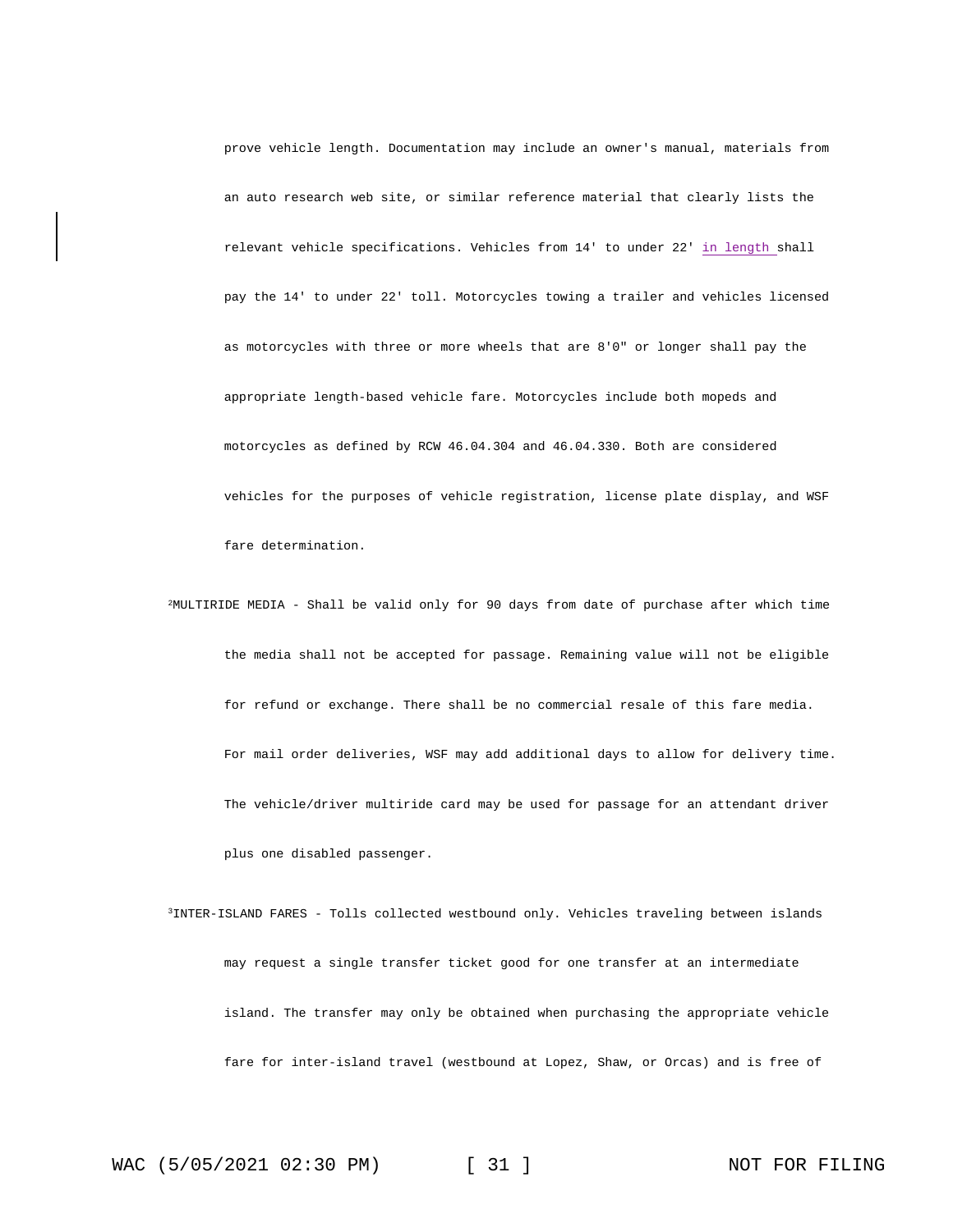charge. Transfers shall be valid until the end of the service day on the day of purchase.

<sup>4</sup>SENIOR CITIZENS - Passengers age 65 and over, with proper identification establishing proof of age, may travel at half-fare passenger tolls on any route where passenger fares are collected. The half-fare discount applies to the driver portion of the vehicle-driver fare. The vehicle portion of the vehicle-driver fare is never further discounted.

PEOPLE WITH DISABILITIES - Any person who has a physical or mental impairment that substantially limits one or more major life activity, upon presentation of a WSF Disability Travel Permit, Reduced Fare Permit, or other identification which establishes a disability, may travel at half-fare passenger tolls on any route where passenger fares are collected. The half-fare discount applies to driver portion of the vehicle-driver fare. The vehicle portion of the vehicle-driver fare is never discounted. In addition, people with disabilities who require attendant care while traveling on the ferries, and are so certified by their physician, may obtain an endorsement on their WSF Disability Travel Permit and such endorsement shall allow the attendant to travel free.

<sup>5</sup>ROUND TRIP - Round trip passage for international travel available for trips beginning or ending on one of the islands served.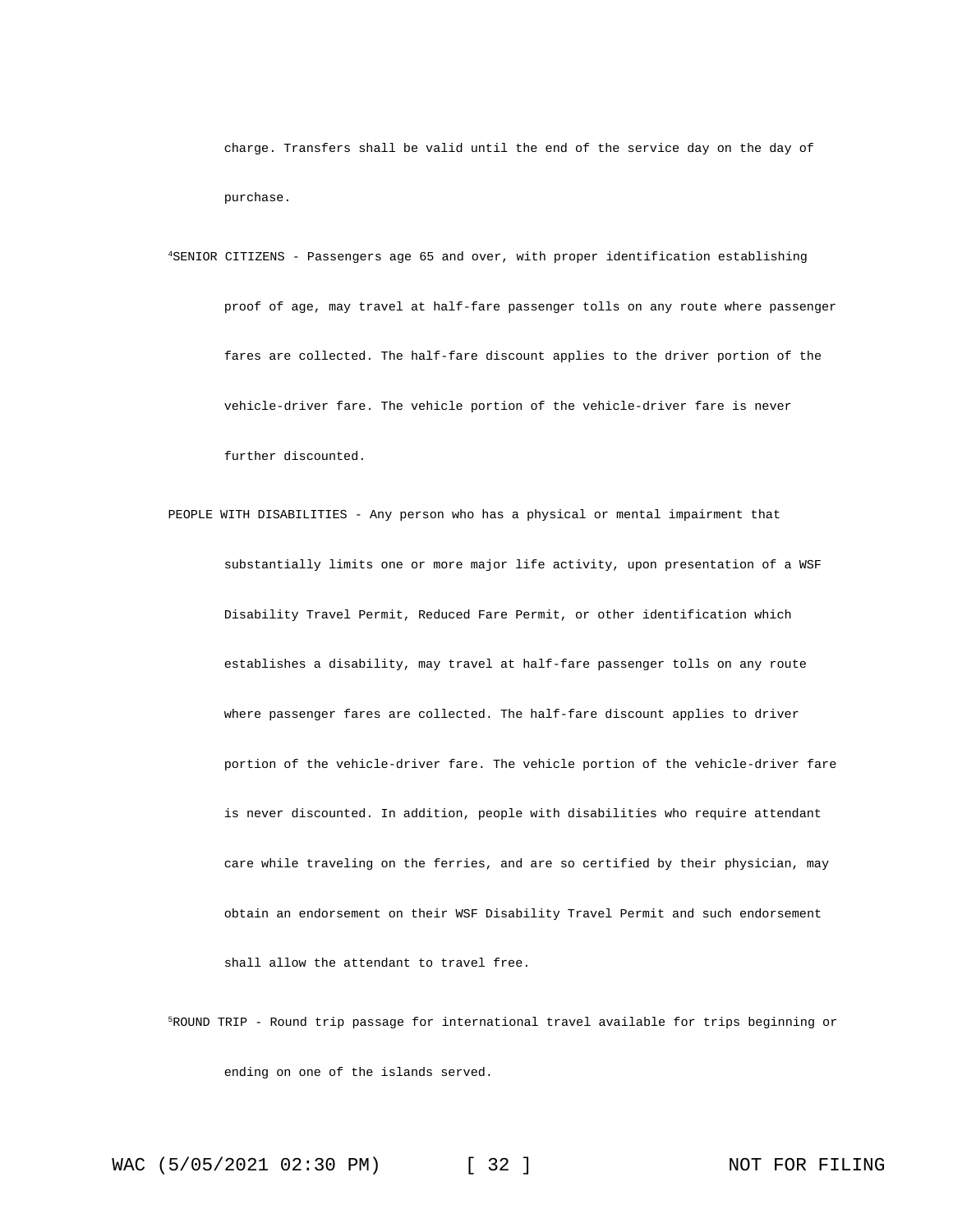<sup>6</sup>VEHICLE RESERVATION DEPOSIT - Nonrefundable deposits for advance vehicle reservations may be established at a level of from 25 to 100 percent of the applicable 14' to under 22' standard vehicle one way fare. This is a deposit toward the fare and not an additional fee and applies only to those routes where the legislature has approved the use of a reservation system. Where it is operationally necessary (routes where vehicle fares are collected in only one direction or to increase operational efficiency at the terminal) a reservation no-show fee may be used in lieu of a deposit. The no-show fee will be limited to 25 to 100 percent of the applicable one way 14' to under 22' standard vehicle fare and will be charged if the customer does not travel within the same service day as their reserved sailing, provided there are no service disruptions.

<sup>7</sup>CAPITAL SURCHARGESURCHARGES - Included is a \$0.50\$0.25 capital surcharge on each single vehicle/driver fare collected. On all multiride cards except for routes serving Vashon Island and the San Juan Islands, there is an included capital surcharge of \$10.00\$5.00. For Vashon Island routes, the included capital surcharge is \$5.00\$2.50 on multiride cards. For motorcycles in the San Juan Islands, the included capital surcharge included on multiride cards is \$5.00\$2.50. For vehicles under 22' in the San Juan Islands, the included capital surcharge included on multiride cards is \$2.50\$1.25.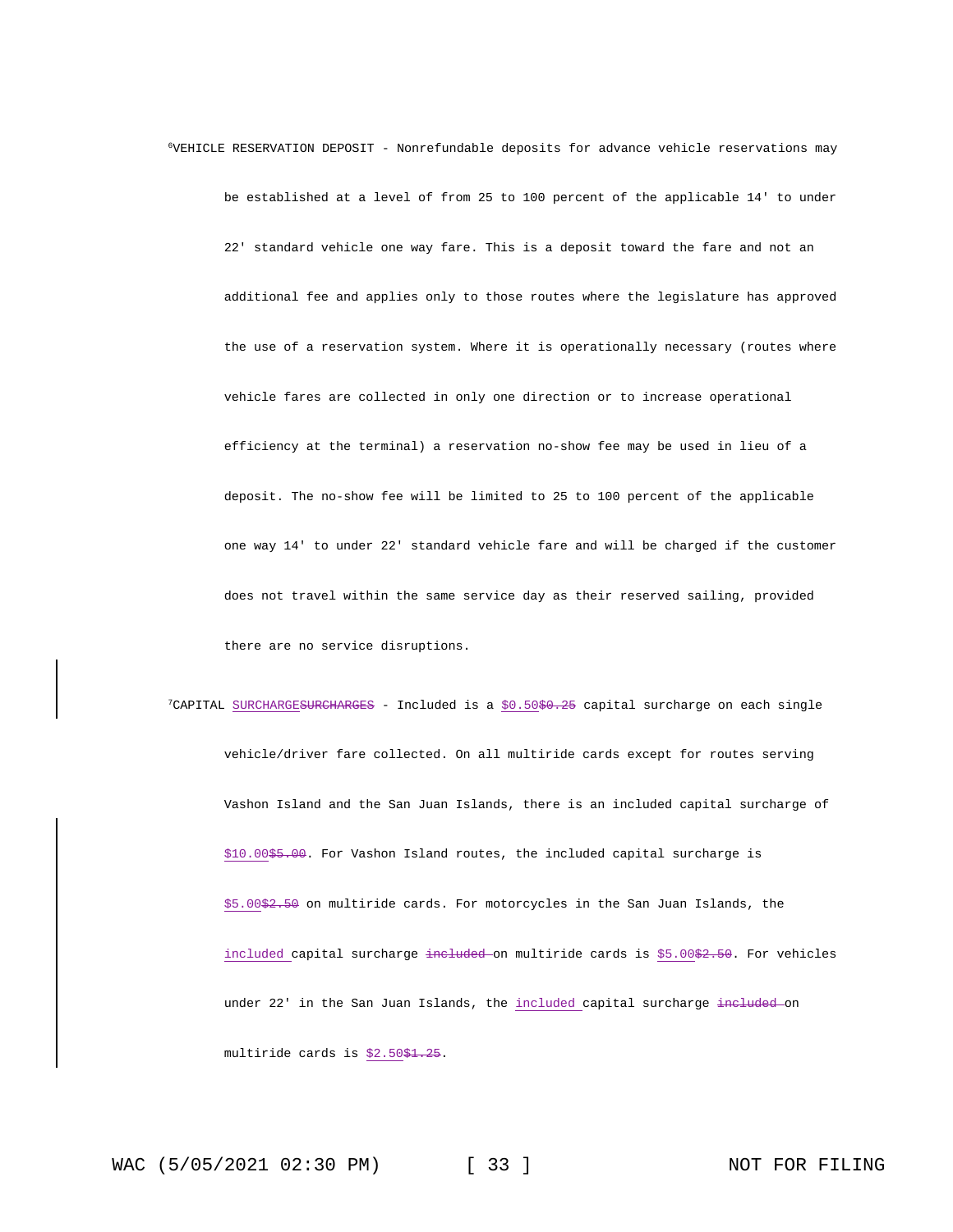included on each single vehicle/driver fare collected. Included is a \$0.25 new vessel capital surcharge on each single fare collected. On all multiride serving Vashon Island and the San Juan Islands, there is an included new surcharge of \$5.00. For Vashon Island routes, the included capital surcharge is \$2.50 on multiride cards. For motorcycles San Juan Islands, the included new vessel capital surcharge on multiride cards is \$2.50. For vehicles under 22' in the San Juan Islands, the included new vessel capital surcharge on multiride cards is \$1.25.

Beginning May 1, 2020, an additional \$0.25 capital surcharge for new vessel

RIDE SHARE VEHICLES - A commuter ride share vehicle which carries threefive or more persons on a regular and expense-sharing basis for the purpose of travel to and from work or school and which is certified as such by a local organization approved by the Washington state ferry system, may purchase for a \$20 fee, a permit valid for one year valid only during the hours shown on the permit. The \$20.00 fee shall include the driver. Remaining passengers shall pay the applicable passenger fare. Except that the minimum total paid for all passengers in the van shall not be less than twofour times the applicable passenger fare. Carpools of three or more registered in WSF's preferential loading program must also pay a \$20.00 yearly permit fee.

WAC (5/05/2021 02:30 PM) [ 34 ] NOT FOR FILING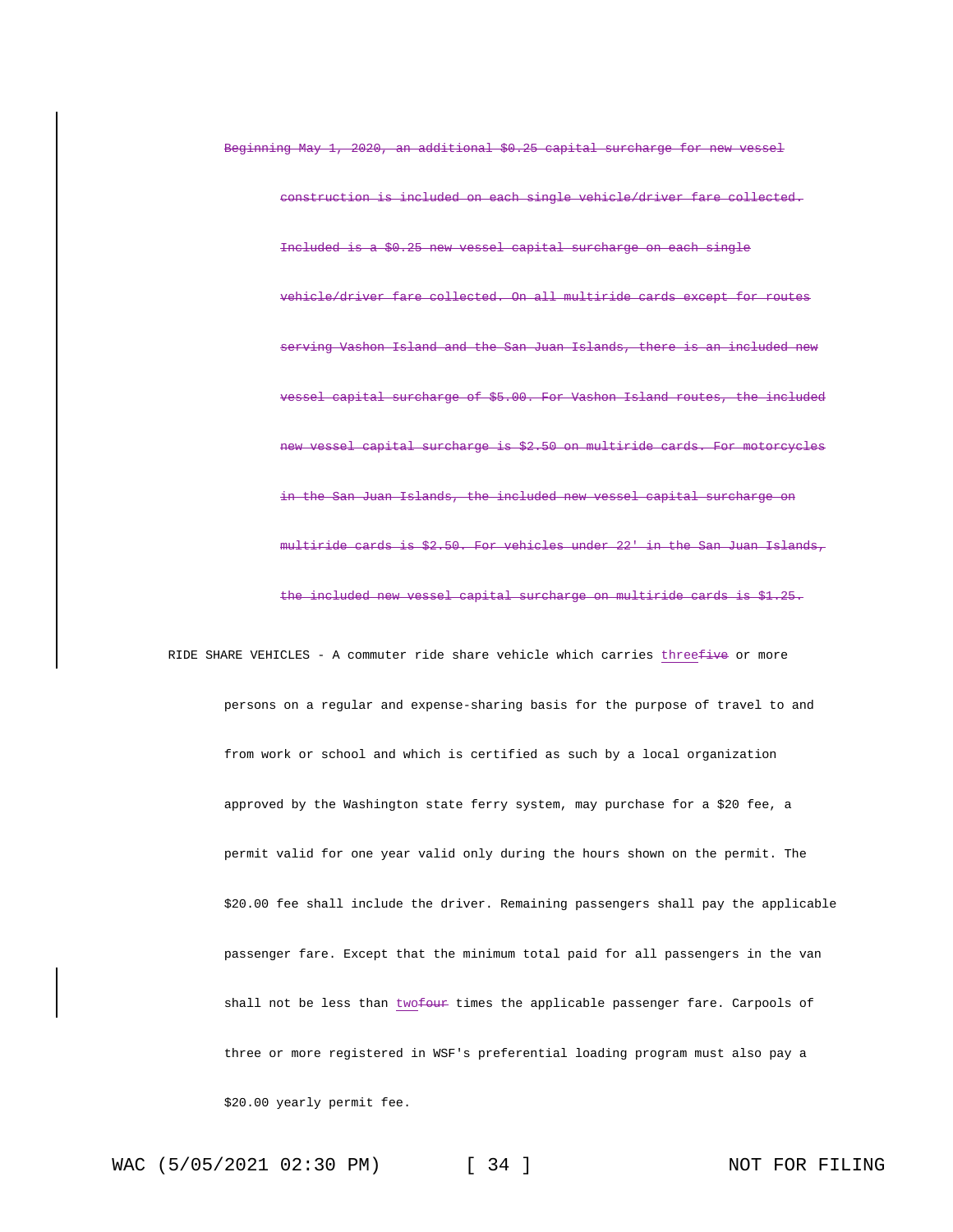- STOWAGE Stowage carry-on items including kayaks, canoes and other items of comparable size which are typically stowed on the vehicle deck of the vessel shall be charged at the motorcycle rate. This rate includes the walk-on passenger carrying on the item to be stowed.
- PEAK SEASON SURCHARGE A 25% surcharge shall be applied to vehicles from May 1 through September 30 except those using multiride media. A 35% surcharge shall be applied on vehicle fares from Anacortes to Lopez, Shaw, Orcas and Friday Harbor, except those using multiride media. The resulting fare is rounded up-to the nearestnext \$0.05 if required.
- FIRE DEPARTMENT AND FIRE DISTRICT FARE CONSIDERATION At the discretion of the WSF Assistant Secretary, WSF may authorize no-fare or discounted fare passage on scheduled and/or special ferry sailings for fire departments and fire districts that provide contracted fire protection services for WSF ferry terminals and/or other WSF facilities within their jurisdiction. Such passage shall be considered full and complete consideration for such fire protection services, in lieu of annual payments for such services, to be so noted in such fire protection agreements. The scope of such authorization includes designated fire department and fire district vehicles (see below), drivers and passengers en route to and from an emergency call, on ferry routes with a WSF terminal and/or other WSF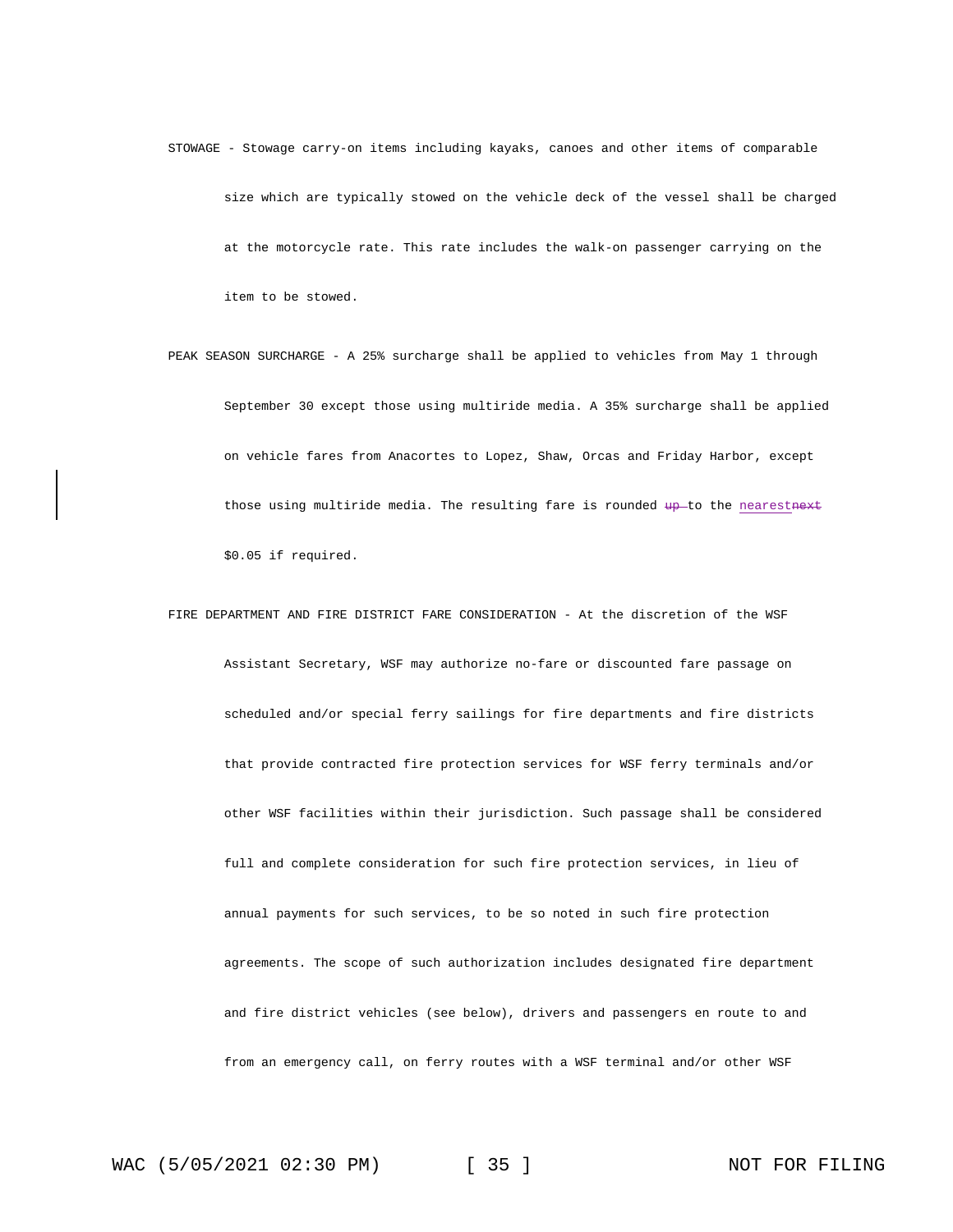facility served by a fire department or fire district pursuant to a WSF fire protection service agreement. Authorized vehicles may include public fire department and fire district medical aid units, fire trucks, incident command and/or other vehicles dispatched to and returning from an emergency call.

IN-NEED ORGANIZATIONS - For qualified organizations serving in-need clients by providing tickets for transportation on WSF at no cost to clients, program would offer a monthly discount to approximate appropriate multiride media discount rates (20% off base season rates, except for Anacortes to San Juan Islands where it is 35% off base season end of week rates). Appointing bodies (those that appoint Ferry Advisory Committees) will nominate to the Washington State Transportation Commission those organizations that meet the criteria of the program. The Commission will review such nominations and certify those organizations that qualify. The following criteria will be used for nominating and certifying in-need organizations: Nongovernmental and not-for-profit organizations whose primary purpose is one or more of the following: Help clients with medical issues; provide clients with low-income social services; help clients suffering from domestic violence; provide clients with employment-seeking services; and/or help clients with Social Security. Travel will be initially charged based on full fare and billed monthly. The credits will be approximate based on the discount rates offered to multiride media users applicable on the date of travel.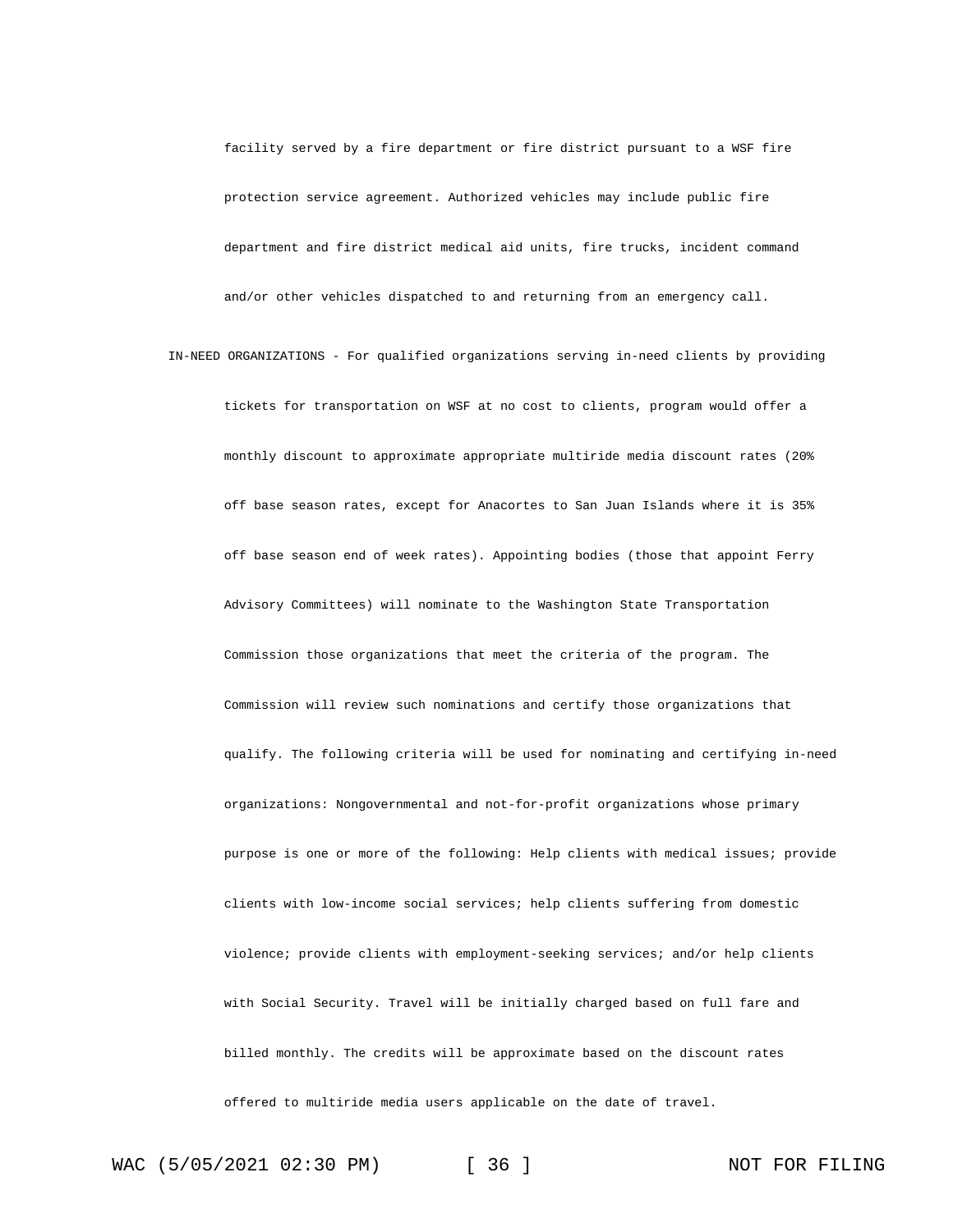PENALTY CHARGES - Owner of vehicle without driver will be assessed a \$100.00 penalty charge.

PROMOTIONAL TOLLS - A promotional rate may be established at the discretion of the WSF Assistant Secretary, Executive Director for a specified discount in order to enhance total revenue and effective only at designated times on designated routes. A promotional fare product may also be established to support tourism or other special events. The promotional fare or product may be bundled and sold as part of a multiparty promotional program.

GROUP OR VOLUME SALES - In order to increase total revenues, WSF may develop full fare or discounted customer packages or bundle single fare types into multiride media or offer passes for high volume or group users. In pricing these packages, WSF will have discretion to set appropriate volume discounts based on a case-by-case basis. SPECIAL EVENTS - In order to increase total revenues, WSF may develop, create or

participate in special events that may include, but not be limited to,

contributing or packaging discounted fares in exchange for the opportunity to participate in the income generated by the event.

BUNDLED SINGLE FARE MEDIA - WSF may bundle single fare types into multiple trip books as a customer convenience. Remaining value will not be eligible for refund or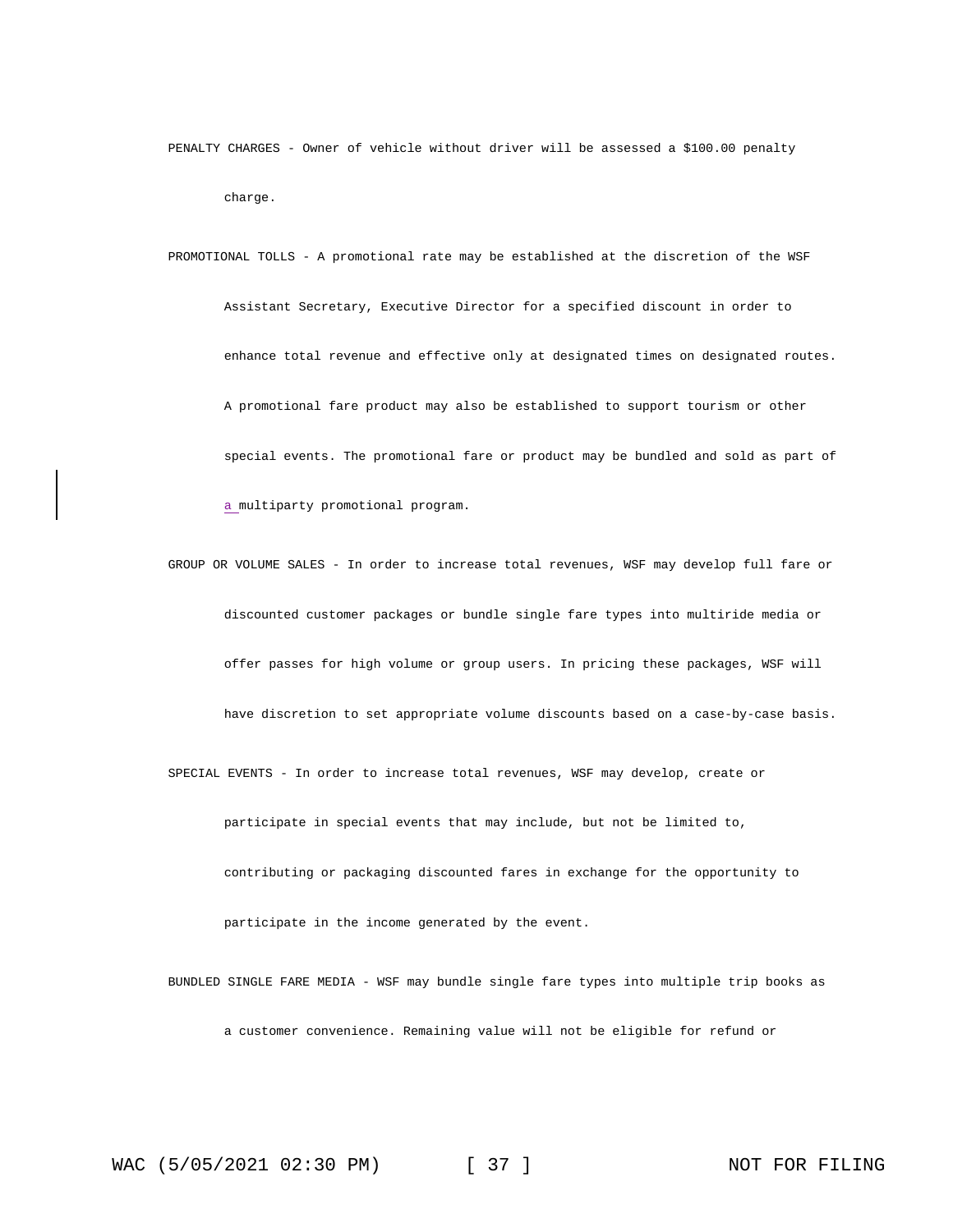exchange. For mail order deliveries, WSF may add additional days to allow for delivery time.

GOOD TO GO! PILOT - Special ferry toll rate(s) may be established for a pilot program of Good to Go! or similar fare collection infrastructure, technology, or ORCA replacement system on any ferry route. Washington State Ferries Assistant Secretary shall design the program and submit a proposed program and fare schedule to the Washington State Transportation Commission. The Commission shall review, modify and approve the proposed fare schedule and fare policies before it is implemented. Once implemented, WSF shall provide, at a minimum, updates to the Commission every six months on the pilot. The pilot will conclude no longer than

three years from its implementation.

[Statutory Authority: RCW 47.56.030, 47.60.315, and 2019 c 431. WSR 19-18-004, § 468-300-020, filed 8/22/19, effective 9/22/19. Statutory Authority: RCW 47.56.030 and 47.60.315. WSR 17-18-018, § 468-300-020, filed 8/25/17, effective 9/25/17; WSR 15-18-002, § 468-300-020, filed 8/19/15, effective 10/1/15; WSR 13-18-019, § 468-300-020, filed 8/26/13, effective 9/26/13; WSR 11-18-034, § 468-300-020, filed 8/30/11, effective 10/1/11 and 5/1/12. Statutory Authority: RCW 47.56.030, 47.60.326. WSR 10-24-028, § 468-300-020, filed 11/19/10, effective 1/1/11; WSR 09-19-044, § 468-300-020, filed 9/10/09, effective 10/11/09; WSR 08-08-070, § 468-300-020, filed 3/31/08, effective 5/1/08; WSR 07-08-064, § 468-300-020, filed 3/29/07, effective 5/1/07; WSR 06-08-036, §

WAC (5/05/2021 02:30 PM) [ 38 ] NOT FOR FILING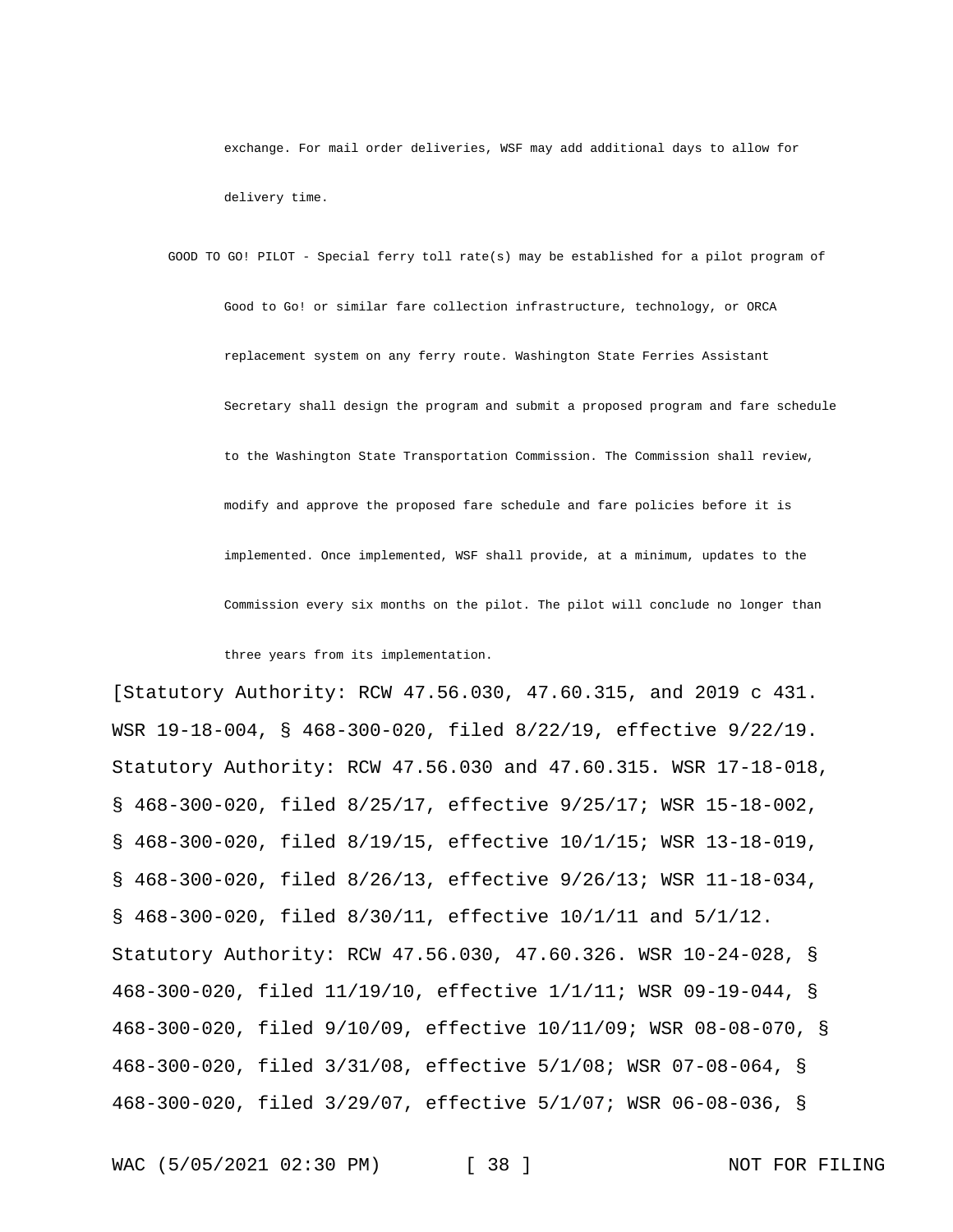468-300-020, filed 3/29/06, effective 5/1/06; WSR 05-10-041, § 468-300-020, filed 4/28/05, effective 6/1/05; WSR 03-08-072, § 468-300-020, filed 4/1/03, effective 5/2/03; WSR 02-09-010, § 468-300-020, filed 4/5/02, effective 5/6/02; WSR 01-11-010, § 468-300-020, filed 5/3/01, effective 6/3/01; WSR 00-24-050, § 468-300-020, filed 11/30/00, effective 12/31/00; WSR 99-08-066, § 468-300-020, filed 4/5/99, effective 5/6/99; WSR 98-08-051, § 468-300-020, filed 3/27/98, effective 4/27/98; WSR 96-19-045 (Order 82), § 468-300-020, filed 9/12/96, effective 10/13/96; WSR 94-18-014 (Order 77), § 468-300-020, filed 8/25/94, effective 9/25/94; WSR 94-07-104 (Order 75), § 468-300-020, filed 3/18/94, effective 4/18/94; WSR 93-18-005, § 468-300-020, filed 8/19/93, effective 9/19/93; WSR 92-18-005, § 468-300-020, filed 8/20/92, effective 9/20/92; WSR 91-18-022 (Order 72), § 468-300-020, filed 8/27/91, effective 9/27/91; WSR 89-14-052 (Order 67, Resolution No. 354), § 468-300-020, filed 6/30/89; WSR 89-04-014 (Order 66, Resolution No. 343), § 468-300-020, filed 1/23/89, effective 7/1/89; WSR 87-12-005 (Order 61, Resolution No. 298), § 468-300-020, filed 5/21/87. Statutory Authority: RCW 47.60.326. WSR 86-06-010 (Order 54, Resolution No. 263), § 468-300-020, filed 2/21/86; WSR 85-11-007 (Order 44, Resolution No. 241), § 468-300-020, filed 5/3/85; WSR 84-11-052 (Order 42, Resolution Nos. 221 and 222), § 468-300-020, filed 5/17/84; WSR 84-10-002 (Order 41, Resolution No. 218), § 468- 300-020, filed 4/20/84; WSR 83-07-062 (Order 33, Resolution No. 175), § 468-300-020, filed 3/22/83; WSR 82-07-063 (Order 28, Resolution No. 143), § 468-300-020, filed 3/22/82. Statutory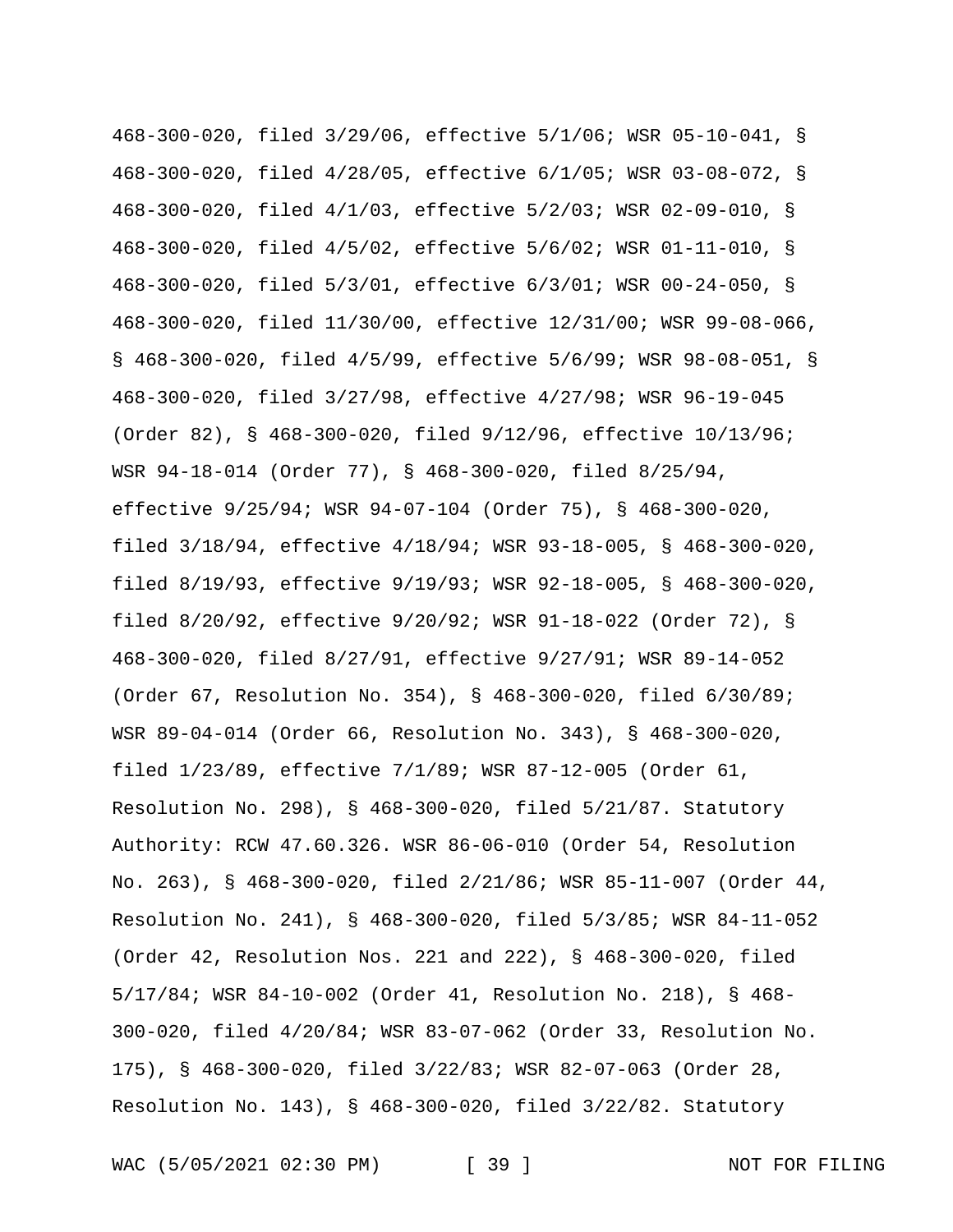Authority: RCW 47.60.325 and 47.56.030. WSR 81-15-099 (Order 23, Resolution No. 117), § 468-300-020, filed 7/22/81. Statutory Authority: RCW 47.60.325. WSR 81-08-044 (Order 17, Resolution No. 104), § 468-300-020, filed 3/31/81; WSR 80-04-104 (Order 15, Resolution No. 72), § 468-300-020, filed 4/1/80; WSR 79-09-136 (Order 11, Resolution No. 57), § 468-300-020, filed 9/5/79; WSR 79-04-047 (Order 6, Resolution No. 44), § 468-300-020, filed 3/27/79; WSR 78-06-040 (Order 2, Resolution No. 21), § 468-300- 020, filed 5/19/78.]

**WAC 468-300-040 Oversize vehicle ferry tolls. EFFECTIVE** 

## **03:00 A.M. October 1, 20212019**

Oversize Vehicle Ferry Tolls<sup>1</sup> Overall Unit Length - Including Driver

| <b>ROUTES</b>                                                               | $22'$ To<br>Under 30'<br>Under 7'2"<br>High <sup>5</sup> | $22'$ To<br>Under 30'<br>$7'2''$ High<br>or $Over^5$                                       | $30'$ To<br>Under $40^{5}$ | 40' To Under<br>$50^{5}$ | $50'$ To<br>Under $60^{5}$ | 60' To under<br>$70^{5}$                                                                                                                  | $70'$ To and<br>include 80 <sup>'5</sup> | Cost Per<br>Ft. Over<br>80' |
|-----------------------------------------------------------------------------|----------------------------------------------------------|--------------------------------------------------------------------------------------------|----------------------------|--------------------------|----------------------------|-------------------------------------------------------------------------------------------------------------------------------------------|------------------------------------------|-----------------------------|
| Fauntleroy-Southworth<br>Port Townsend/Coupeville                           | 19.3048.45                                               | 38.1536.05                                                                                 | 50.7048.00                 | 63.2559.95               | 75.8071.85                 | 88.3583.80                                                                                                                                | 100.9095.75                              | 1.254.20                    |
| Seattle-Bainbridge Island<br>Seattle/Bremerton<br>Edmonds-Kingston          | 24.9523.50                                               | 49.4046.75                                                                                 | 65.7062.25                 | 82.0077.75               |                            | 98.30 <del>93.25</del> 114.60 <del>108.75</del> 130.90424.25                                                                              |                                          | 1.654.55                    |
| *Fauntleroy-Vashon<br>*Southworth-Vashon<br>*Pt. Defiance-Tahlequah         | 31.80 <del>30.00</del>                                   | 63.1059.75                                                                                 | 83.9579.60                 | 104.80 <del>99.45</del>  |                            | 125.70 <del>119.30</del> 146.55 <del>139.15</del> 167.40 <del>158.95</del>                                                                |                                          | 2.102.00                    |
| Mukilteo-Clinton                                                            | 14.9544.00                                               | 29.3527.70                                                                                 | 38.9536.85                 | 48.6045.95               | 58.2055.10                 | 67.8064.25                                                                                                                                | 77.45 <del>73.40</del>                   | 0.950.90                    |
| *Anacortes to Lopez <sup>2</sup>                                            | 56.7553.75                                               |                                                                                            |                            |                          |                            | 112.95407.20 150.45442.85 187.95478.50 225.45214.45 262.95249.80 300.40285.45                                                             |                                          | 3.753.55                    |
| *Anacortes to Shaw, Orcas <sup>2</sup>                                      | 68.0064.40                                               |                                                                                            |                            |                          |                            | 135.45 <del>128.60</del> 180.45 <del>171.35</del> 225.45 <del>214.15</del> 270.452 <del>56.95</del> 315.40299.70 360.40342.50             |                                          | 4.504.30                    |
| *Anacortes to Friday Harbor                                                 | 80.70 <del>76.50</del>                                   |                                                                                            |                            |                          |                            | 160.90 <del>152.75</del> 214.35 <del>203.60</del> 267.80 <del>254.45</del> 321.30 <del>305.30</del> 374.75 <del>356.15</del> 428.20406.95 |                                          | 5.355.10                    |
| Between Lopez, Shaw, Orcas<br>and Friday Harbor <sup>3</sup>                | 38.1536.05                                               | 75.8071.85                                                                                 |                            |                          |                            | 100.90 <del>95.75</del> 126.00 <del>119.60</del> 151.10 <del>143.45</del> 176.20167.35 201.30191.20                                       |                                          | N/A                         |
| <b>International Travel</b><br>Anacortes to Sidney to all<br>destinations   | 101.50 <del>91.95</del>                                  |                                                                                            |                            |                          |                            | 101.50 <del>91.95</del> 135.15 <del>122.55</del> 168.80 <del>153.10</del> 202.45 <del>183.65</del> 236.15 <del>214.25</del> 269.80244.80  |                                          | 3.35 <del>3.05</del>        |
| Lopez, Shaw, Orcas and Friday<br>Harbor to Sidney                           | 63.0557.05                                               | 63.0557.05                                                                                 | 83.9076.00                 |                          |                            | 104.7594.90 125.60113.85 146.40132.75 167.25151.70                                                                                        |                                          | 2.104.90                    |
| Lopez, Shaw, Orcas and Friday<br>Harbor to Sidney (round trip) <sup>4</sup> |                                                          | 125.60443.85 125.60443.85 167.30454.75 209.00489.55 250.70227.45 292.30265.25 334.00303.15 |                            |                          |                            |                                                                                                                                           |                                          | 4.203.80                    |

\*These routes operate as a one-point toll collection system with round trip tolls.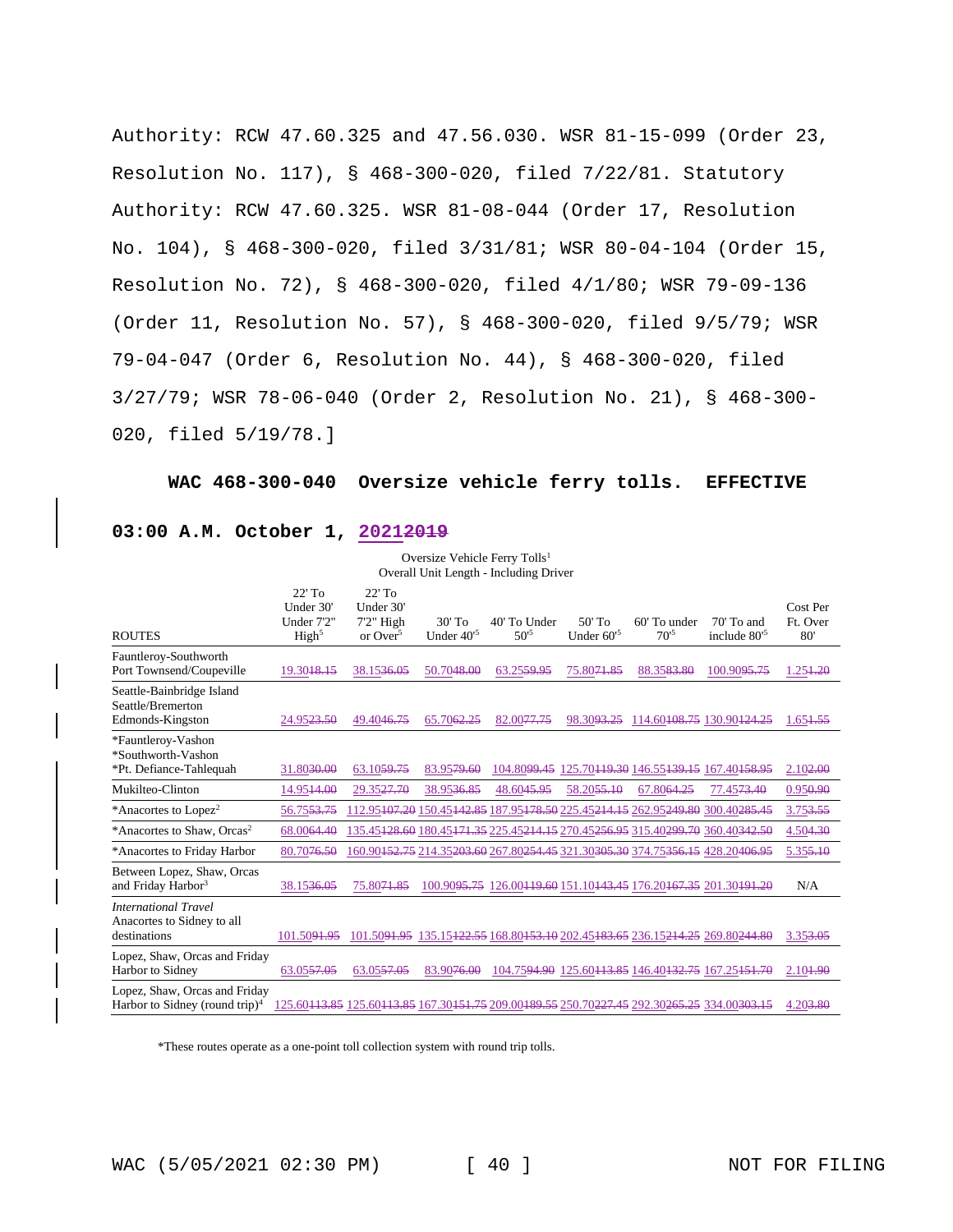<sup>1</sup>OVERSIZE VEHICLES - Includes all vehicles 22 feet in length and longer regardless of

type: Commercial trucks, recreational vehicles, vehicles under 22' pulling trailers, etc. Length shall include vehicle and load to its furthest extension. Overheight charge is included in oversize vehicle toll. Vehicles wider than 8'6" pay double the fare applicable to their length. Private and commercial passenger buses or other passenger vehicles pay the applicable oversize vehicle tolls. Public transit buses and drivers shall travel free upon display of an annual permit which may be purchased for \$10. Upon presentation by either the driver or passenger of a WSF Disability Travel Permit, Regional Reduced Fare Permit, or other identification which establishes disability, vehicles 22-30 feet in length and 7'2" or over in height shall be charged the 22-30 foot length and under 7'2" in height fare for vehicles equipped with wheelchair lift or other feature designed to accommodate the person with the disability.

<sup>2</sup>TRANSFERS - Tolls collected westbound only. Oversize vehicles traveling westbound from Anacortes may receivepurchase a single intermediate transfer when first purchasing the appropriate fare for the furthest intended point of travel for the trip. The transfer is valid until the end of the service day on the day purchased and is priced as follows: \$66.00 base season, \$88.95 peak season.

WAC (5/05/2021 02:30 PM) [ 41 ] NOT FOR FILING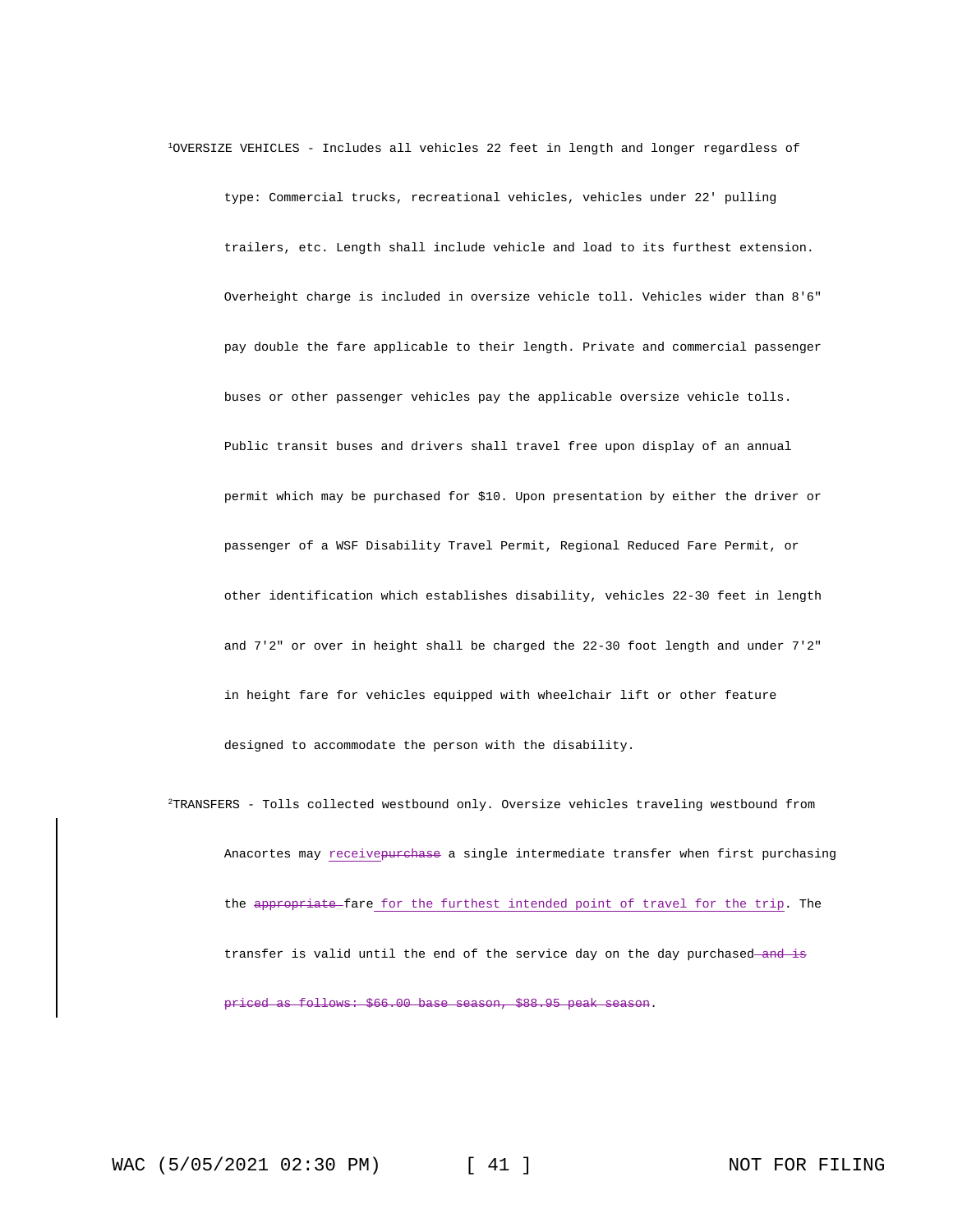- <sup>3</sup>INTER-ISLAND Tolls collected westbound only. Vehicles traveling between islands may request a single transfer ticket good for one transfer at an intermediate island. The transfer may only be obtained when purchasing the appropriate vehicle fare for inter-island travel (westbound at Lopez, Shaw, or Orcas) and is free of charge. Transfers shall be valid until the end of the service day on the day of purchase.
- <sup>4</sup>ROUND TRIP Round trip passage for international travel available for trips beginning or ending on one of the islands served.
- $5$ CAPITAL SURCHARGE There is an-included an additional  $$0.50$$  $$0.25$  capital surcharge on each single vehicle/driver fare collected.
- BULK NEWSPAPERS Per 100 lbs. \$2.85 (Shipments exceeding 60,000 lbs. in any month shall be assessed \$1.42 per 100 lbs.). Daily newspapers, in bundles, to be received and delivered without receipt and subject to owner's risk, will be transported between ferry terminals on regular scheduled sailings.
- VEHICLE RESERVATION DEPOSIT Nonrefundable deposits for advanced reservations may be established at a level of from 25 to 100 percent of the applicable oversize vehicle one way fare. This is a deposit toward the fare and not an additional fee and applies only to those routes where the legislature has approved the use of a reservation system. Where it is operationally necessary (routes where vehicle fares are collected in only one direction or to increase operational efficiency at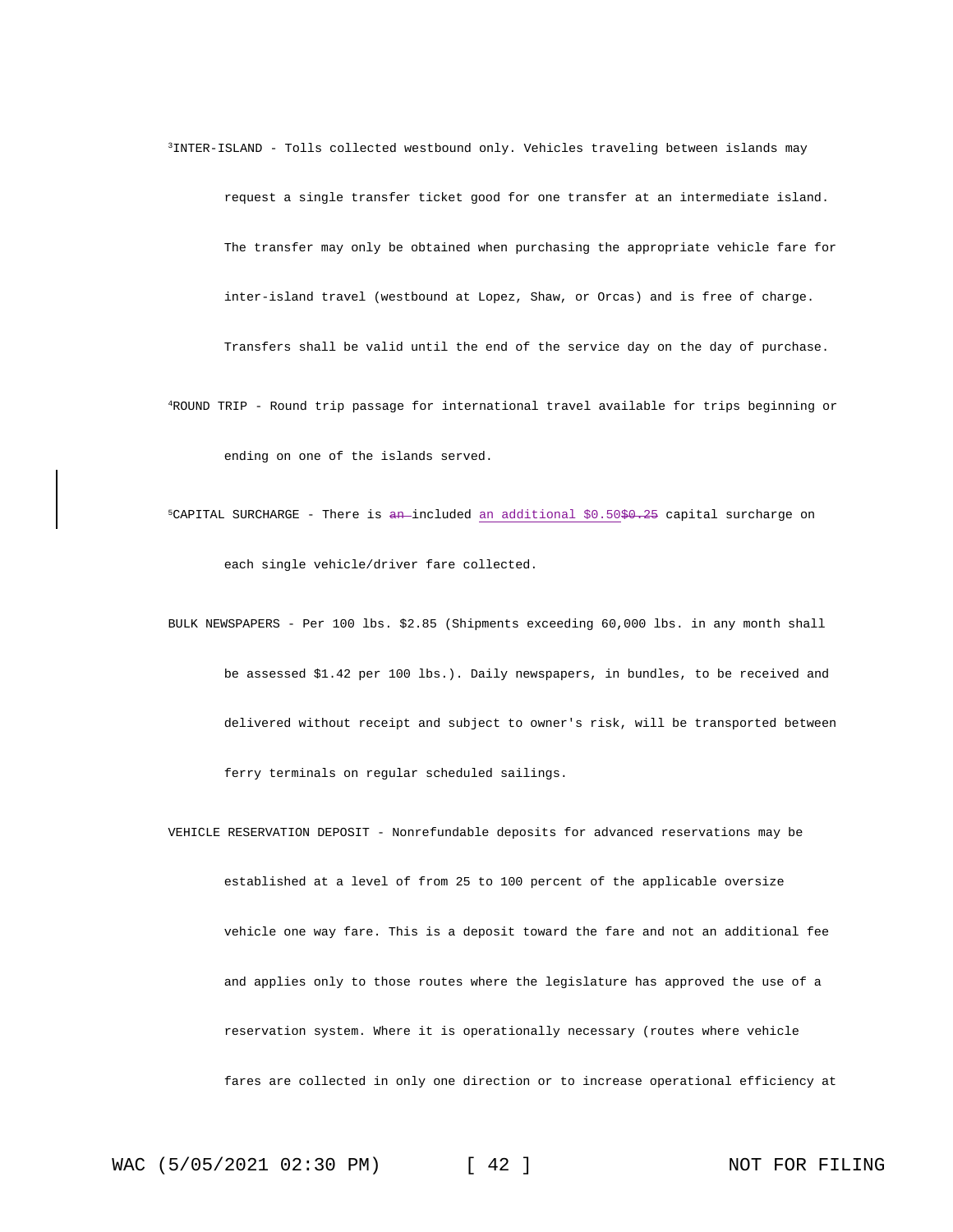the terminal) a reservation no-show fee may be used in lieu of a deposit. The noshow fee will be limited to 25 to 100 percent of the applicable one way oversize vehicle fare and will be charged if the customer does not travel within the same service day as their reserved sailing, provided there are no service disruptions.

PEAK SEASON SURCHARGE - A peak season surcharge shall apply to all oversize vehicles from May 1 through September 30. The oversize fare shall be determined based on the peak-season car-and-driver fare and the analogous oversize vehicle fare, calculated with the same factor as the oversize base seasons fares are to the base season under 20 foot fare. The senior citizen discount shall apply to the driver of an oversize vehicle. The resulting fare is rounded up to the next \$0.05 if required.

- SENIOR CITIZEN DISCOUNTS Discounts of 50% for the driver of the above vehicles shall apply. Senior citizen discount is determined by subtracting full-fare passenger rate and adding half-fare passenger rate. The senior citizen discount shall apply to the driver of an oversize vehicle.
- PENALTY CHARGES Owner of vehicle without driver will be assessed a \$100.00 penalty charge.

COMMERCIAL ACCOUNTS - Commercial customers making 12 or more, one-way crossings per week (Sunday through Saturday) will qualify for a 10% discount from the regular ferry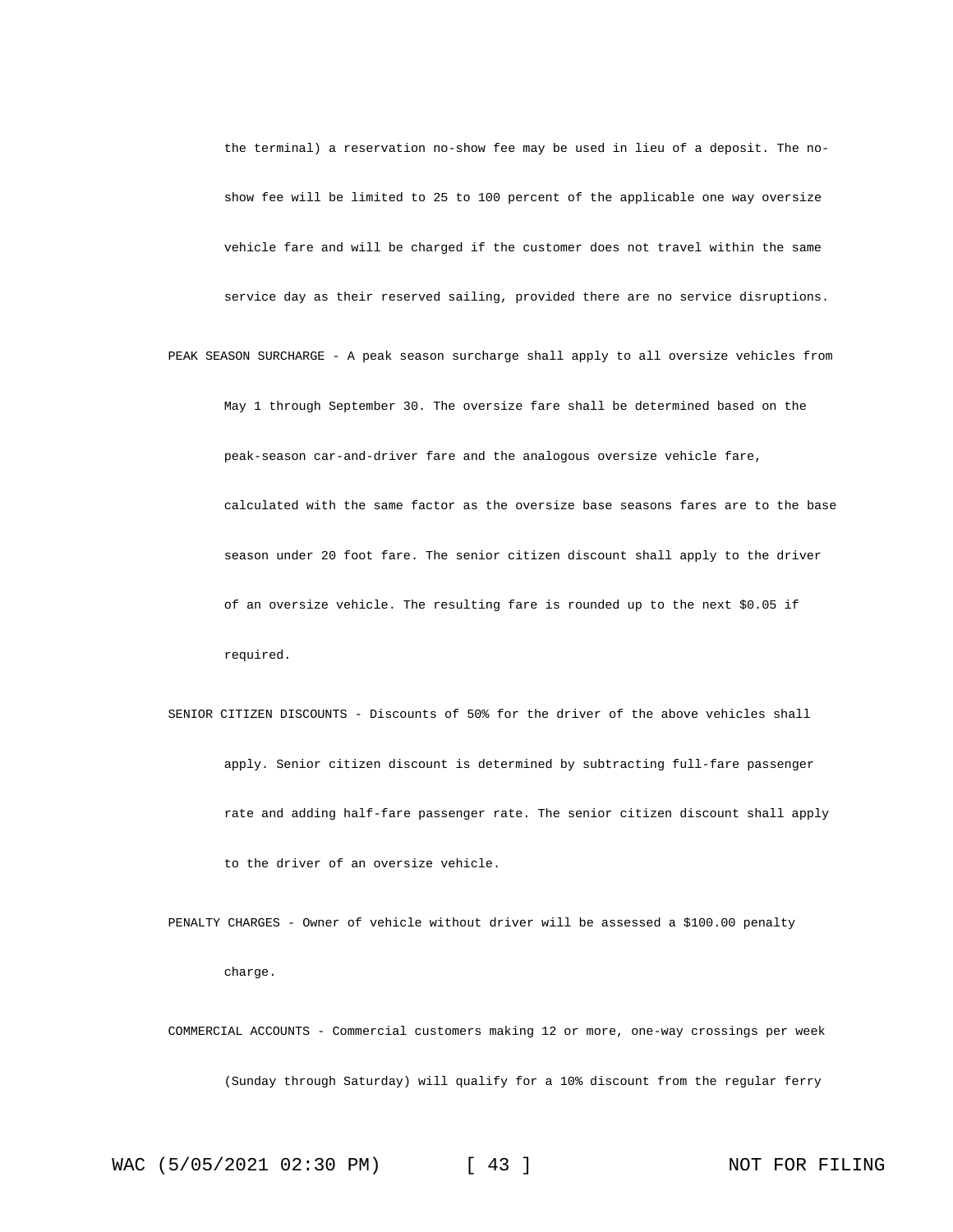tolls. WSF will provide a commercial account program that will be prepaid and offer access to volume discounts based on travel, revenue or other criteria in accordance with WSF business rules. On an annual basis, commercial accounts will pay a \$50 nonrefundable account maintenance fee.

- GROUP OR VOLUME SALES In order to increase total revenues, WSF may develop full fare or discounted customer packages or bundle single fare types into multiple trip books or offer passes for high volume or group users. In pricing these packages, WSF will have discretion to set appropriate volume discounts based on a case-by-case basis.
- SPECIAL EVENTS In order to increase total revenues, WSF may develop, create or participate in special events that may include, but not be limited to, contributing or packaging discounted fares in exchange for the opportunity to participate in the income generated by the event.
- FIRE DEPARTMENT AND FIRE DISTRICT FARE CONSIDERATION At the discretion of the WSF Assistant Secretary, WSF may authorize no-fare or discounted fare passage on scheduled and/or special ferry sailings for fire departments and fire districts that provide contracted fire protection services for WSF ferry terminals and/or other WSF facilities within their jurisdiction. Such passage shall be considered full and complete consideration for such fire protection services, in lieu of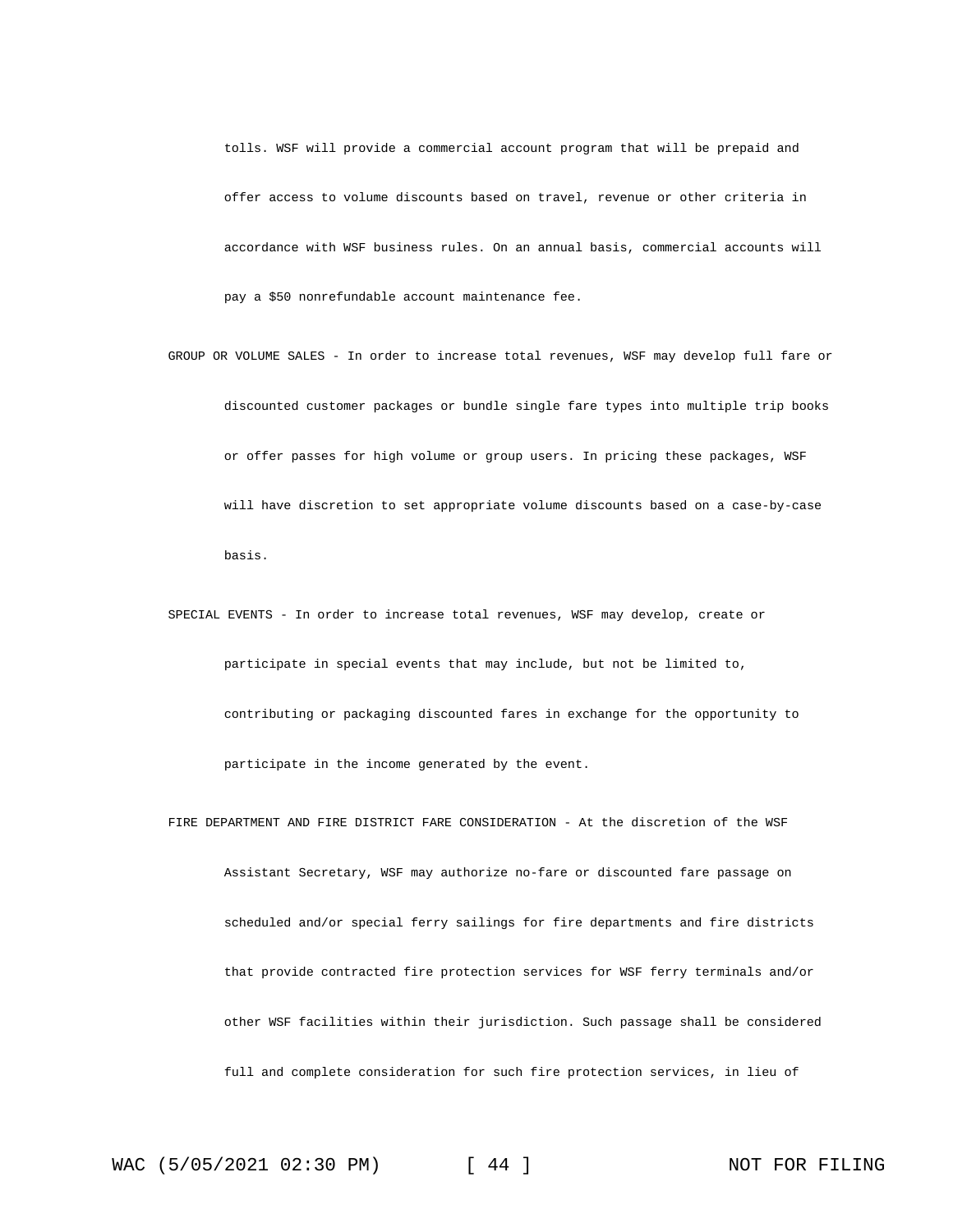annual payments for such services, to be so noted in such fire protection agreements. The scope of such authorization includes designated fire department and fire district vehicles (see below), drivers and passengers en route to and from an emergency call, on ferry routes with a WSF terminal and/or other WSF facility served by a fire department or fire district pursuant to a WSF fire protection service agreement. Authorized vehicles may include public fire department and fire district medical aid units, fire trucks, incident command and/or other vehicles dispatched to and returning from an emergency call.

EMERGENCY TRIPS DURING NONSERVICE HOURS - While at locations where crew is on duty charge shall be equal to the cost of fuel consumed to make emergency trip. Such trips shall only be offered as a result of official requests from an emergency services agency and only in the case of no reasonable alternative.

DISCLAIMER - Under no circumstances does Washington state ferries warrant the availability of ferry service at a given date or time; nor does it warrant the availability of space on board a vessel on a given sailing.

GOOD TO GO! PILOT - Special ferry toll rate(s) may be established for a pilot program of Good to Go! or similar fare collection infrastructure, technology, or ORCA replacement system on any ferry route. Washington State Ferries Assistant Secretary shall design the program and submit a proposed program and fare schedule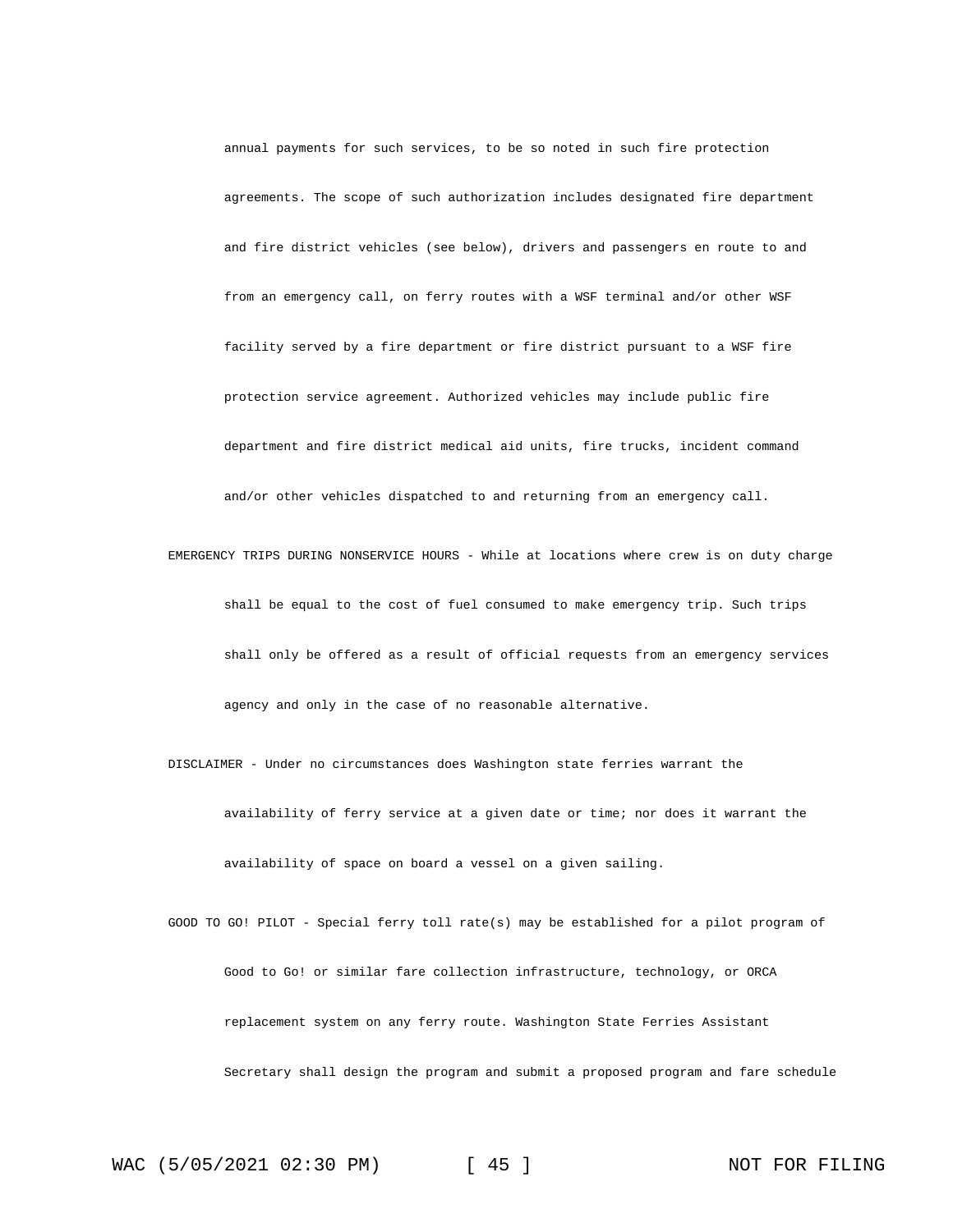to the Washington State Transportation Commission. The Commission shall review,

modify and approve the proposed fare schedule and fare policies before it is

implemented. Once implemented, WSF shall provide, at a minimum, updates to the

Commissioncommission every six months on the pilot. The pilot will conclude no

longer than three years from its implementation.

### **EFFECTIVE 03:00 A.M. October 1, 2022May 1, 2020**

Oversize Vehicle Ferry Tolls<sup>1</sup> Overall Unit Length - Including Driver

|                                                                             | $22'$ To                | $22'$ To                  |                |                                                                                                                                                        |                        |                                                                                                     |                          |                      |
|-----------------------------------------------------------------------------|-------------------------|---------------------------|----------------|--------------------------------------------------------------------------------------------------------------------------------------------------------|------------------------|-----------------------------------------------------------------------------------------------------|--------------------------|----------------------|
|                                                                             | Under 30'<br>Under 7'2" | Under 30'<br>$7'2''$ High | $30'$ To       | 40' To Under                                                                                                                                           | $50'$ To               | 60' To under                                                                                        | $70'$ To and             | Cost Per<br>Ft. Over |
| <b>ROUTES</b>                                                               | High <sup>5</sup>       | or $Over^5$               | Under $40^{5}$ | $50^{5}$                                                                                                                                               | Under $60^{5}$         | $70^{5}$                                                                                            | include 80 <sup>'5</sup> | 80'                  |
| Fauntleroy-Southworth                                                       |                         |                           |                |                                                                                                                                                        |                        |                                                                                                     |                          |                      |
| Port Townsend/Coupeville                                                    | 19.8048.90              | 39.10 <del>37.25</del>    | 51.9549.45     | 64.8061.70                                                                                                                                             | 77.65 <del>73.95</del> | 90.5086.20                                                                                          | 103.3598.45              | 1.304.25             |
| Seattle-Bainbridge Island<br>Seattle/Bremerton                              |                         |                           |                |                                                                                                                                                        |                        |                                                                                                     |                          |                      |
| Edmonds-Kingston                                                            | 25.5524.35              | 50.6048.20                | 67.3064.10     | 84.0080.00                                                                                                                                             |                        | 100.70 <del>95.90</del> 117.40 <del>111.80</del> 134.10 <del>127.70</del>                           |                          | 1.654.60             |
| *Fauntleroy-Vashon<br>*Southworth-Vashon                                    |                         |                           |                |                                                                                                                                                        |                        |                                                                                                     |                          |                      |
| *Pt. Defiance-Tahlequah                                                     | 32.6031.05              | 64.6561.55                | 86.0081.90     |                                                                                                                                                        |                        | 107.40 <del>102.25</del> 128.75 <del>122.60</del> 150.15 <del>142.95</del> 171.50 <del>163.30</del> |                          | 2.152.05             |
| Mukilteo-Clinton                                                            | 15.3044.60              | 30.0528.65                | 39.9038.00     | 49.7547.40                                                                                                                                             | 59.6056.80             | 69.4566.15                                                                                          | 79.3075.55               | 1.000.95             |
| *Anacortes to Lopez <sup>2</sup>                                            | 58.1555.35              |                           |                | 115.75440.20 154.15446.80 192.55483.35 230.95249.90 269.35256.50 307.80293.05                                                                          |                        |                                                                                                     |                          | 3.853.65             |
| *Anacortes to Shaw, Orcas <sup>2</sup>                                      | 69.6566.35              |                           |                | 138.80 <del>132.15</del> 184.85 <del>176.05</del> 230.95 <del>219.90</del> 277.05 <del>263.80</del> 323.15 <del>307.70</del> 369.25 <del>351.55</del>  |                        |                                                                                                     |                          | 4.604.40             |
| *Anacortes to Friday Harbor                                                 | 82.7078.75              |                           |                | 164.85 <del>156.95</del> 219.60 <del>209.10</del> 274.40 <del>261.25</del> 329.15 <del>313.40</del> 383.95 <del>365.55</del> 438.70 <del>417.70</del>  |                        |                                                                                                     |                          | 5.45 <del>5.20</del> |
| Between Lopez, Shaw, Orcas                                                  |                         |                           |                |                                                                                                                                                        |                        |                                                                                                     |                          |                      |
| and Friday Harbor <sup>3</sup>                                              | 39.10 <del>37.25</del>  | 77.6573.95                |                | 103.3598.45 129.10 <del>122.95</del> 154.80 <del>147.40</del> 180.55 <del>171.90</del> 206.25 <del>196.40</del>                                        |                        |                                                                                                     |                          | N/A                  |
| <b>International Travel</b><br>Anacortes to Sidney to all                   |                         |                           |                |                                                                                                                                                        |                        |                                                                                                     |                          |                      |
| destinations                                                                | 104.0099.00             |                           |                | 104,0099,00 138,50131,80 172,95164,65 207,45197,50 241,95230,30 276,45263,15                                                                           |                        |                                                                                                     |                          | $3.453 - 30$         |
| Lopez, Shaw, Orcas and Friday                                               |                         |                           |                |                                                                                                                                                        |                        |                                                                                                     |                          |                      |
| Harbor to Sidney                                                            | 64.6061.50              | 64.6061.50                | 85.9581.85     | 107.30 <del>102.15</del> 128.65 <del>122.50</del> 150.05 <del>142.80</del> 171.40163.15                                                                |                        |                                                                                                     |                          | 2.152.05             |
| Lopez, Shaw, Orcas and Friday<br>Harbor to Sidney (round trip) <sup>4</sup> |                         |                           |                | 128.70 <del>122.50</del> 128.70 <del>122.50</del> 171.40 <del>163.20</del> 214.10 <del>203.80</del> 256.80244.50 299.60 <del>285.10</del> 342.30325.80 |                        |                                                                                                     |                          | 4.304.10             |

\*These routes operate as a one-point toll collection system with round trip tolls.

<sup>1</sup>OVERSIZE VEHICLES - Includes all vehicles 22 feet in length and longer regardless of

type: Commercial trucks, recreational vehicles, vehicles under 22' pulling

trailers, etc. Length shall include vehicle and load to its furthest extension.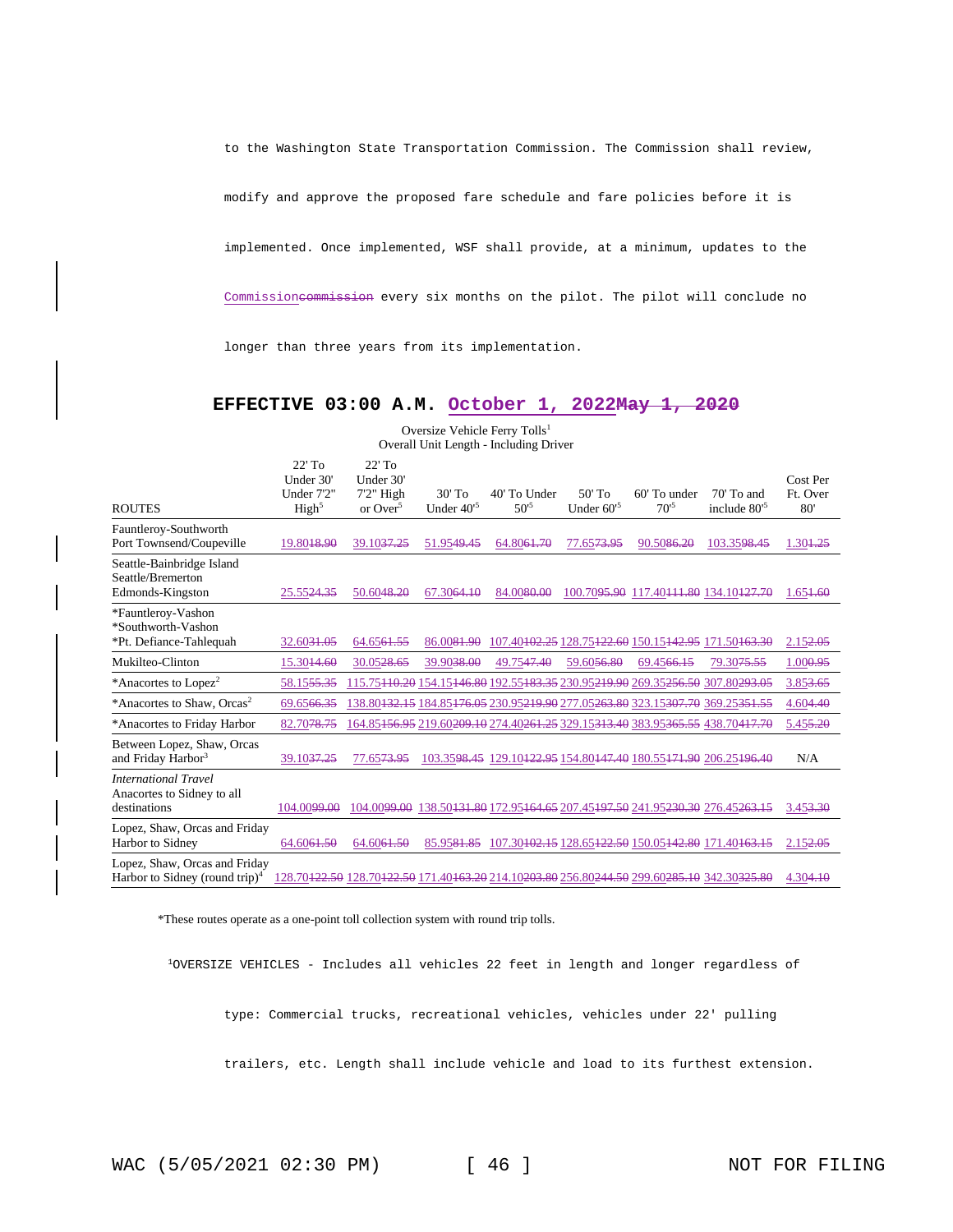Overheight charge is included in oversize vehicle toll. Vehicles wider than 8'6" pay double the fare applicable to their length. Private and commercial passenger buses or other passenger vehicles pay the applicable oversize vehicle tolls. Public transit buses and drivers shall travel free upon display of an annual permit which may be purchased for \$10. Upon presentation by either the driver or passenger of a WSF Disability Travel Permit, Regional Reduced Fare Permit, or other identification which establishes disability, vehicles 22-30 feet in length and 7'2" or over in height shall be charged the 22-30 foot length and under 7'2" in height fare for vehicles equipped with wheelchair lift or other feature designed to accommodate the person with the disability.

- <sup>2</sup>TRANSFERS Tolls collected westbound only. Oversize vehicles traveling westbound from Anacortes may receive a single intermediate transfer when first purchasing the fare for the furthest intended point of travel for the trip. The transfer is valid until the end of the service day on the day purchased.
- <sup>3</sup>INTER-ISLAND Tolls collected westbound only. Vehicles traveling between islands may request a single transfer ticket good for one transfer at an intermediate island. The transfer may only be obtained when purchasing the appropriate vehicle fare for inter-island travel (westbound at Lopez, Shaw, or Orcas) and is free of charge. Transfers shall be valid until the end of the service day on the day of purchase.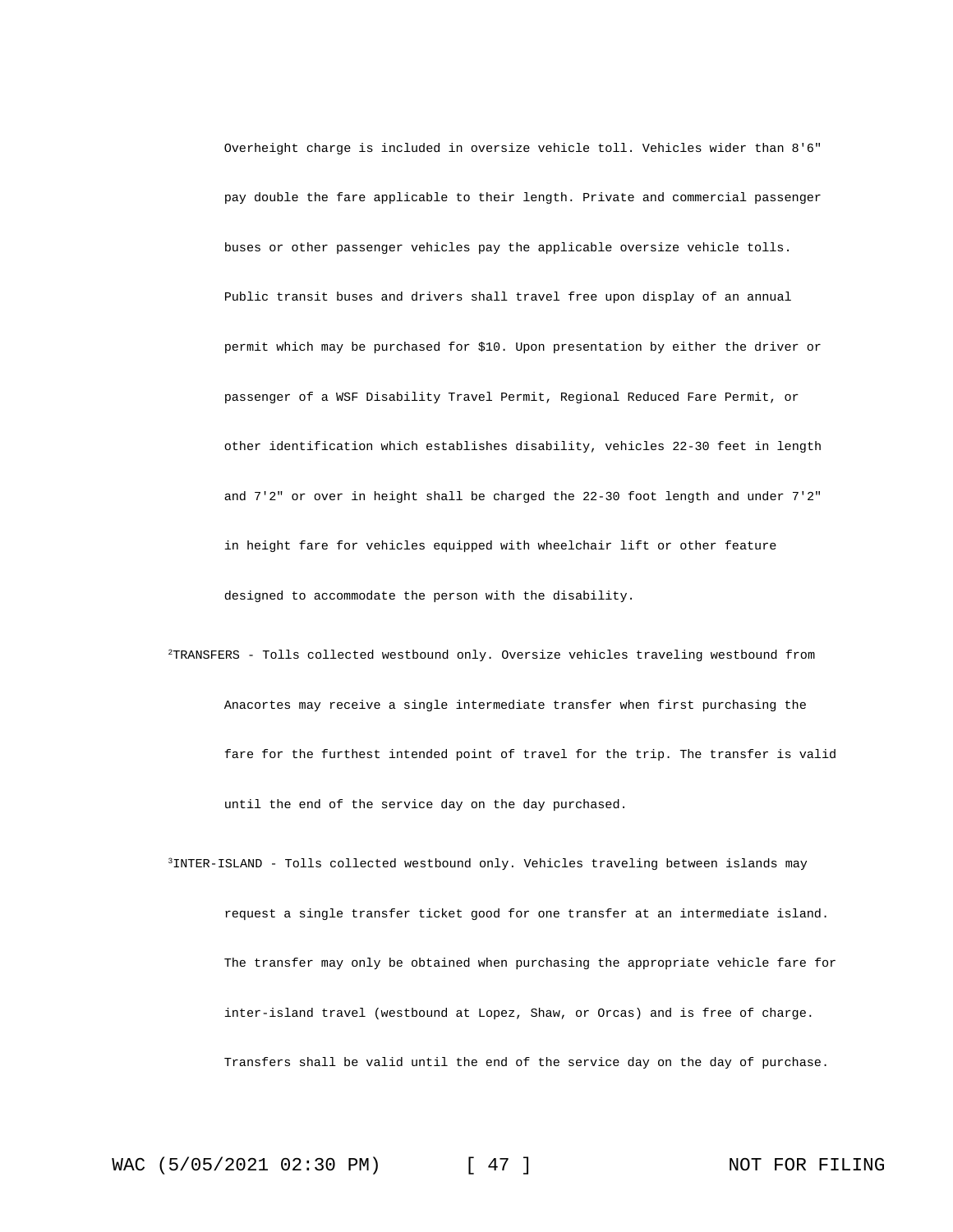<sup>4</sup>ROUND TRIP - Round trip passage for international travel available for trips beginning or ending on one of the islands served.

 $5$ CAPITAL SURCHARGESURCHARGES - There is included an additional  $$0.50$$  $$0.25$  capital

surcharge on each single vehicle/driver fare collected. Beginning May 1, 2020, an additional \$0.25 capital surcharge for new vessel construction is included on each single vehicle/driver fare collected.

BULK NEWSPAPERS - Per 100 lbs. \$2.85 (Shipments exceeding 60,000 lbs. in any month shall be assessed \$1.42 per 100 lbs.). Daily newspapers, in bundles, to be received and delivered without receipt and subject to owner's risk, will be transported between ferry terminals on regular scheduled sailings.

VEHICLE RESERVATION DEPOSIT - Nonrefundable deposits for advanced reservations may be established at a level of from 25 to 100 percent of the applicable oversize vehicle one way fare. This is a deposit toward the fare and not an additional fee and applies only to those routes where the legislature has approved the use of a reservation system. Where it is operationally necessary (routes where vehicle fares are collected in only one direction or to increase operational efficiency at the terminal) a reservation no-show fee may be used in lieu of a deposit. The noshow fee will be limited to 25 to 100 percent of the applicable one way oversize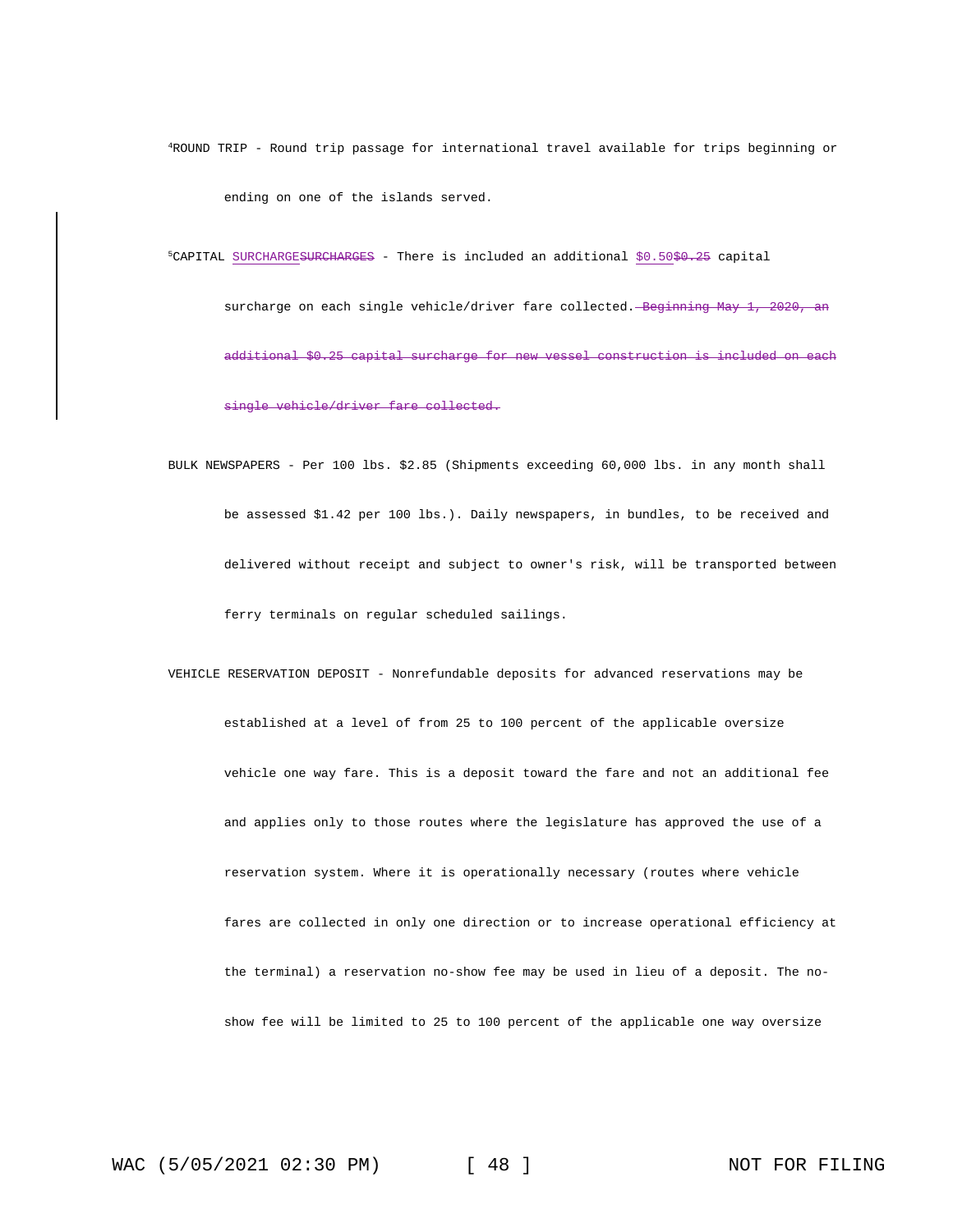vehicle fare and will be charged if the customer does not travel within the same service day as their reserved sailing, provided there are no service disruptions. PEAK SEASON SURCHARGE - A peak season surcharge shall apply to all oversize vehicles from May 1 through September 30. The oversize fare shall be determined based on the peak-season car-and-driver fare and the analogous oversize vehicle fare, calculated with the same factor as the oversize base seasons fares are to the base season under 20 foot fare. The senior citizen discount shall apply to the driver of an oversize vehicle. The resulting fare is rounded up to the next \$0.05 if required.

SENIOR CITIZEN DISCOUNTS - Discounts of 50% for the driver of the above vehicles shall apply. Senior citizen discount is determined by subtracting full-fare passenger rate and adding half-fare passenger rate. The senior citizen discount shall apply to the driver of an oversize vehicle.

PENALTY CHARGES - Owner of vehicle without driver will be assessed a \$100.00 penalty charge.

COMMERCIAL ACCOUNTSACCOUNT - Commercial customers<sub>7</sub> making 12 or more, one-way crossings per week (Sunday through Saturday) will qualify for a 10% discount from the regular ferry tolls. WSF will provide a commercial account program that will be prepaid and offer access to volume discounts based on travel, revenue or other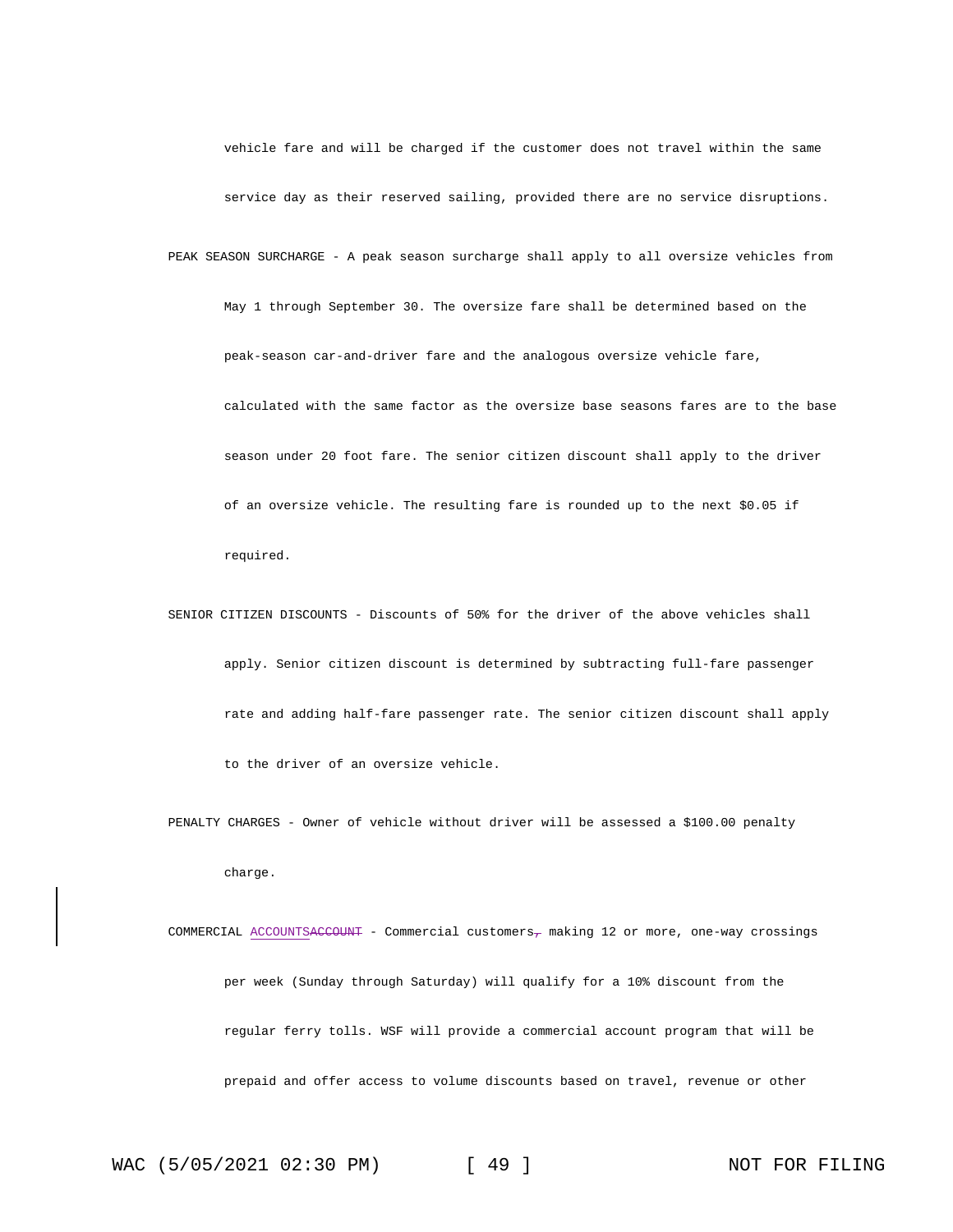criteria in accordance with WSF business rules. On an annual basis, commercial accounts will pay a \$50 nonrefundable account maintenance fee.

GROUP OR VOLUME SALES - In order to increase total revenues, WSF may develop full fare or discounted customer packages or bundle single fare types into multiple trip books or offer passes for high volume or group users. In pricing these packages, WSF will have discretion to set appropriate volume discounts based on a case-by-case basis.

- SPECIAL EVENTS In order to increase total revenues, WSF may develop, create or participate in special events that may include, but not be limited to, contributing or packaging discounted fares in exchange for the opportunity to participate in the income generated by the event.
- FIRE DEPARTMENT AND FIRE DISTRICT FARE CONSIDERATION At the discretion of the WSF Assistant Secretary, WSF may authorize no-fare or discounted fare passage on scheduled and/or special ferry sailings for fire departments and fire districts that provide contracted fire protection services for WSF ferry terminals and/or other WSF facilities within their jurisdiction. Such passage shall be considered full and complete consideration for such fire protection services, in lieu of annual payments for such services, to be so noted in such fire protection agreements. The scope of such authorization includes designated fire department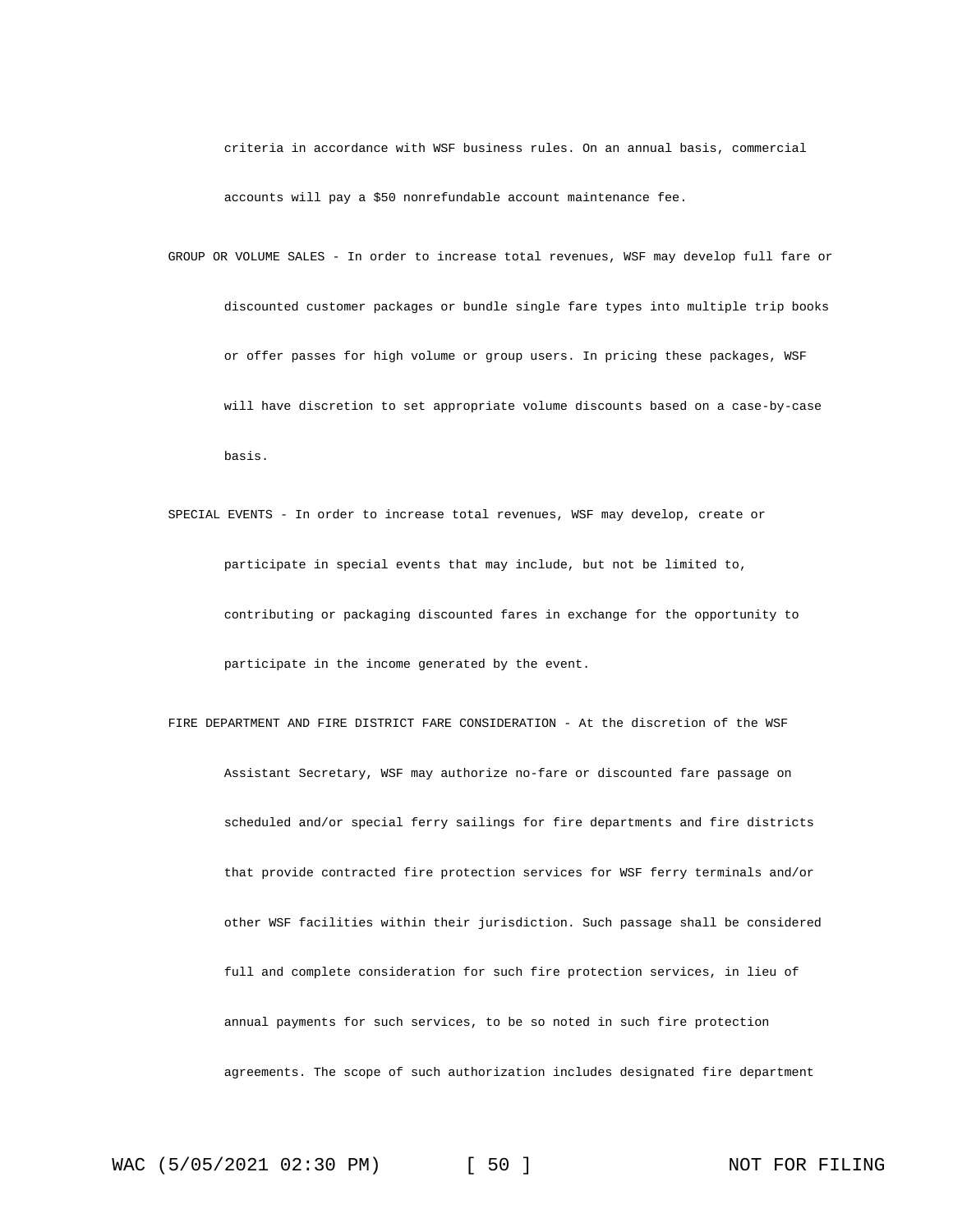and fire district vehicles (see below), drivers and passengers en route to and from an emergency call, on ferry routes with a WSF terminal and/or other WSF facility served by a fire department or fire district pursuant to a WSF fire protection service agreement. Authorized vehicles may include public fire department and fire district medical aid units, fire trucks, incident command and/or other vehicles dispatched to and returning from an emergency call.

EMERGENCY TRIPS DURING NONSERVICE HOURS - While at locations where crew is on duty charge shall be equal to the cost of fuel consumed to make emergency trip. Such trips shall only be offered as a result of official requests from an emergency services agency and only in the case of no reasonable alternative.

DISCLAIMER - Under no circumstances does Washington state ferries warrant the availability of ferry service at a given date or time; nor does it warrant the availability of space on board a vessel on a given sailing.

GOOD TO GO! PILOT - Special ferry toll rate(s) may be established for a pilot program of Good to Go! or similar fare collection infrastructure, technology, or ORCA replacement system on any ferry route. Washington State Ferries Assistant Secretary shall design the program and submit a proposed program and fare schedule to the Washington State Transportation Commission. The Commission shall review, modify and approve the proposed fare schedule and fare policies before it is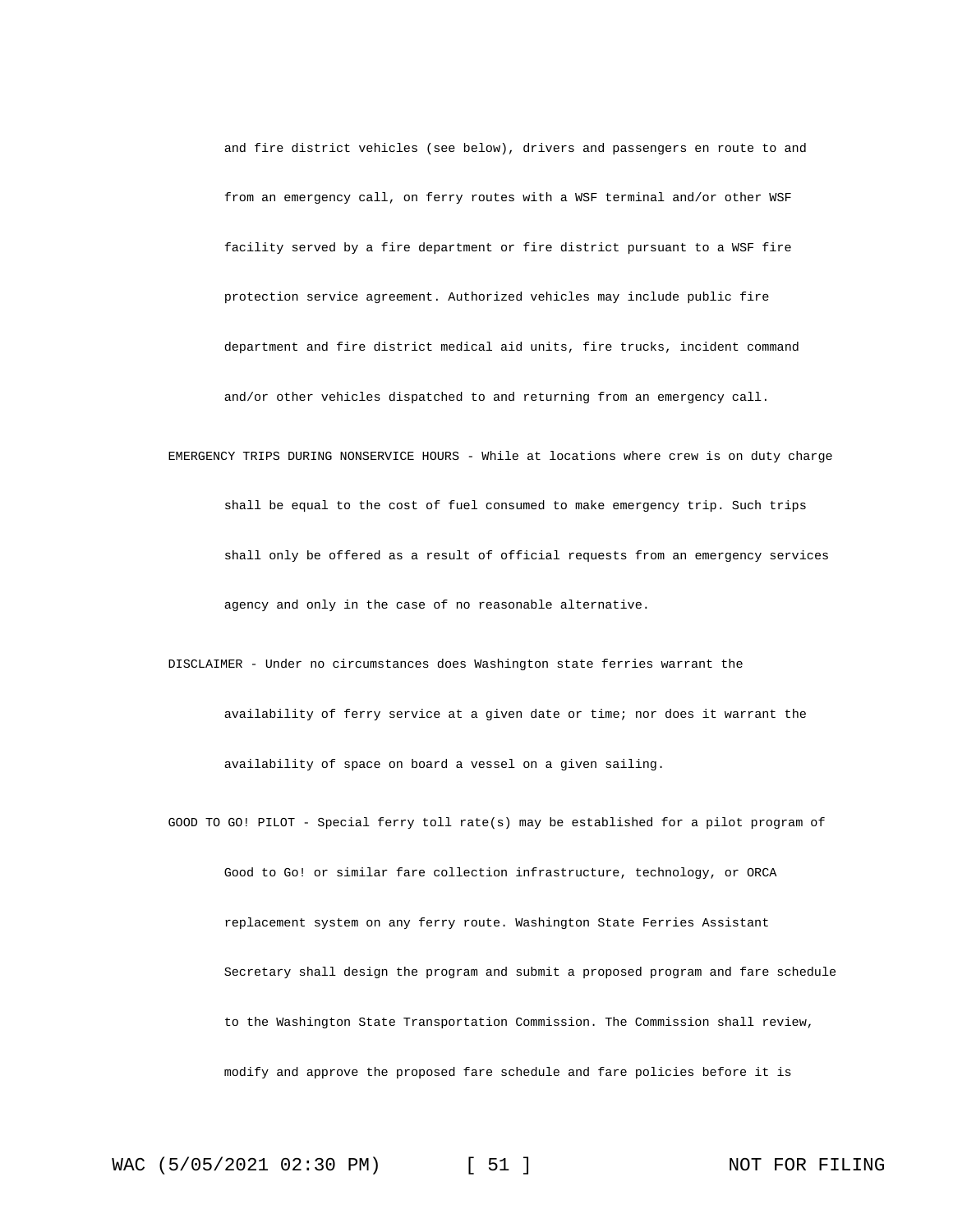implemented. Once implemented, WSF shall provide, at a minimum, updates to the

Commission every six months on the pilot. The pilot will conclude no longer than

three years from its implementation.

[Statutory Authority: RCW 47.56.030, 47.60.315, and 2019 c 431. WSR 19-18-004, § 468-300-040, filed 8/22/19, effective 9/22/19. Statutory Authority: RCW 47.56.030 and 47.60.315. WSR 17-18-018, § 468-300-040, filed 8/25/17, effective 9/25/17; WSR 15-18-002, § 468-300-040, filed 8/19/15, effective 10/1/15; WSR 13-18-019, § 468-300-040, filed 8/26/13, effective 9/26/13. Statutory Authority: RCW 47.56.030, 47.60.315, and 2010 c 247 § 205(1). WSR 12-10-032, § 468-300-040, filed 4/25/12, effective 6/1/12. Statutory Authority: RCW 47.56.030 and 47.60.315. WSR 11-18-034, § 468-300-040, filed 8/30/11, effective 10/1/11 and 5/1/12. Statutory Authority: RCW 47.56.030, 47.60.326. WSR 10-24-028, § 468-300-040, filed 11/19/10, effective 1/1/11; WSR 09-19-044, § 468-300-040, filed 9/10/09, effective 10/11/09; WSR 08-08-070, § 468-300-040, filed 3/31/08, effective 5/1/08; WSR 07-08-064, § 468-300-040, filed 3/29/07, effective 5/1/07; WSR 06-08-036, § 468-300-040, filed 3/29/06, effective 5/1/06; WSR 05-10-041, § 468-300-040, filed 4/28/05, effective 6/1/05; WSR 03-08-072, § 468-300-040, filed 4/1/03, effective 5/2/03; WSR 02-09-010, § 468-300-040, filed 4/5/02, effective 5/6/02; WSR 01-11-010, § 468-300-040, filed 5/3/01, effective 6/3/01; WSR 00-24-050, § 468-300-040, filed 11/30/00, effective 12/31/00; WSR 99-08-066, § 468-300-040, filed 4/5/99, effective 5/6/99; WSR 98-08-051, § 468-300-040, filed 3/27/98, effective 4/27/98; WSR 96-19-045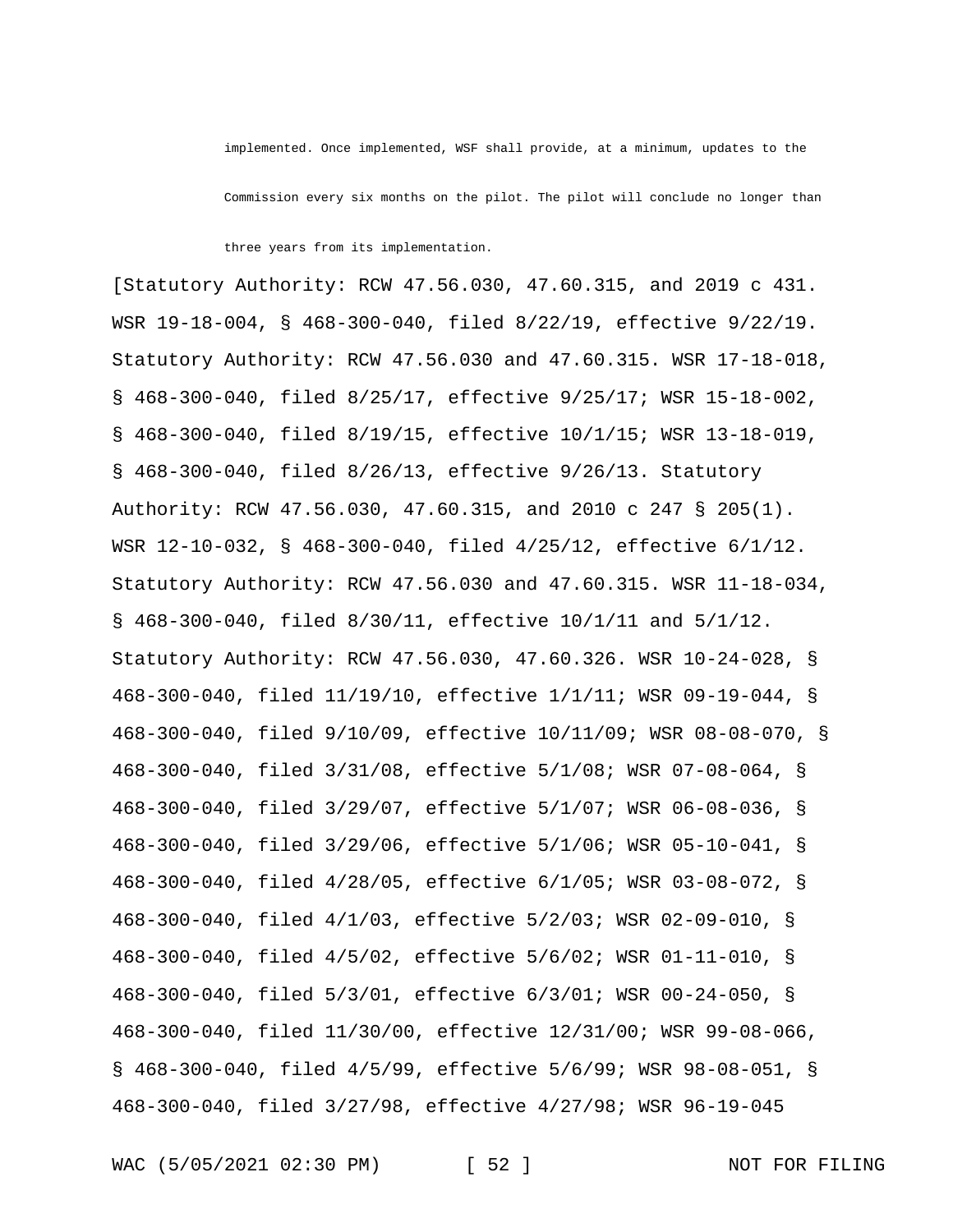(Order 82), § 468-300-040, filed 9/12/96, effective 10/13/96; WSR 94-18-014 (Order 77), § 468-300-040, filed 8/25/94, effective 9/25/94; WSR 94-07-104 (Order 75), § 468-300-040, filed 3/18/94, effective 4/18/94; WSR 93-18-005, § 468-300-040, filed 8/19/93, effective 9/19/93; WSR 92-18-005, § 468-300-040, filed 8/20/92, effective 9/20/92; WSR 91-18-022 (Order 72), § 468-300-040, filed 8/27/91, effective 9/27/91; WSR 89-14-052 (Order 67, Resolution No. 354), § 468-300-040, filed 6/30/89; WSR 89-04-014 (Order 66, Resolution No. 343), § 468-300-040, filed 1/23/89, effective 7/1/89; WSR 87-12-005 (Order 61, Resolution No. 298), § 468-300-040, filed 5/21/87. Statutory Authority: RCW 47.60.290, 47.60.300 and 47.60.326. WSR 86-24-009 (Order 59, Resolution No. 287), § 468-300-040, filed 11/21/86. Statutory Authority: RCW 47.60.326. WSR 86-06-010 (Order 54, Resolution No. 263), § 468-300-040, filed 2/21/86; WSR 85-11-007 (Order 44, Resolution No. 241), § 468-300-040, filed 5/3/85; WSR 84-11-052 (Order 42, Resolution Nos. 221 and 222), § 468-300- 040, filed 5/17/84; WSR 83-07-062 (Order 33, Resolution No. 175), § 468-300-040, filed 3/22/83; WSR 82-18-009 (Order 29, Resolution No. 153), § 468-300-040, filed 8/20/82; WSR 82-07-063 (Order 28, Resolution No. 143), § 468-300-040, filed 3/22/82. Statutory Authority: RCW 47.60.325 and 47.56.030. WSR 81-15-099 (Order 23, Resolution No. 117), § 468-300-040, filed 7/22/81. Statutory Authority: RCW 47.60.325. WSR 81-08-044 (Order 17, Resolution No. 104), § 468-300-040, filed 3/31/81; WSR 80-04-104 (Order 15, Resolution No. 72), § 468-300-040, filed 4/1/80; WSR 79-09-136 (Order 11, Resolution No. 57), § 468-300-040, filed

WAC (5/05/2021 02:30 PM) [ 53 ] NOT FOR FILING